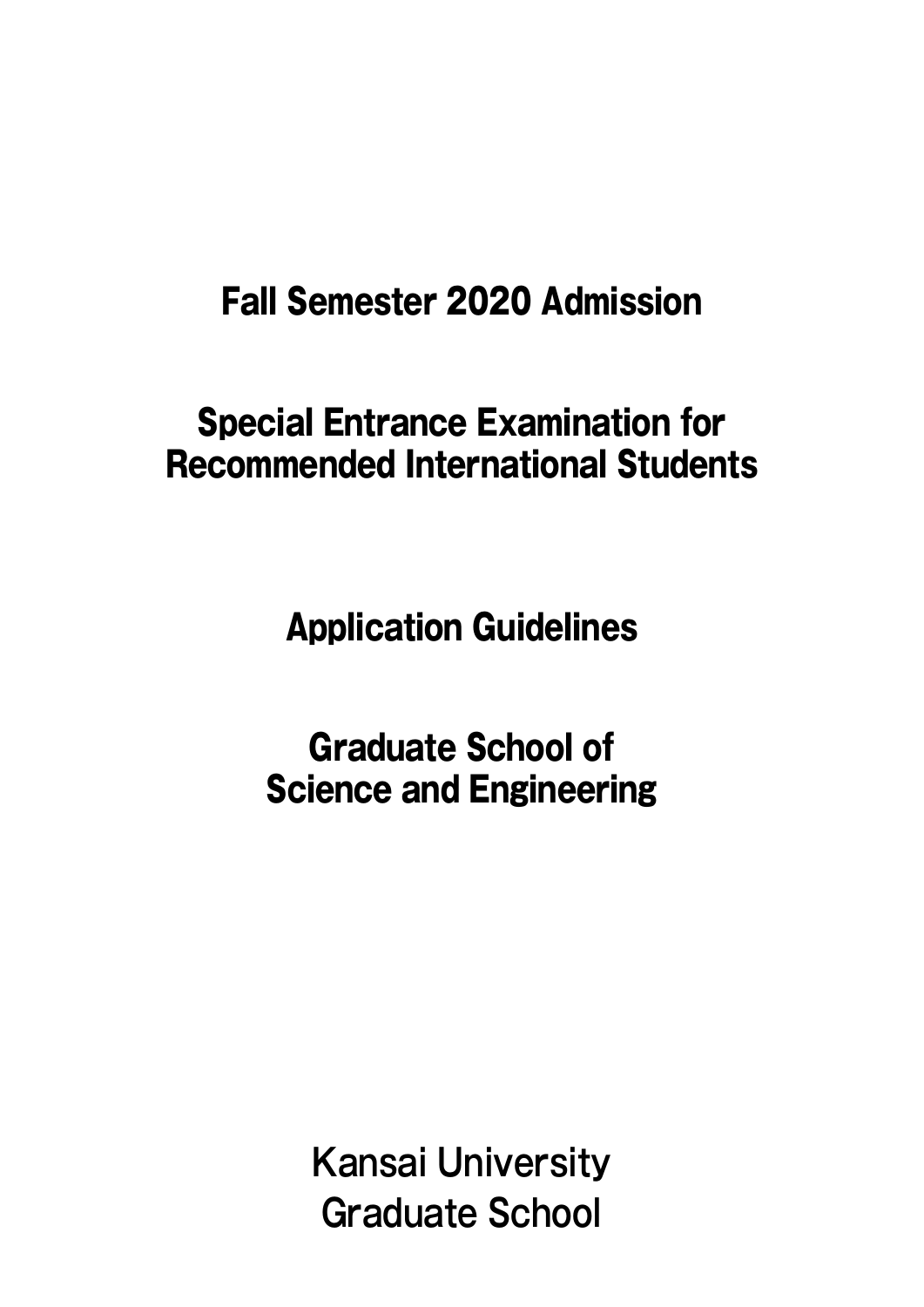## **Privacy Policy**

With regards to personal information received on application which is liable to specify the individual (hereafter "Personal Information"),

Kansai University Graduate School (hereafter "the Graduate School") will treat the information carefully in accordance with applicable laws and the Kansai University Graduate School Privacy Policy.

The Kansai University Graduate School Privacy Policy can be found on the top page of the Graduate School's website (http://www.kansai-u.ac.jp) under "Privacy Policy."

#### 1. Use of Personal Information

Personal Information from applicants is used only for the following purposes:

- (1) To operate entrance examinations (receipt of applications, delivery of admission forms, and holding of entrance examinations)
- (2) To announce examination results
- (3) To complete procedures up to enrollment

#### 2. Management of Personal Information

The Graduate School has assigned a personal information protection administrator to ensure that Personal Information from applicants for the three purposes listed above is managed carefully and deleted appropriately in accordance with applicable laws and rules thereafter.

#### 3. Sharing of Personal Information

The Graduate School will share some Personal Information with Kansai University Kyosaikai (an affiliated organ of Kansai University for mutual-aid program) to enhance life on campus.

The Personal Information to be shared and its purposes;

\* Administrative numbers, names, address, phone number, dates of birth, assigned graduate school, major, and field of specialization for applicants paying enrollment and registration fees for verification of entry.

#### 4. Disclosure of Personal Information to third parties

With the exception of contractors described in 5 below, the Graduate School will not share Personal Information with third parties without the consent of the applicant, except when compelled by law.

#### 5. Sharing of Personal Information with Contractors

The Graduate School may share some Personal Information with contractors in order to carry out the operations described in 1 above. In such cases it shall contract them to handle the Personal Information appropriately based on its Privacy Policy.

#### 6. Statistical data on entrance examinations

The Graduate School compiles statistical data about entrance examinations but does not identify applicants. This data will be used for individuals interested in the Graduate School, and utilized to analyze the Graduate School's future entrance examinations.

#### 7. Disclosure, correction, and deletion of the Personal Information

When requested by an applicant to disclose, correct, or delete his or her Personal Information, the Graduate School will accommodate that request promptly in accordance with applicable laws, rules, and other guidelines after verifying the applicant. Data pertaining to the entrance examination score will not be disclosed.

#### 8. Inquiries

Inquiries concerning applicants' Personal Information, including requests to disclose, correct, or delete it, will be directed to Graduate School Admissions Division of Kansai University Admissions Center.

Graduate School Admissions Division Kansai University Admissions Center 3-3-35 Yamate-cho, Suita-shi, Osaka Prefecture 564-8680 Phone: 06-6368-1121 (main)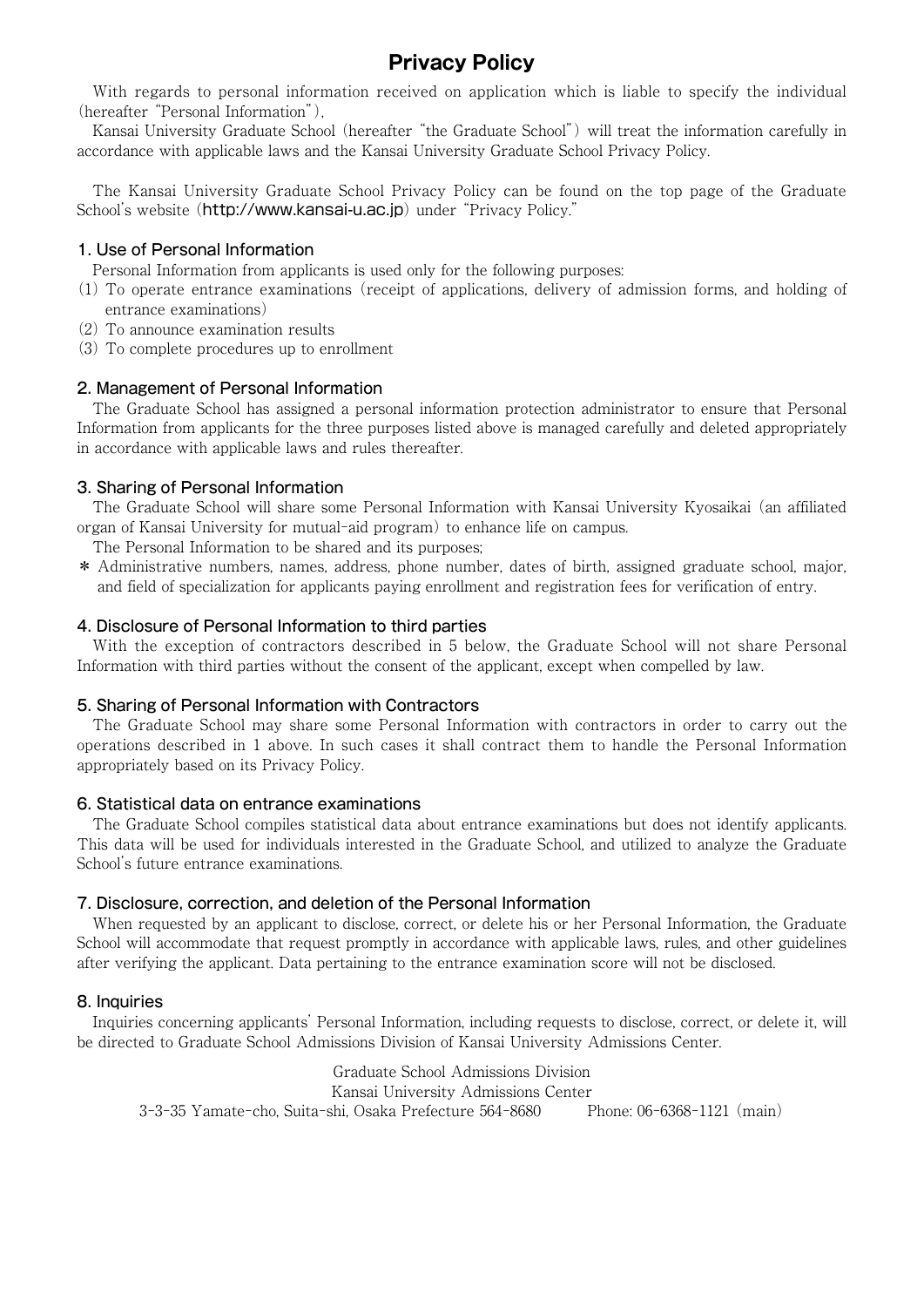# **Contents**

Graduate School of Science and Engineering Special Entrance Examination for Recommended International Students for fall semester 2020 admission 1~8 School fees and other fees for the 2020 academic year  $\cdots$   $\cdots$   $\cdots$   $\cdots$   $\cdots$   $\cdots$   $\cdots$   $\cdots$  9 Scholarships Information  $\cdots$   $\cdots$   $\cdots$   $\cdots$   $\cdots$   $\cdots$   $\cdots$   $\cdots$   $\cdots$   $\cdots$   $\cdots$   $\cdots$   $\cdots$   $\cdots$   $\cdots$   $\cdots$   $\cdots$ Getting to Kansai University 11 List of Academic Advisors of Graduate School of Science and Engineering for the 2020 academic year 12~34

Application Documents (designated forms) List of application documents (checklist) Application form Statement of reason for applying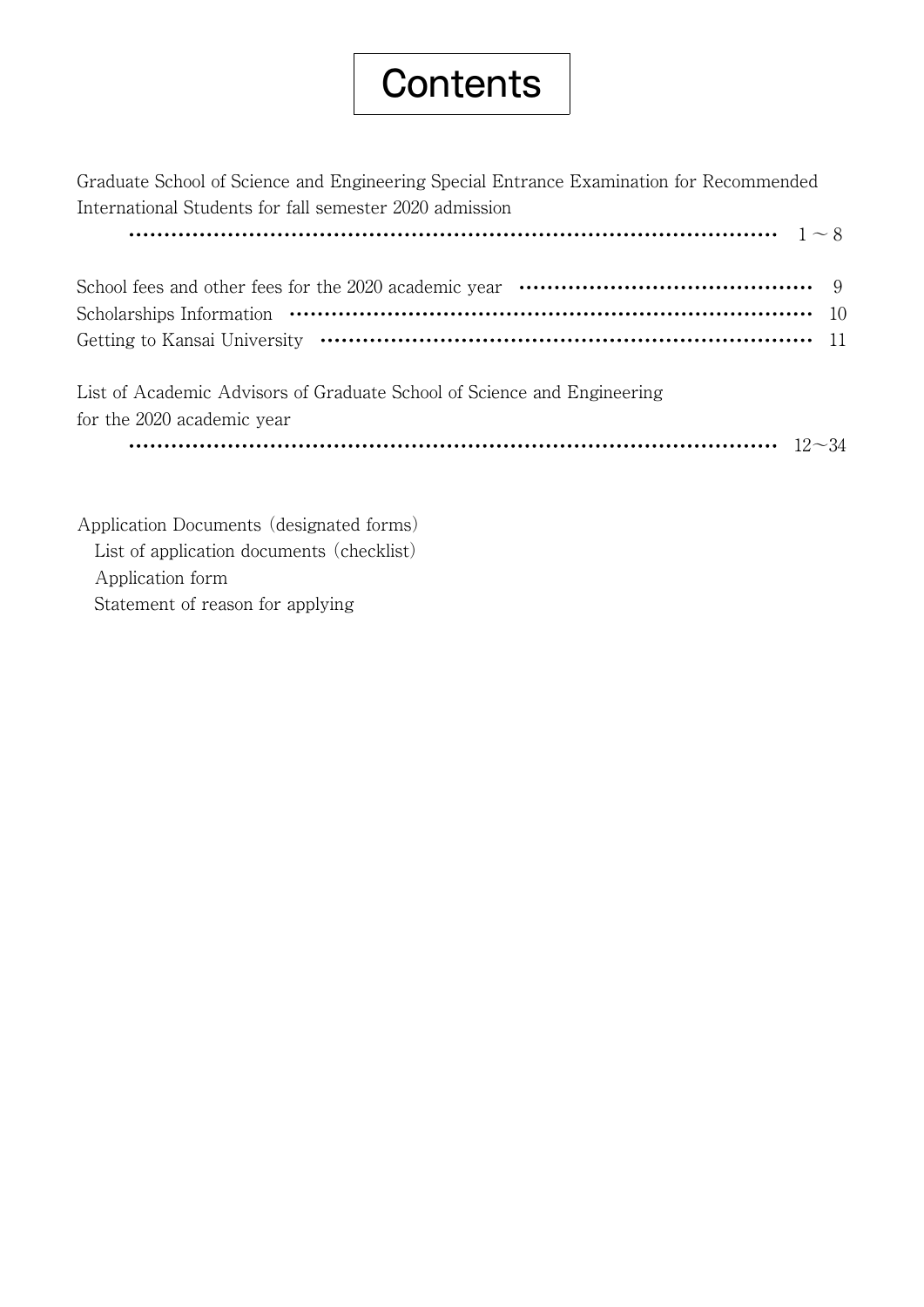## Graduate School of Science and Engineering Special Entrance Examination for Recommended International Students for fall semester 2020 admission

## **1. Purpose of the Graduate School of Science and Engineering Special Entrance Examination for Recommended International Students**

To open the doors to students from overseas, the Kansai University Graduate School of Science and Engineering offers a special entrance examination for students of its overseas partner universities. Refer to the following overview of the Graduate School when applying for admission.

## **2. Overview of the Graduate School of Science and Engineering**

#### **(1) About Kansai University and the Graduate School of Science and Engineering**

Kansai University is more than 130 years old since the Kansai Law School, its predecessor, was founded. Its history as a university began in 1922, and as of 2019, the institution becomes one of the leading universities in the west of Japan with more than 30,000 undergraduate and graduate students studying in 13 faculties, 13 graduate schools, and 2 professional graduate schools.

The Faculty of Engineering was established in 1958, and the Graduate School of Engineering opened four years later. The Graduate School has trained numerous engineers and researchers, and its graduates are active in a broad range of fields in Japan and overseas countries. In 2007, the Faculty of Engineering was reorganized into the Faculty of Engineering Science, the Faculty of Environmental and Urban Engineering, and the Faculty of Chemistry, Materials and Bioengineering. As a result the Graduate School of Engineering became the Graduate School of Science and Engineering in 2009.

The Graduate School of Science and Engineering is dedicated through its educational programs to training researchers and engineers to implement its philosophy of 'Praxis Learning' by way of science and technology. It welcomes applicants who possess not only the necessary level of basic academic skills, but also the wish to master research skills in a field of specialization through serious study and to contribute to society and humankind through the development of natural science and technology.

#### **(2) Organization of the Graduate School of Science and Engineering**

The Graduate School of Science and Engineering's Master's Degree Program offers nine disciplines including four under Engineering Science Major (Mathematics, Pure and Applied Physics, Mechanical Engineering, and Electrical and Electronic Engineering), three under Environmental and Urban Engineering Major (Architecture, Civil, Environmental and Applied System Engineering; and Energy and Environmental Engineering), and two under Chemistry, Materials and Bioengineering Major (Chemistry and Materials Engineering, and Life Science and Biotechnology) in order to endow graduates with specialized knowledge and technological skills. In addition, the Graduate School's Ph.D. Degree Program consists of the same nine disciplines under Integrated Science and Engineering Major. The program is designed to endow graduates with exceptional research skills as well as broad knowledge and technological skills that enable them to integrate various research domains.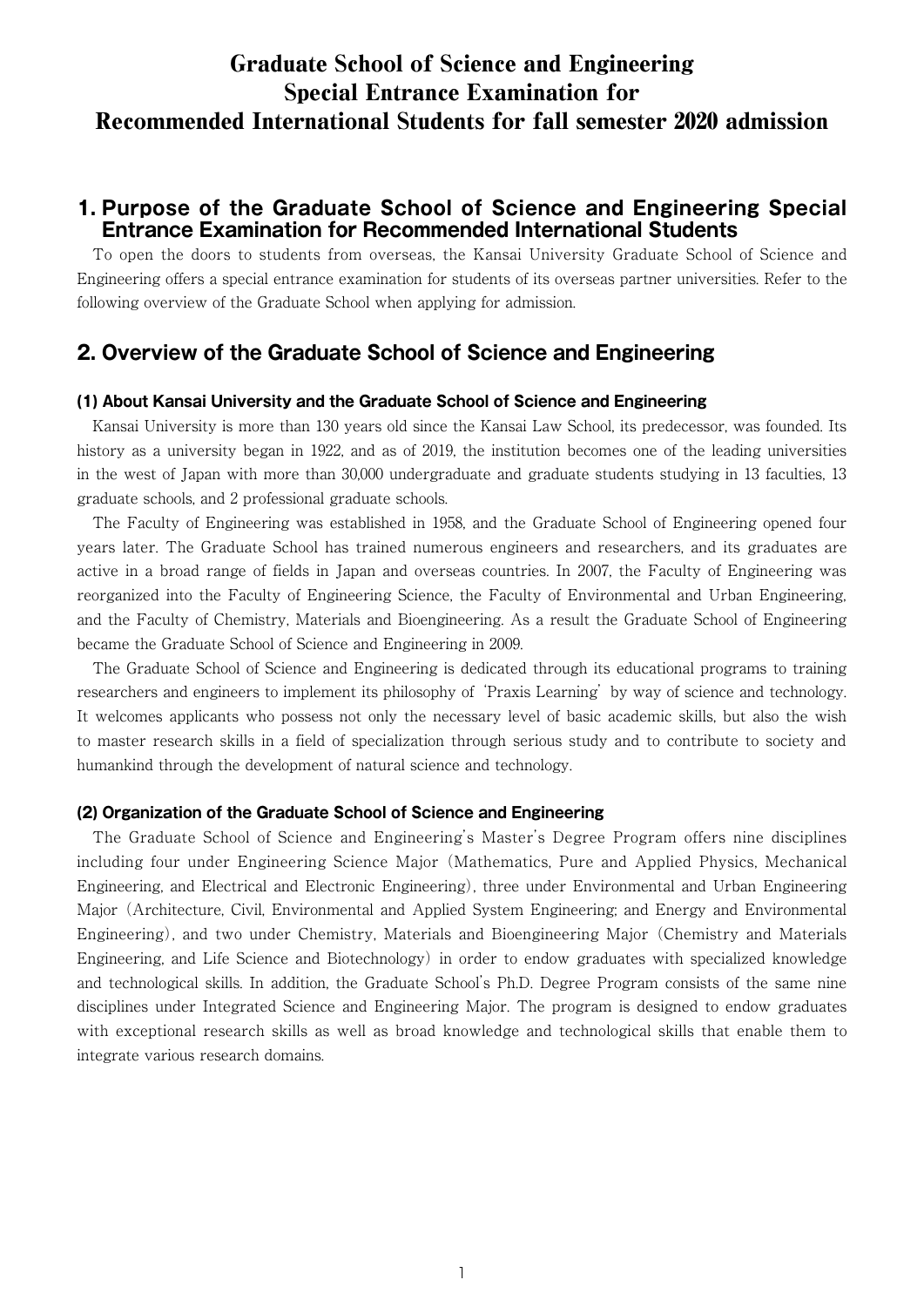#### **(3) The Graduate School of Science and Engineering's educational system and requirements for program completion**

Students who have been admitted to one of the discipline of Master's Degree Program by the Special Entrance Examination for Recommended International Students from overseas partner universities will take an educational program known as the International Master Course. This program is characterized that lectures are offered in English and students can earn their degree through research guidance in English. In addition to specialized subjects in each field, available lecture subjects include courses to master knowledge about Japanese history and culture. Concerning research, students take required seminar subjects by their advisors and receive research guidance to help them draft their master's thesis.

Students who have been admitted to Ph.D. Degree Program will study only seminar subjects by their advisors, dedicating rest of their time to activities for the drafting of their doctoral thesis.

In the Graduate School of Science and Engineering, each student drafts his or her master's thesis or doctoral thesis under the guidance of one principal advisor and two assistant advisors. While students of Master's Degree Program are required to spend their time for attending, preparing for and reviewing the lectures content, in order to take the program's lecture subjects, they spend the rest for activities necessary for the drafting of their master's thesis, such as personal study, experimentation, and discussion, primarily under the guidance of their principal advisor. Students of Ph.D. Degree Program spend most of their time for research to draft their doctoral thesis under the guidance of their principal advisor. Since education and research guidance offered by the principal advisor comprises an extremely dense experience, applicants to the Graduate School of Science and Engineering need to clarify not only a desired discipline, but also a principal advisor.

To complete Master's Degree Program, students must as a rule be enrolled for two years (four semesters), during which time they must earn at least 30 credits of subjects (including eight credits of seminar subjects) and submit their master's thesis. An additional objective is to increase the quality of research in their master's thesis and present their findings to academic societies or submit them to academic journals during the period of their enrollment.

To earn their degree from Ph.D. Degree Program, students must earn eight credits of seminar subjects and submit their doctoral thesis. In addition, one of the requirements for submitting their doctoral thesis is to publish it on an academic journal. The standard period of enrollment is three years (six semesters), although that period may be shortened.

#### **3. Admissions Policy**

The rapid expansion of science and technology demands qualified researchers and engineers who obtain the ability to discover and solve problems along with a broad perspective that encompasses various fields. The Graduate School of Science and Engineering seeks to educate the students for researchers and highly skilled professionals who will utilize their academic experiences to contribute to the improvement of the human welfare in the perspective of science and engineering. Applicants should possess a certain level of scholastic ability as well as intellectual curiosity and mental strength to pursue their studies. In addition to the General Entrance Examination, the Graduate School offers a variety of entrance examinations including an Entrance Examination for International Students and Entrance Examination for Mature Students as part of its commitment to actively accept students from different backgrounds.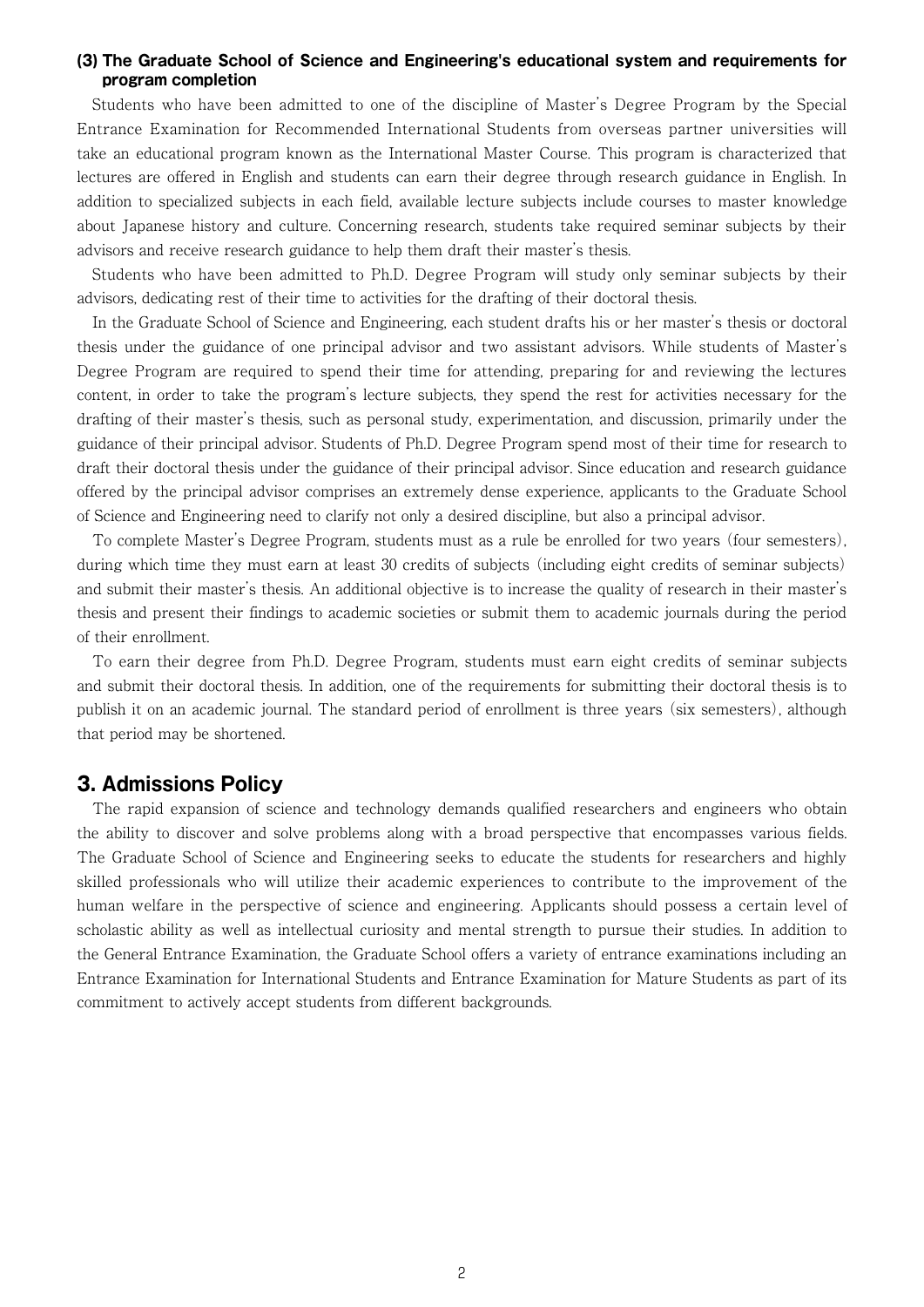## **4. Admitting Program Majors and Fields**

|                            | Major                                  | <b>Disciplines</b>                                   |
|----------------------------|----------------------------------------|------------------------------------------------------|
| Master's Degree<br>Program | <b>Engineering Science</b>             | Electrical, Electronic and Information Engineering   |
|                            | Environmental and Urban<br>Engineering | Chemical, Energy and Environmental Engineering       |
|                            | Chemistry, Materials and               | Chemistry and Materials Engineering                  |
|                            | Bioengineering                         | Life Science and Biotechnology                       |
|                            |                                        | Pure and Applied Physics                             |
|                            |                                        | Mechanical Engineering                               |
|                            | Integrated Science and<br>Engineering  | Electrical, Electronic and Information Engineering   |
| Ph.D. Degree<br>Program    |                                        | Civil, Environmental and Applied Systems Engineering |
|                            |                                        | Chemical, Energy and Environmental Engineering       |
|                            |                                        | Chemistry and Materials Engineering                  |
|                            |                                        | Life Science and Biotechnology                       |

## **5. Enrollment Capacity**

Both Master's Program and Ph.D. Program, recruiting few people at each discipline.

## **6. Qualification**

### Master's Degree Program

#### Applicants who satisfy one of the following conditions:

- (1) Applicants who satisfy both of the following conditions:
	- a. Applicants who have graduated within one year from or are expected to graduate from a university that has been designated by the Graduate School before enrolling.
	- b. Applicants who receive a recommendation from the president of the university or the dean of the faculty from which they have graduated or are expected to graduate and who have a strong desire to enroll the Graduate School.
- (2) Notwithstanding the requirements outlined in (1) above, applicants who have a strong desire to enroll the Master's Degree Program's International Master Course and who have been authorized to take the Special Entrance Examination for Recommended International Students by Committee of the Graduate School of Science and Engineering.

## Ph.D. Degree Program

#### Applicants who satisfy one of the following conditions:

- (1) Applicants who satisfy both of the following conditions:
	- a. Applicants who have received or are expected to earn a degree equivalent to a master's degree from a graduate school that has been designated by the Graduate School before enrolling.
	- b. Applicants who can receive a recommendation from the president of the university or the dean of the graduate school from which they have earned or are expected to earn the degree and who have a strong desire to enroll the Graduate School
- (2) Notwithstanding the requirements outlined in (1) above, applicants who have a strong desire to enroll the Ph.D. Degree Program's International Ph.D. Course and who have been authorized to take the Special Entrance Examination for Recommended International Students by Committee of the Graduate School of Science and Engineering.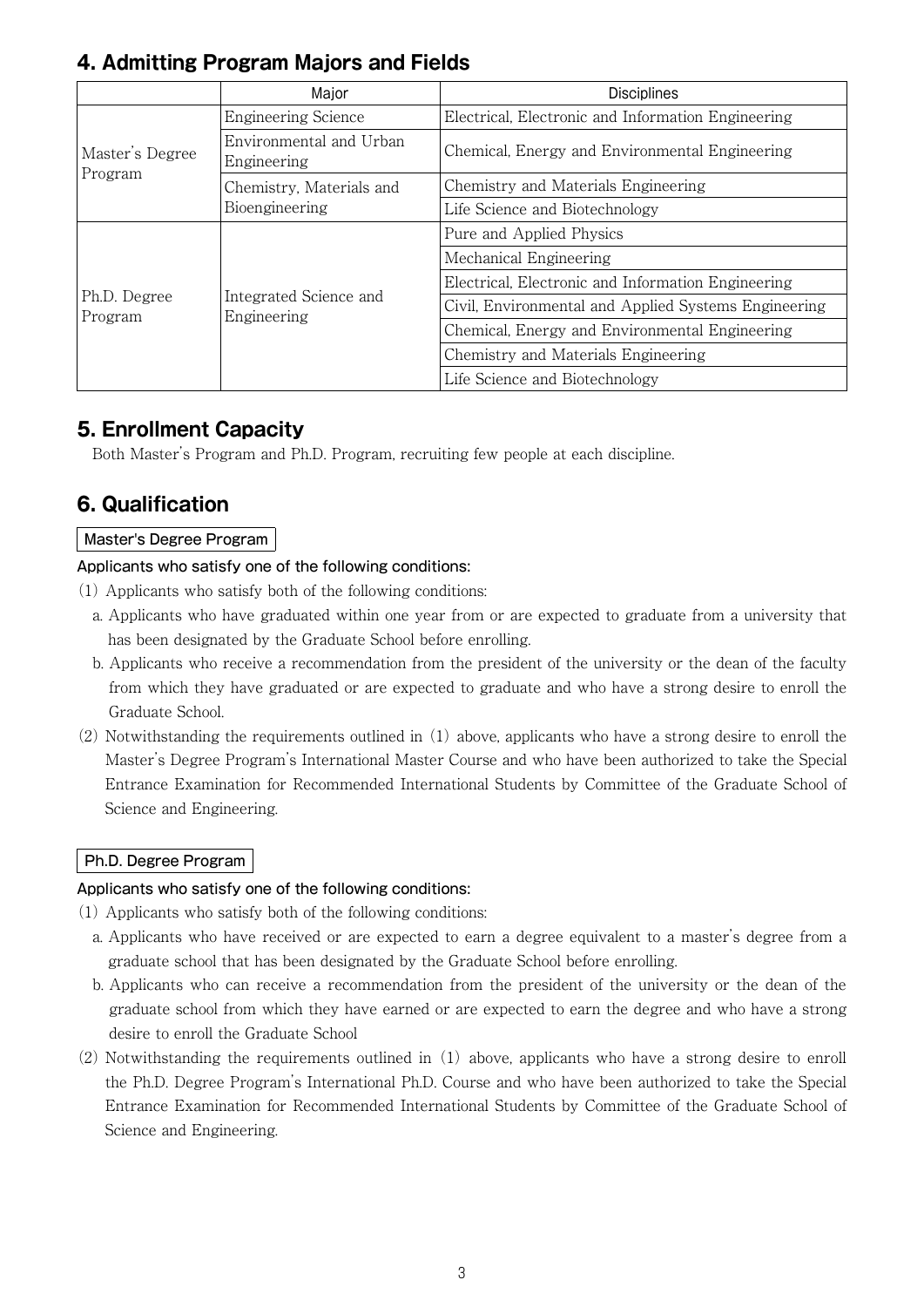## **7. Application method and schedule**

#### Before application process (Contact the Graduate School Admissions Division.)

Before completing the application process, be sure to E-mail by your university's staff the following information to the Graduate School Admissions Division:

- (1) Your name
- (2) Your interest in taking an admission examination for the university
- (3) The name of the university and faculty (or graduate school) at which you are enrolled (or from which you graduated), your major, etc.
- (4) The date on which you graduated from (completed) the program or expect to do so
- (5) The program and discipline in which you are interested
- (6) Your desired faculty advisor (see "List of Academic Advisor of Graduate School of Science and Engineering for the 2020 academic year" later in this document)
- (7) The discipline in which you wish to conduct research and the specific nature of the research in which you are interested, etc.

#### Contact Address :

Graduate School Admissions Division, Admissions Center Kansai University

E-mail: kugrd-exam@ml.kandai.jp

#### Application process

You must complete all of the following steps in order to apply.

Only applicants who have received permission from the desired advisor will be allowed to submit their application documents.

#### [1. Submitting the application documents]

Applicants should submit their application documents to the university from which they have graduated or are expected to graduate by Friday, April 10, 2020 (All documents must be submitted by the deadline.)

 $\leq$ Request for the university recommending the applicant $\geq$ 

 Please attach a recommendation to the application of each of your students and submit all of those applications together to the Graduate School Admissions Division by Friday, April 17, 2020. (All documents must be received by the deadline.)

Please note that documents submitted individually by the applicant will not be accepted.

We will notify you of the results of the qualification screening (indicating whether your application has been accepted or not based on your application documents) through the university from which you have graduated or are expected to graduate on the following date:

Thursday, May 14, 2020

If your application has been accepted by the Graduate School of Science and Engineering, pay the application fee during the designated period.

#### [2. Paying the application fee]

(1) Application fee: ¥35,000

Please note that the application fee is non-refundable.

Once you have paid the application fee, as a general rule it cannot be refunded.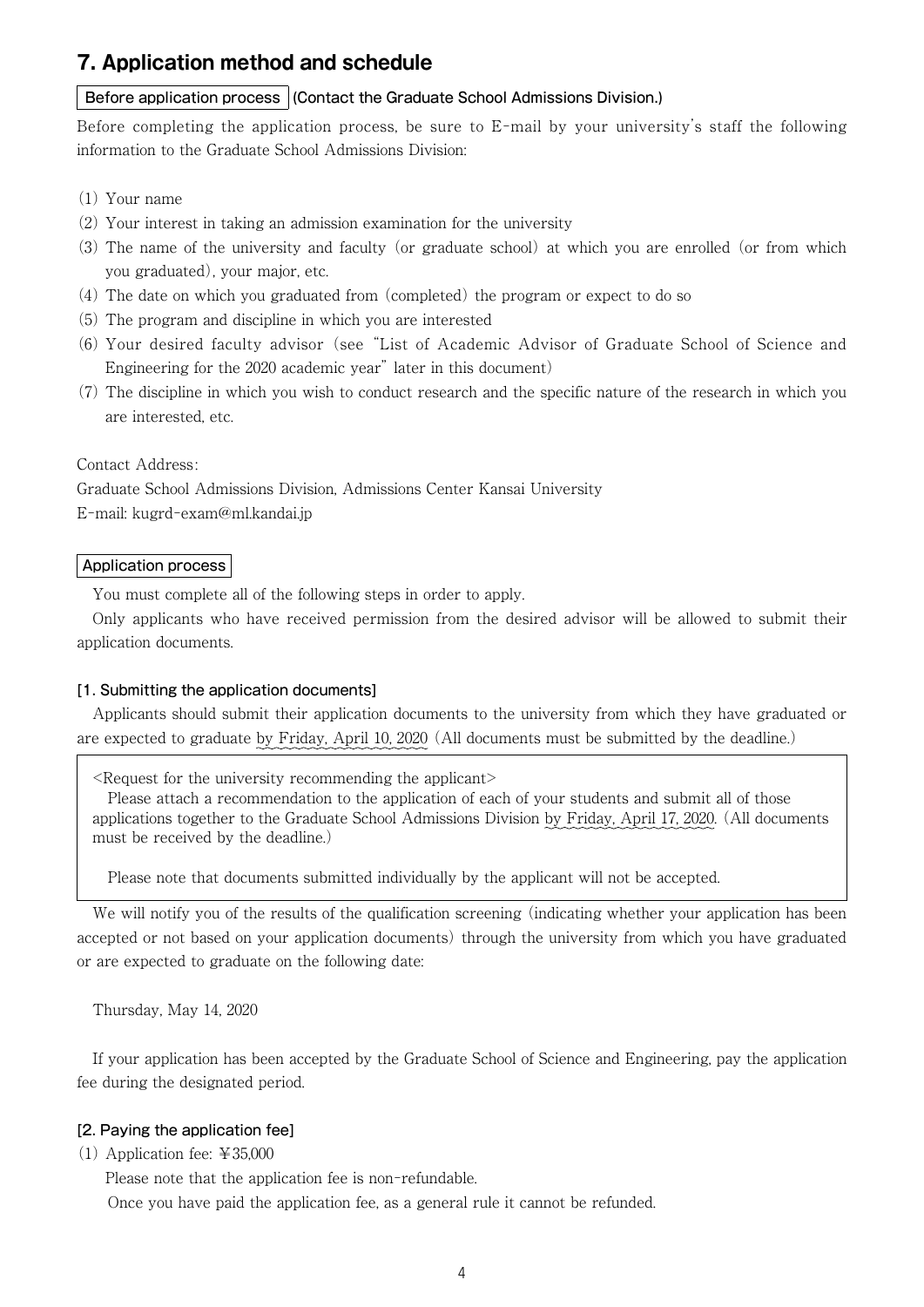However, in case of overpayment, refunds may be given. In this case, please contact the Graduate School Admissions Division within seven days of the deadline for the application procedures (2).

 \*If you paid an amount exceeding the predetermined application fee (including duplicate payments), the overpaid amount will be refunded.

 \*If the fee was paid by credit card, or the overpaid amount needs to be refunded to your overseas bank account, the necessary bank transfer fee will be deducted.

(2) Payment period

Friday, May 15, to Friday, May 29, 2020

(3) Payment method

 Applicants who have been approved by the Graduate School of Science and Engineering will be notified of the guide of payment method.

 Please note once your application has been approved by the Graduate School of Science and Engineering, you must pay the application fee by the designated deadline using the payment method specified by the University.

The application process is completed with the payment of the application fee.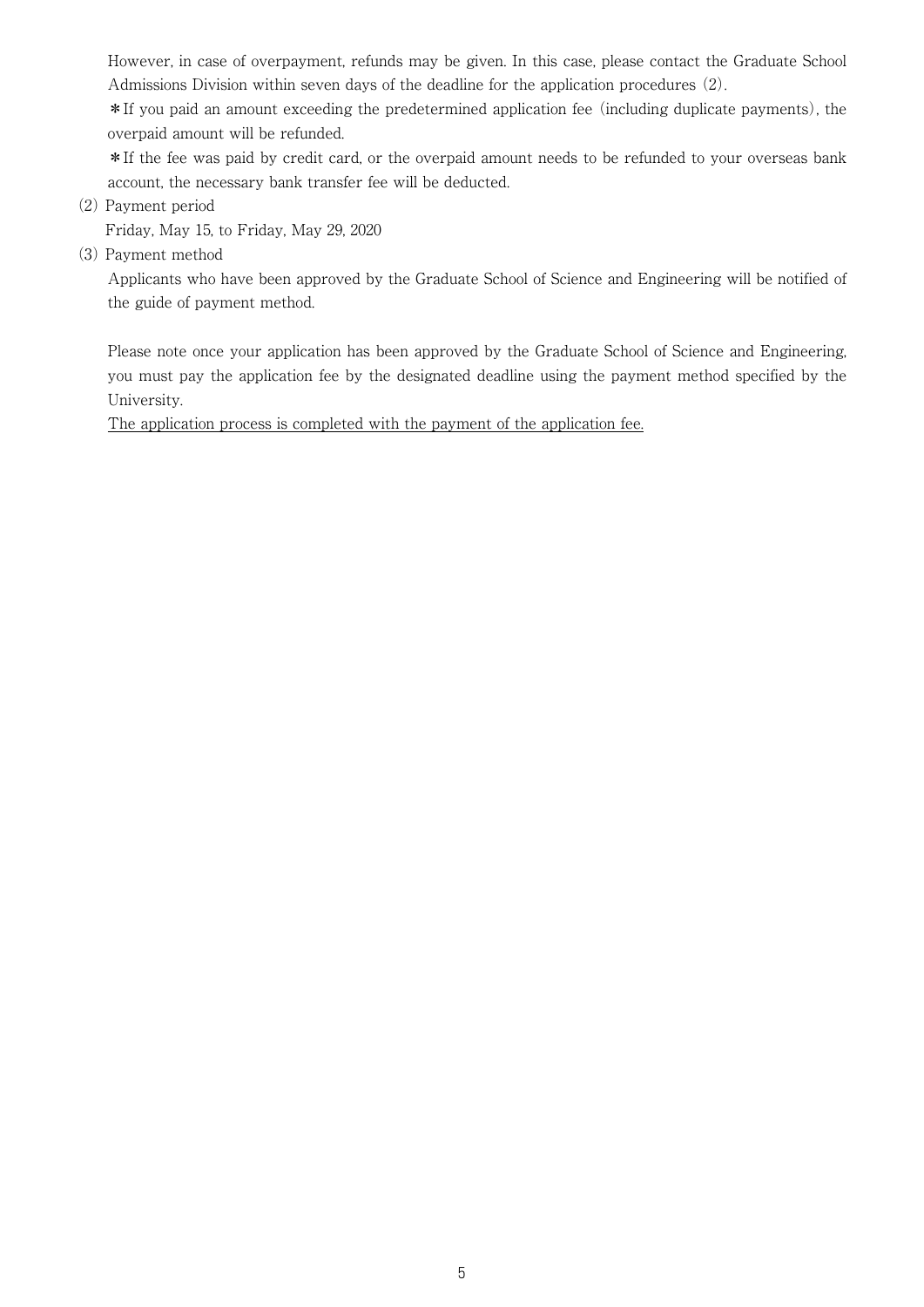## **8. Application documents**

Applicants must submit all of the documents listed below to the university from which they have graduated or are expected to graduate.

Clearly note the document number at the lower right of each application document based on the separate official form entitled "List of application documents (checklist)." Documents will not be returned once they have been accepted by the University.

| Document to be submitted (document number)                                                                                                                                                        | Remarks                                                                                                                                                                                                                                                                     |  |  |
|---------------------------------------------------------------------------------------------------------------------------------------------------------------------------------------------------|-----------------------------------------------------------------------------------------------------------------------------------------------------------------------------------------------------------------------------------------------------------------------------|--|--|
|                                                                                                                                                                                                   | Documents to be submitted by all applicants                                                                                                                                                                                                                                 |  |  |
| Application form 1                                                                                                                                                                                | Use the form designated by the University and write in<br>English.                                                                                                                                                                                                          |  |  |
| Statement of reason for applying 2                                                                                                                                                                | Use the form designated by the University and write in<br>English.                                                                                                                                                                                                          |  |  |
| Original transcript from previously attended<br>university (graduate school), or notarized document<br>certifying courses and grades 3                                                            | Original document only.<br>Document must be in English.<br>If you transferred from other universities/institutions<br>to the university from which you have graduated or are<br>expected to graduate, submit all the transcripts as well.                                   |  |  |
| Original certificate of (expected) graduation or<br>completion from previously attended university<br>(graduate school) or notarized document certifying<br>(expected) graduation or completion 4 | Original document only.<br>Document must be in English.<br>This document does not need to be submitted if your<br>transcript indicates or certifies your (expected) graduation<br>or completion.                                                                            |  |  |
| Research plan 5                                                                                                                                                                                   | Submit 1 original and 3 copies.<br>Applicants to the Master Degree Program.<br>Write in English about 1,000 words in length.<br>Applicants to the Ph.D Degree Program.<br>Write in English about 2,000 words in length.                                                     |  |  |
| Letter of recommendation 8                                                                                                                                                                        | The letter must be written in English and bear the<br>signature (including the position/title and name) and seal<br>of the president of the university or the dean of the faculty<br>(graduate school) from which you have graduated or are<br>expected to graduate.        |  |  |
| Copy of ID or passport <sup>(9)</sup>                                                                                                                                                             | For a passport, submit a copy of pages showing your<br>name, date of birth, photograph, expiration date, and<br>history of past entries to and departures from Japan (if<br>you have previously been to Japan).                                                             |  |  |
| Two photographs                                                                                                                                                                                   | Affix a photograph taken within the last three months to<br>each of the application form and to the statement of reason<br>for applying in English.<br>(The photograph affixed to your application form will be<br>used on the student ID that is issued after enrollment.) |  |  |
| List of application documents (checklist)                                                                                                                                                         | Use the form designated by the University.                                                                                                                                                                                                                                  |  |  |
|                                                                                                                                                                                                   | Applicants to the Ph.D. Degree Program who have already submitted a master's thesis                                                                                                                                                                                         |  |  |
| Copy of master's thesis 6                                                                                                                                                                         | 4 copies<br>If the master's thesis is written in a language other than<br>English, submit an English version.                                                                                                                                                               |  |  |
| Outline of master's thesis 7                                                                                                                                                                      | 1 original and 3 copies<br>Write in English about 2,000 words in length.                                                                                                                                                                                                    |  |  |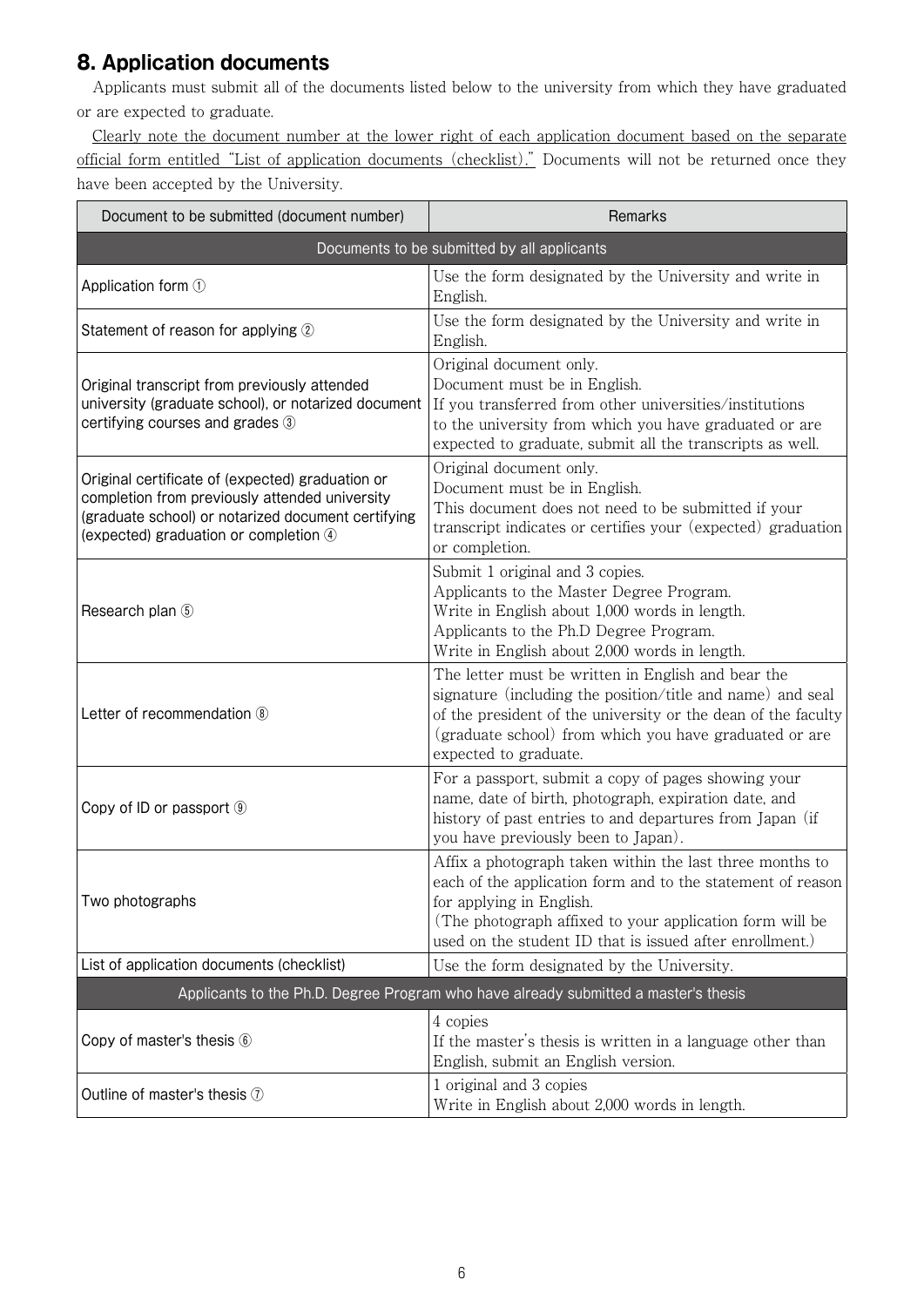| Applicants to the Ph.D. Degree Program who expect to submit a master's thesis |                                                                                                                  |  |  |  |
|-------------------------------------------------------------------------------|------------------------------------------------------------------------------------------------------------------|--|--|--|
| Copy of the thesis or a draft you plan to submit $\circledcirc$               | $ 4$ copies<br>If the master's thesis is written in a language other than<br>English, submit an English version. |  |  |  |
| Outline of the thesis or a draft you plan to submit $\oslash$                 | 1 original and 3 copies<br>Write in English about 2,000 words in length.                                         |  |  |  |

Submit your transcript or certificate of (expected) graduation on which both of the entrance and (expected) graduation dates are listed.

## **9. Screening method**

The Graduate School will make screening based on application documents, considering recommendations from the designated partner universities.

## **10. Announcement of the screening results**

Your results of success or failure will be sent to the applicant by international express mail service (EMS) on the following date:

Friday, July 10, 2020

## **11. School fees and other fees**

Refer to "School fees and other fees for the 2020 academic year" (page 9) below.

## **12. Enrollment steps**

Successful applicants must complete the following enrollment process by the designated deadline. You will not be able to enroll if you fail to complete the process by the deadline.

#### (1) Enrollment step I-(1) (payment of admission fee <enrollment and registration fees>)

Be sure to remit payment no later than the day before the enrollment deadline as described in the information about the payment method that is enclosed with the notification of admission.

Please note that the admission fee is non-refundable.

#### (2) Enrollment step I-(2) (payment of tuition and other fees)

#### Enrollment step II (submission of documents)

Enrollment documents will be sent out in mid August 2020. Pay tuition and other fees and submit the required documents in accordance with the instructions on the Enrollment Process Information (II) that you receive.

You must remit payment of tuition and other fees no later than the day before the enrollment deadline.

Please contact the Graduate School Admissions Division in the following cases:

- ・ If your enrollment documents fail to arrive by Friday, August 21, 2020
- ・ If your address changed after you passed the entrance examination

| Enrollment step $I-(1)$<br>(payment of admission fee <enrollment and="" fees="" registration="">)</enrollment> | Friday, July 10, to Monday, July 27, 2020       |
|----------------------------------------------------------------------------------------------------------------|-------------------------------------------------|
| Enrollment step $I-(2)$ (payment of tuition and other fees)<br>Enrollment step II (submission of documents)    | Friday, August 21, to Monday, September 7, 2020 |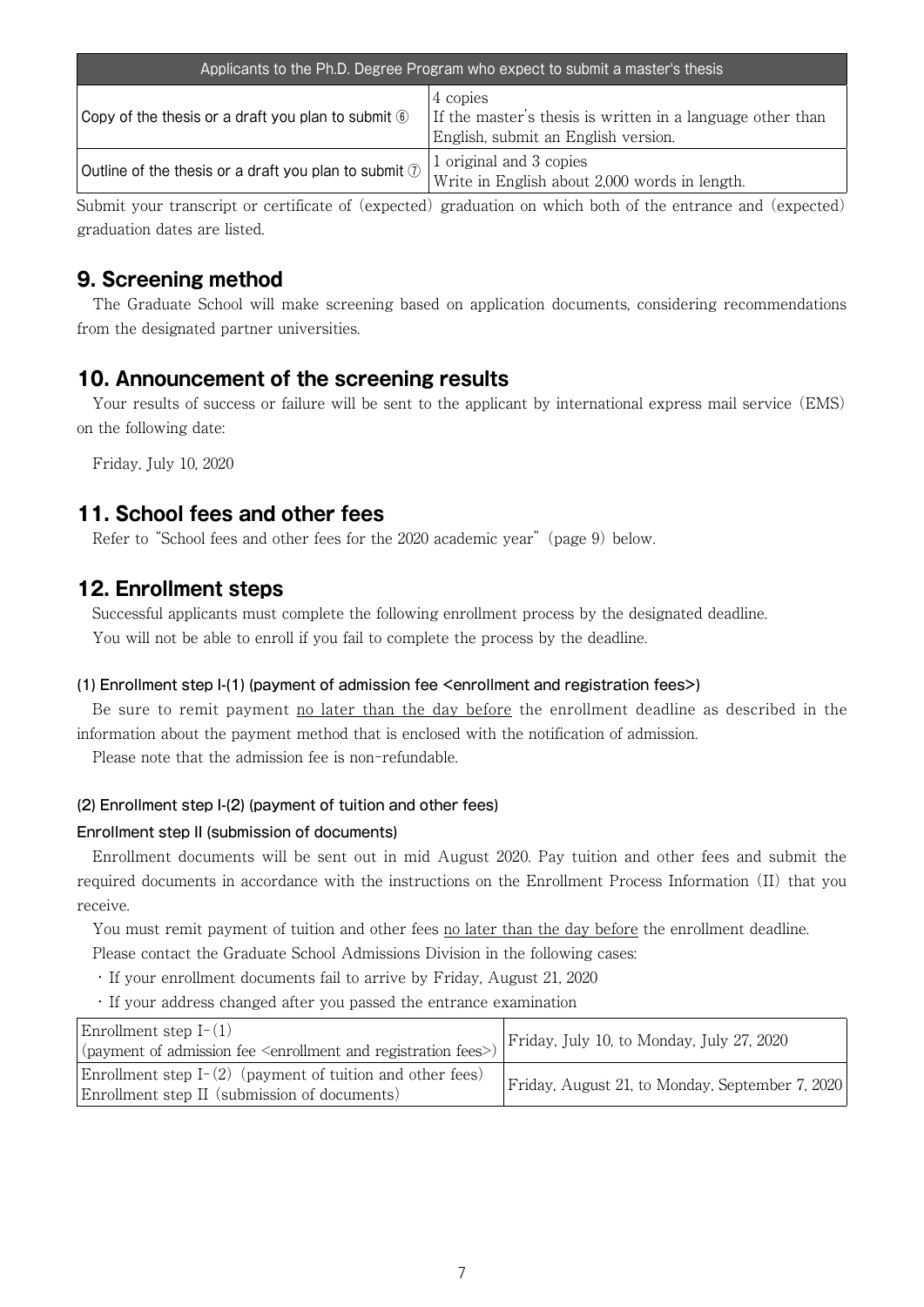#### \*Requests to withdraw

Enrollees who request to withdraw by Friday, September 18, 2020, for a legitimate reason and who submit a letter of withdrawal from the university from which they have graduated or are expected to graduate (a document bearing the signature [including the position/title and name] and seal of the president of the university or the dean of the faculty [graduate school]), can request to be refunded tuition and other fees.

If you intend to withdraw, inform the university from which you have graduated or are expected to graduate immediately. The Graduate School does not accept requests directly from applicants.

Fees will not be refunded unless the Graduate School receives your request to withdraw from the said university by Sunday, September 20, 2020.

(For specific steps, see the Enrollment Process Information (II).)

### **13. Others**

(1) For the information on scholarship, please refer to page 10. We also offer a variety of scholarship programs for international students in order to support students' study and research activities. For more details, contact the Kansai University Division of International Affairs (kokusai@ml.kandai.jp).

Please note there is no scholarship programs specifically for applicant who have been admitted under this examination.

(2) The University can apply for Eligibility Certificate required for a student visa, on behalf of overseas residents planning to enroll in the Graduate School.

For full information, please check the following website:

【Support for Obtaining Visa】http://www.kansai-u.ac.jp/Gr\_sch/international/index\_en.html#a\_visa

### **14. Precautions concerning applying**

- (1) Once you have applied, you may not change your major, discipline, or research discipline.
- (2) Your desired advisor may be changed. Notification of any such changes will be made beforehand to the university from which you have graduated or are expected to graduate, so be sure to check before you apply.
- (3) Fill your desired major, discipline, and research discipline in the designated spaces on the application documents.
- (4) Enter your desired major, discipline, and research discipline in the designated spaces on the application documents after referring to the "List of Academic Advisors of Graduate School of Science and Engineering for the 2020 academic year" (pages 12 to 34).
- (5) The application documents must be completed using either black ink or a ballpoint pen. The University's designated forms must be completed by hand. If using a computer or typewriter, you must print directly on the designated forms.
- (6) If the name on the certificate differs from the name under which you are applying, submit a separate official certificate or other document that establishes your identity.
- (7) Certificates must be in English. If you are submitting one or more certificates in another language, you must also submit a English translation that has been certified by an embassy or other public institution.
- (8) Once received, documents will not be returned.
- (9) The Graduate School will make special arrangements in the learning environment after enrollment for individuals with special needs such as physical disability, injury, illness, or other circumstances. Please contact the Graduate School Admissions Division before you apply.
- (10) Applicants who have passed this entrance examination may not withdraw from enrollment unless they have any legitimate reasons.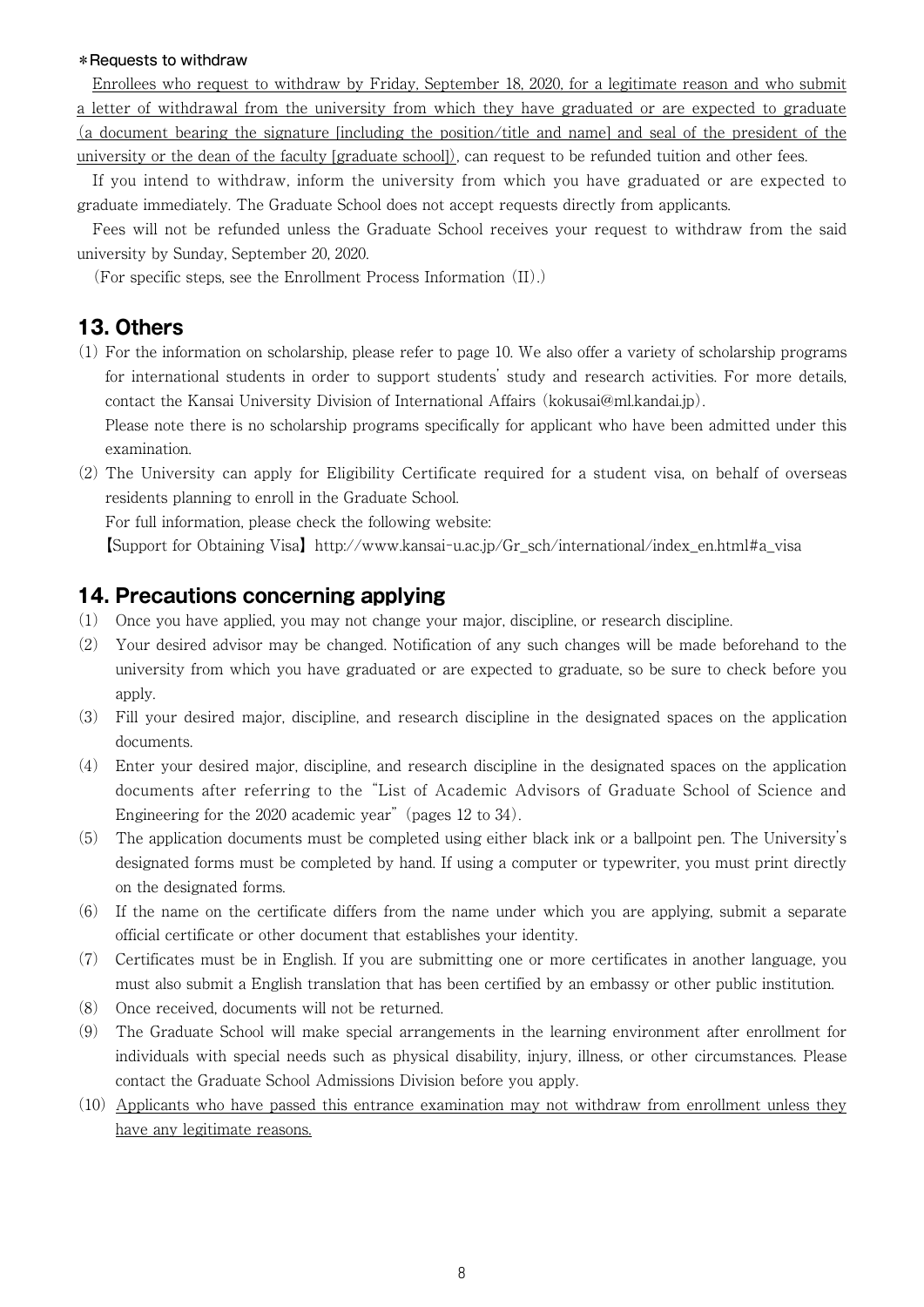## **School fees and other fees for the 2020 academic year**

#### Master's Degree Program

|               |                                           |                                          |                 |                | $\sqrt{2110}$ , $\pm 0.11$ |
|---------------|-------------------------------------------|------------------------------------------|-----------------|----------------|----------------------------|
|               |                                           | 2020 academic year<br>2021 academic year |                 | 2022 and after |                            |
|               | Fee                                       | First semester<br>enrolled               | Spring semester | Fall semester  | Per semester               |
| School        | Admission<br>fee                          | 130,000                                  |                 |                |                            |
| Fees          | Tuition                                   | 569,500                                  | 569,500         | 569,500        | 569,500                    |
| Other<br>Fees | Alumni &<br>Alumnae<br>Association<br>fee |                                          | 10,000          |                | 20,000                     |
|               | Total                                     | 699,500                                  | 579,500         | 569,500        | 589,500                    |

## Ph.D. Degree Program

|               |                                           |                               |                    |                  |                    |                  | $\sqrt{GM}$ , $\sqrt{M}$ |
|---------------|-------------------------------------------|-------------------------------|--------------------|------------------|--------------------|------------------|--------------------------|
|               |                                           | 2020<br>academic<br>year      | 2021 academic year |                  | 2022 academic year |                  | 2023 and<br>after        |
|               | Fee                                       | First<br>semester<br>enrolled | Spring<br>semester | Fall<br>semester | Spring<br>semester | Fall<br>semester | Per<br>semester          |
| School        | Admission<br>fee                          | 130,000                       |                    |                  |                    |                  |                          |
| Fees          | Tuition                                   | 409,500                       | 409,500            | 409,500          | 409,500            | 409,500          | 409,500                  |
| Other<br>Fees | Alumni &<br>Alumnae<br>Association<br>fee |                               | 10,000             |                  | 20,000             |                  |                          |
|               | Total                                     | 539,500                       | 419,500            | 409,500          | 429,500            | 409,500          | 409,500                  |

Notes

- 1. Graduates of Kansai University or Kansai University Graduate School, and undergraduates at the university who satisfy the requirements described by 1-11 of Article 46 Paragraph of the Graduate School Rules are not required to pay the admission fee (enrollment and registration fee) when continuing their studies at one of the university's graduate schools.
- 2. The University collects  $\text{\textsterling}10,000$  at the time of enrollment and then  $\text{\textsterling}20,000$  the following academic year on behalf of the Alumni Association. Dues are not collected from students who have already paid them as graduates of the university (including any of its graduate schools).

 $(Hint: Van)$ 

 $(Hint: Van)$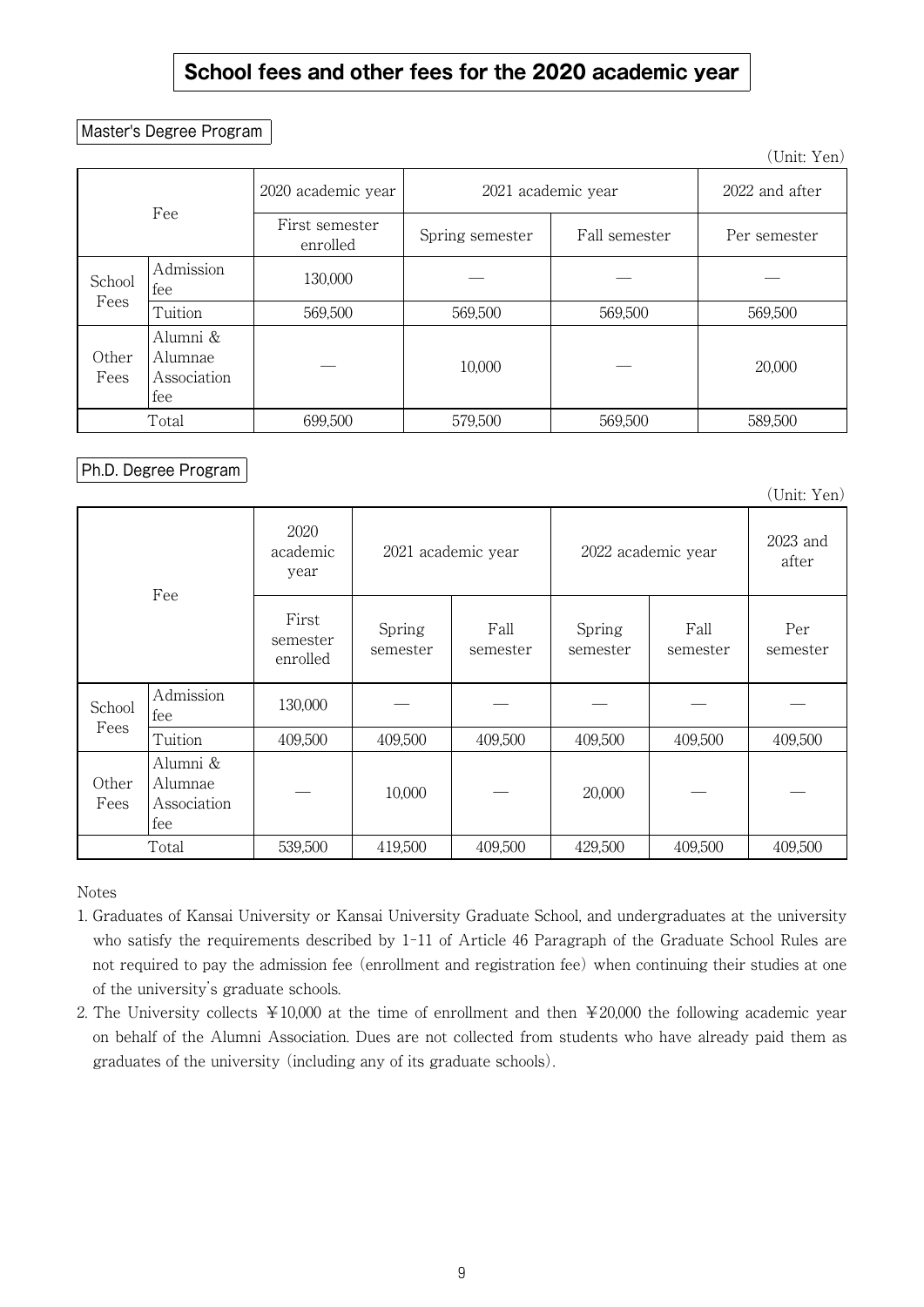## **Scholarship Information for the 2020 academic year**

The scholarships listed on this page are available for students enrolling in 2020 academic year.

\* In all cases, only a small number of recipients are available. For more information such as records about scholarships, contact the staffs put at the bottom of this page.

## **For All Students (2020 Semester Enrollment)**

| Eligibility                                     |                       | Graduate School students with excellent grades who are in difficulty to continue to study for<br>economic reasons.                                         |  |            |                     |
|-------------------------------------------------|-----------------------|------------------------------------------------------------------------------------------------------------------------------------------------------------|--|------------|---------------------|
| Awards Amount                                   |                       | See the figure below.                                                                                                                                      |  |            |                     |
| Duration of Award                               |                       | for one year (You can apply next year again.)                                                                                                              |  |            |                     |
| working adult graduate students)<br>Eligibility |                       | [2] Kansai University Mature Students Scholarship (awarded for excellent<br>Mature Graduate School students with excellent grades who have gained superior |  | Award-type | * Application-based |
|                                                 |                       | accomplishment in their Graduate School.                                                                                                                   |  |            |                     |
| Awards Amount<br>Duration of Award              | See the figure below. |                                                                                                                                                            |  |            |                     |
|                                                 |                       | for one year (You can apply next year again.)                                                                                                              |  |            |                     |
| Awards Amount                                   |                       |                                                                                                                                                            |  |            |                     |
| Degree Program                                  |                       | Yearly Awards Amount (yen)                                                                                                                                 |  |            |                     |
| Master's Degree Program                         |                       | 375,000                                                                                                                                                    |  |            |                     |
| Ph.D. Degree Program                            |                       | 250,000                                                                                                                                                    |  |            |                     |
|                                                 |                       |                                                                                                                                                            |  |            |                     |
|                                                 | Inquiries             | Senriyama Campus (Student Services Bureau, Scholarships &<br><b>Financial Aid Division)</b>                                                                |  |            |                     |

## **For International Students**

We also offer a variety of scholarship programs for international students in order to support students' study and research activities.

For more details, contact the Kansai University Division of International Affairs.

\* Please note international students are not eligible for both "Scholarship for All Students" and "Scholarship for International Students".

> Inquiries **Division of International Affairs** 3-3-35 Yamate-cho, Suita 564-8680 E-mail: kokusai@ml.kandai.jp Phone: 06-6368-1121 (operator) Hours: 9:00 am to 5:00 pm (except Saturdays, Sundays, public holidays, and university holidays)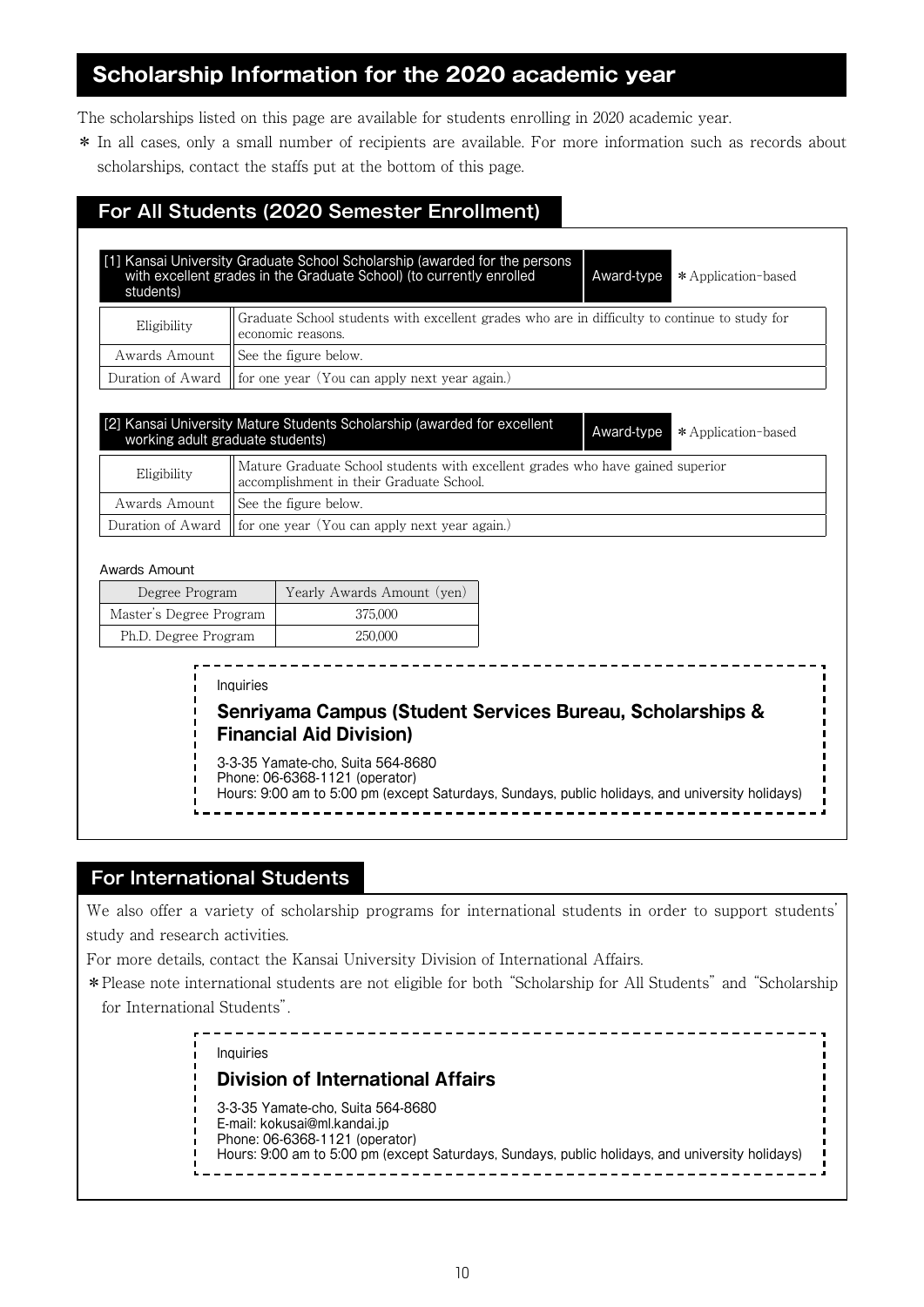## **Getting to Kansai University**

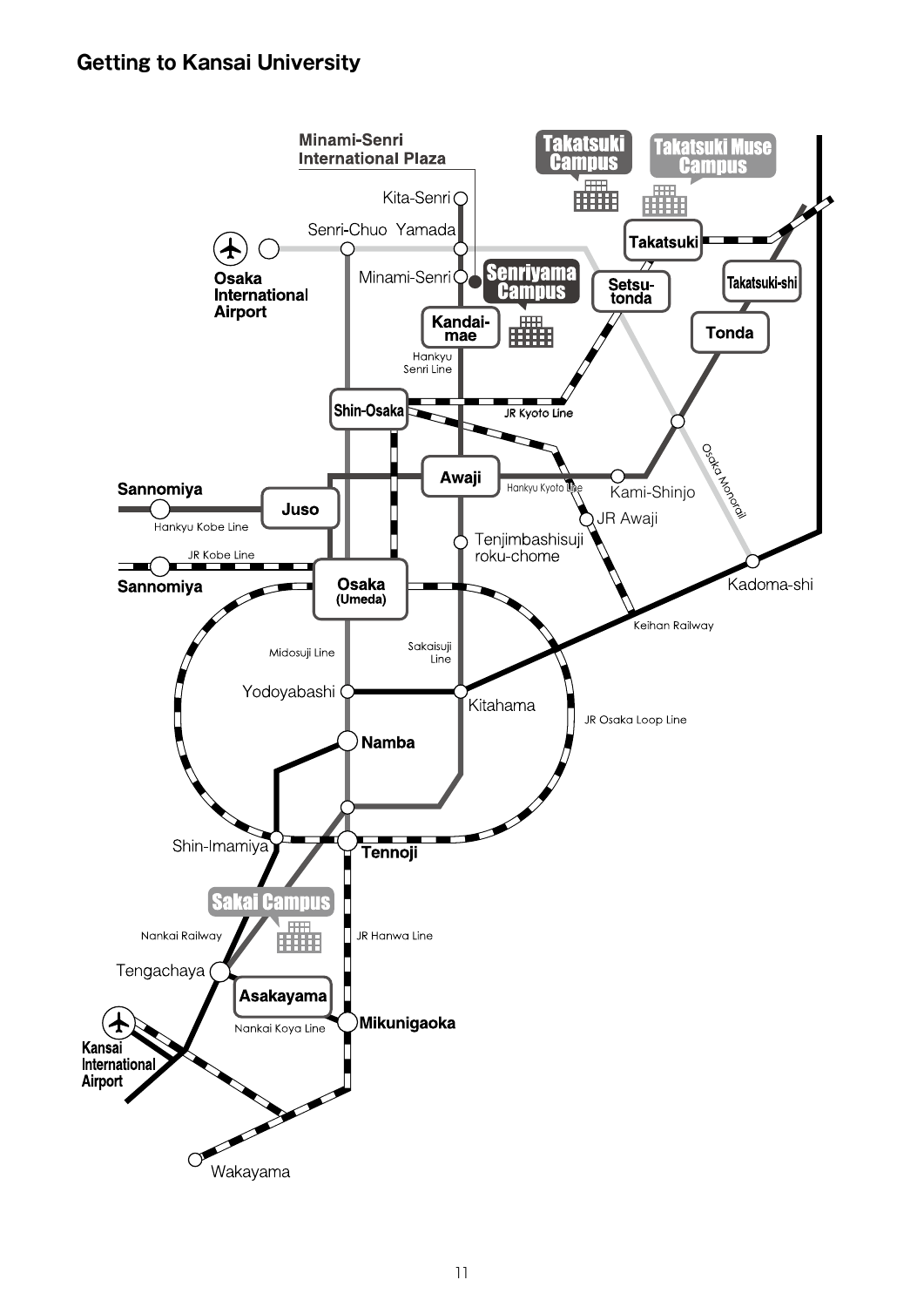## **List of Academic Advisors of Graduate School of Science and Engineering**

**for the** 2020 **academic year**

| Electrical, Electronic and Information Engineering  16~20                 |  |
|---------------------------------------------------------------------------|--|
| Civil, Environmental and Applied Systems Engineering ………… 21~22           |  |
| Chemical, Energy and Environmental Engineering ···················· 23~24 |  |
|                                                                           |  |
|                                                                           |  |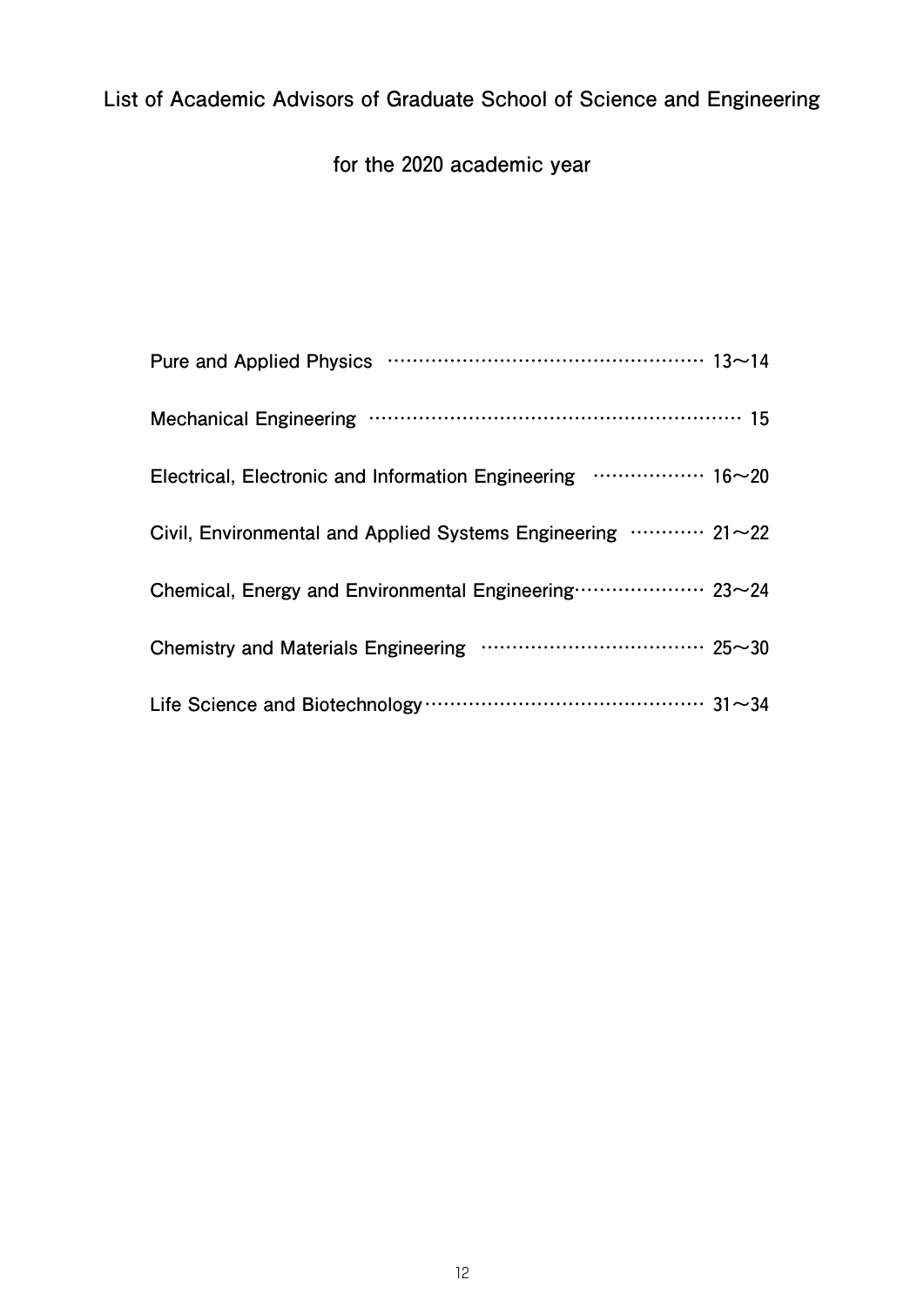## **Pure and Applied Physics**

| <b>Research Field</b> |                       | <b>Teachers list</b>           |                                                                                                                         |  |
|-----------------------|-----------------------|--------------------------------|-------------------------------------------------------------------------------------------------------------------------|--|
|                       | <b>ITANO Tomoaki</b>  | Professor                      | <b>Research Topics</b>                                                                                                  |  |
|                       |                       | Doctor of Science              | 1) Coherent structure and sustenance mechanism in wall-<br>bounded turbulence                                           |  |
|                       | Master's Program      | Department of Pure and         | 2) Understanding of physical mechanisms in a variety of fluid                                                           |  |
|                       | Ph.D.Program          | Applied Physics                | phenomena                                                                                                               |  |
|                       |                       | Faculty of Engineering Science | <b>Key Words</b>                                                                                                        |  |
|                       |                       |                                | Fluid Physics, Coherent Structure, Channel Flow, Numerical<br>Simulation, Turbulence Structure of Wall- Bounded Channel |  |
|                       |                       |                                | Flow, Osmotic Flow                                                                                                      |  |
|                       |                       |                                | Applications                                                                                                            |  |
|                       |                       |                                | Controll of Turbulence for Resistance Reduction.<br>Interdisciplinary and Educational Studies in Fluid Dynamics         |  |
|                       | <b>ITO Makoto</b>     | Professor                      | <b>Research Topics</b>                                                                                                  |  |
|                       |                       | Doctor of Science              | (1) Alpha cluster structures in nuclei artificially synthesized in                                                      |  |
|                       |                       | Department of Pure and         | laboratory                                                                                                              |  |
|                       | Master's Program      |                                | 2) Nuclear transmutation by non-accelerator driven systems<br><b>Key Words</b>                                          |  |
|                       | Ph.D.Program          | <b>Applied Physics</b>         | Nuclear structures, Nuclear reactions, Alpha decays, Non-                                                               |  |
|                       |                       | Faculty of Engineering Science | Hermite Quantum mechanics, Few-body problem,                                                                            |  |
|                       |                       |                                | Nucleosynthesis in universe<br><b>Applications</b>                                                                      |  |
|                       |                       |                                | Nuclear energy, Radiation shielding, Radiation Therapy,                                                                 |  |
|                       |                       |                                | Transmutation of nuclear waste                                                                                          |  |
|                       | <b>ITOH Hiroyoshi</b> | Professor                      | <b>Research Topics</b><br>(1) Magnetic nano-structure (spintronics)                                                     |  |
|                       |                       | Doctor of Engineering          | (2) Mesoscopic system                                                                                                   |  |
|                       |                       | Department of Pure and         | 3 Superconductivity                                                                                                     |  |
|                       |                       | Applied Physics                | 4) Strongly correlated electronics                                                                                      |  |
|                       | Ph.D.Program          | Faculty of Engineering Science | (5) Device design using computational simulation<br><b>Key Words</b>                                                    |  |
| Physics               |                       |                                | Spintronics, Magnetism, Superconductivity, Mesoscopic System,                                                           |  |
|                       |                       |                                | Theoretical Solid State Physics, Computational Material Science,                                                        |  |
|                       |                       |                                | Device Design<br>Application                                                                                            |  |
|                       |                       |                                | Magnetic Recording (HDD Head, MRAM, Magnetic Race                                                                       |  |
|                       |                       |                                | Track Memory), Spin Circuit (Spin-MOSFET, Quantum                                                                       |  |
|                       | <b>SUGIHARA-SEKI</b>  | Professor                      | Computer), New Functional Device<br><b>Research Topics</b>                                                              |  |
|                       |                       | Doctor of Science              | 1) Micro-rheological study on blood blow                                                                                |  |
|                       | Masako                |                                | 2 Fluid dynamical study of particle motion and deformation in                                                           |  |
|                       |                       | Department of Pure and         | channel flow<br>3 Model studies of microvessel permeability                                                             |  |
|                       |                       | Applied Physics                | 4) Sports fluid mechanics                                                                                               |  |
|                       | Ph.D.Program          | Faculty of Engineering Science | <b>Key Words</b>                                                                                                        |  |
|                       |                       |                                | Blood flow, Blood Cells, Micro-biorheology, Deformation,                                                                |  |
|                       |                       |                                | Platelet Aggregation, Fluid Dynamical Interaction,<br>Microchannel Flow, Permeability                                   |  |
|                       |                       |                                | Application                                                                                                             |  |
|                       |                       |                                | Biological Flow, Physiological Flow, Microfluidics, Suspension                                                          |  |
|                       | <b>INADA Mitsuru</b>  | Professor                      | Flow, Blood Cell Substitutes, Microdevices<br><b>Research Topics</b>                                                    |  |
|                       |                       | Doctor of Materials Science    | 1) Optical, electronic transport and magnetic properties in                                                             |  |
|                       |                       |                                | nanostructures                                                                                                          |  |
|                       |                       | Department of Pure and         | 2) Development of environment-adaptive nanostructure devices<br><b>Key Words</b>                                        |  |
|                       | Master's Program      | Applied Physics                | Low dimensional physics, Organic-inorganic hybrid structures,                                                           |  |
|                       | Ph.D.Program          | Faculty of Engineering Science | Metal nanocluster, Scanning Probe microscopy, Pulsed laser                                                              |  |
|                       |                       |                                | ablation<br>Application                                                                                                 |  |
|                       |                       |                                | Quantum dot solar cell, Super capacitor, Bio-medical sensor,                                                            |  |
|                       |                       |                                | Biomimetic device                                                                                                       |  |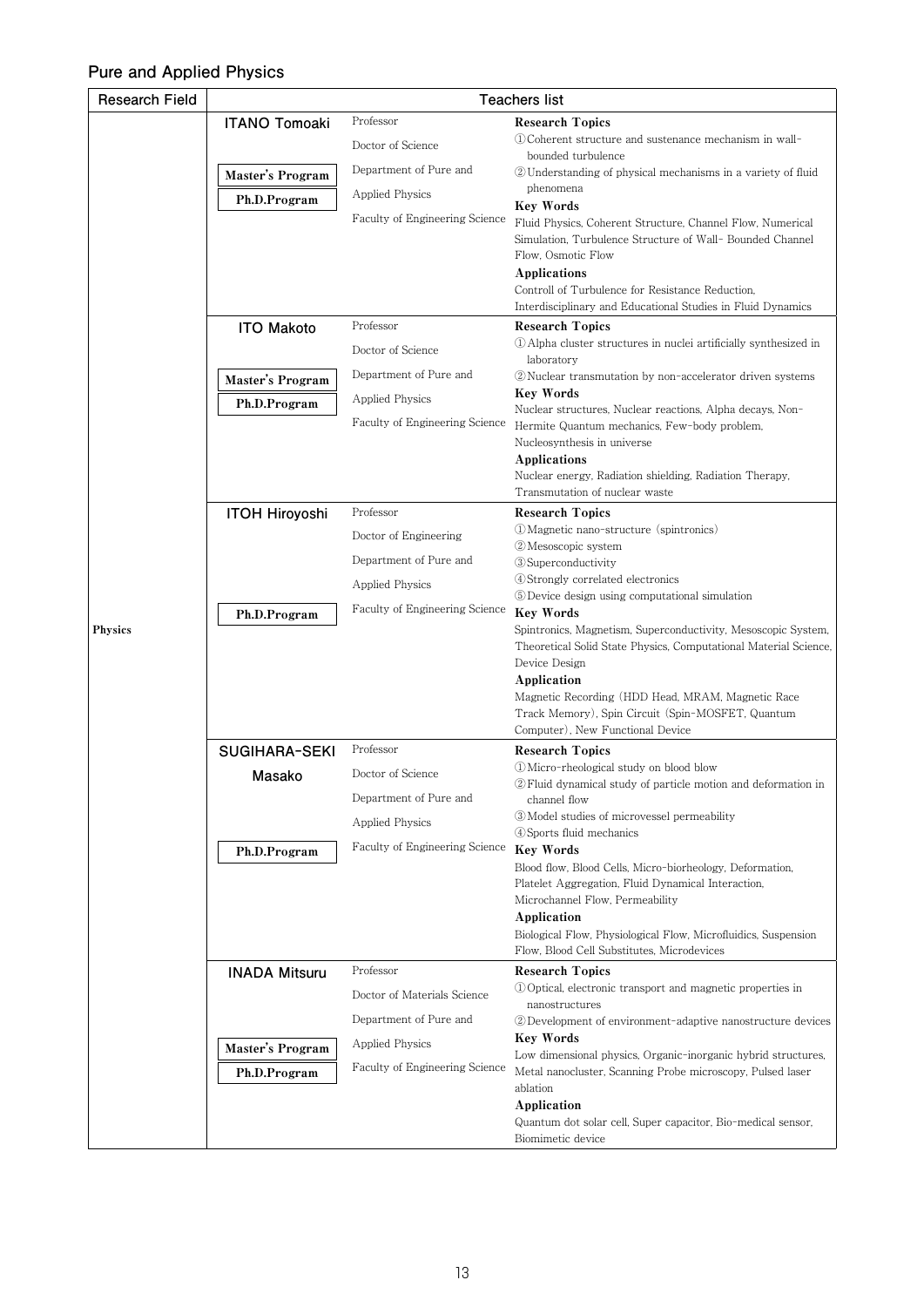|                        | <b>WADA Takahiro</b> | Professor                      | <b>Research Topics</b>                                                                                                      |
|------------------------|----------------------|--------------------------------|-----------------------------------------------------------------------------------------------------------------------------|
|                        |                      | Doctor of Science              | (1) Synthesis of super-heavy elements, fluctuation-dissipation<br>dynamics of fusion and fission reaction of heavy nuclei   |
|                        |                      | Department of Pure and         | 2) Element synthesis in stars, microscopic theory of nuclear                                                                |
|                        |                      | <b>Applied Physics</b>         | reaction involving unstable nuclei                                                                                          |
|                        |                      | Faculty of Engineering Science | <b>Key Words</b><br>Microscopic Theory of Quantum Many-body System, Semi-                                                   |
| <b>Physics</b>         | Ph.D.Program         |                                | classical Approach to Quantum Physics, Brownian Motion,                                                                     |
|                        |                      |                                | Stochastic Differential Equation, Sub-critical Reactors,                                                                    |
|                        |                      |                                | Transmutation of Nuclear Waste                                                                                              |
|                        |                      |                                | Application                                                                                                                 |
|                        |                      |                                | New Type of Nuclear Reactor, Accelerator Driven Nuclear                                                                     |
|                        |                      |                                | Transmutation, Stochastic Process in Biotic System                                                                          |
|                        | ASAKAWA Makoto       | Professor                      | <b>Research Topics</b>                                                                                                      |
|                        |                      | Doctor of Engineering          | (1) The terahertz radiation sources based on the electron beam<br>2 The radiation process of the ultra-short electron bunch |
|                        |                      | Department of Pure and         | <b>Key Words</b>                                                                                                            |
|                        |                      | <b>Applied Physics</b>         | Photon Radiation, Terahertz Wave, Free-Electron Laser.                                                                      |
| <b>Applied Physics</b> |                      |                                | Electron Accelerator, Photocathode,                                                                                         |
|                        | Ph.D.Program         | Faculty of Engineering Science | Femto-second Laser, Plasma Physics                                                                                          |
|                        |                      |                                | Application                                                                                                                 |
|                        |                      |                                | Terahertz Time-Domain Spectroscopy, Non Destructive                                                                         |
|                        |                      |                                | Inspection Using Infrared/Terahertz/Microwave Radiation.                                                                    |
|                        |                      |                                | Bio-sensing With Far-infrared, Molecule Decomposition Using                                                                 |
|                        |                      |                                | Infrared                                                                                                                    |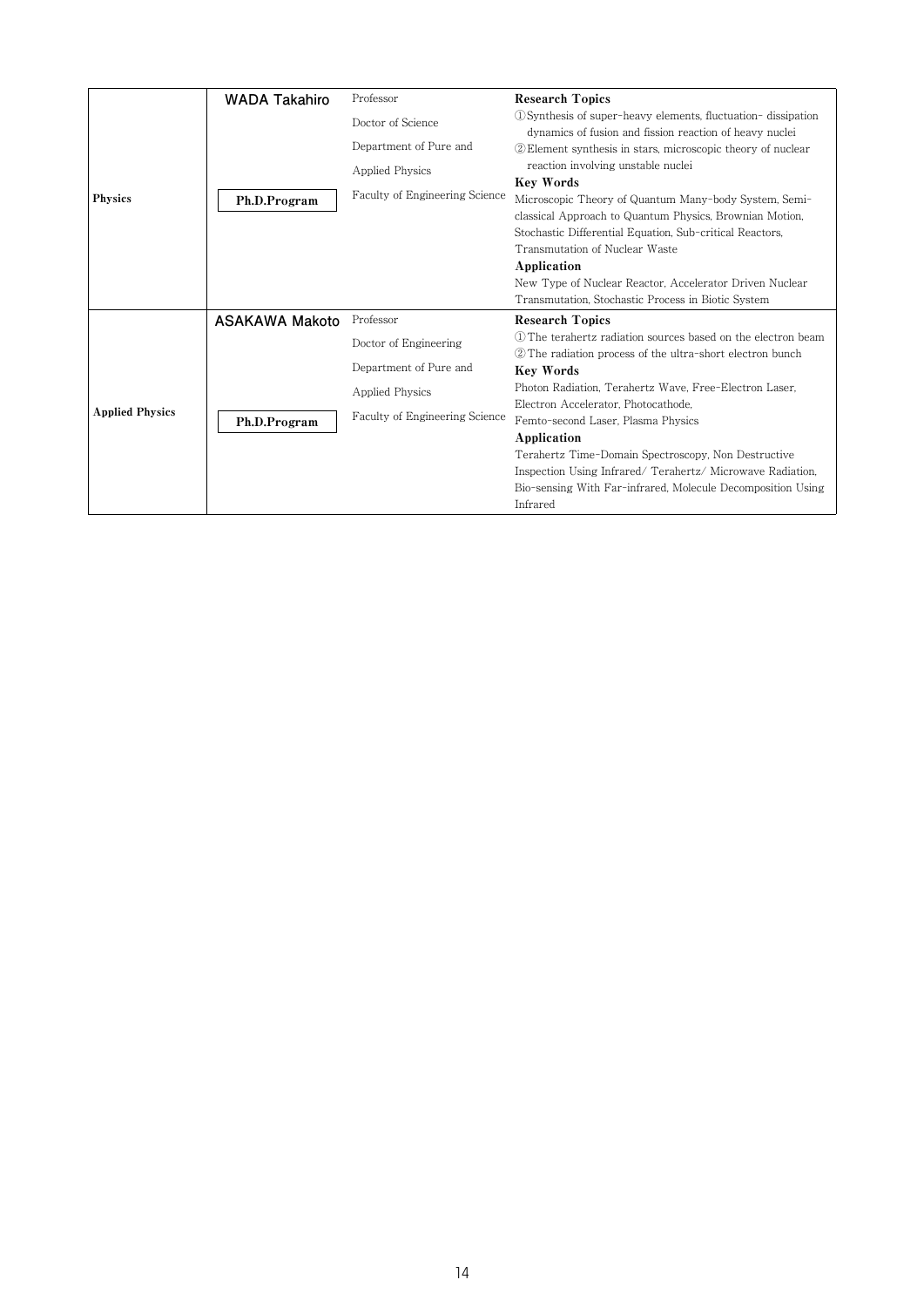### **Mechanical Engineering**

| <b>Research Field</b>    | <b>Teachers list</b>  |                                |                                                                                                                   |  |
|--------------------------|-----------------------|--------------------------------|-------------------------------------------------------------------------------------------------------------------|--|
|                          | <b>SHINGUBARA</b>     | Professor                      | <b>Research Topics</b>                                                                                            |  |
|                          | Shoso                 | Doctor of Science              | (1) Fabrication and functionalization of various ferromagnetic and                                                |  |
|                          |                       |                                | semiconductor nanowires using porous alumina template.                                                            |  |
|                          |                       | Department of Mechanical       | (2) Nanospintronics devices and nano memory devices.<br>3) Fabrication and reliability study of through-Si Via of |  |
| Nanophysics and          |                       | Engineering                    | 3-dimensional LSIs.                                                                                               |  |
| <b>Nanomaterials</b>     |                       | Applied Physics Laboratory     | 4) Electroless and Electro-plating of metal interconnections.                                                     |  |
|                          |                       | Faculty of Engineering Science | <b>Key Words</b>                                                                                                  |  |
| Engineering              | Ph.D.Program          |                                | Nanotechnology, Selforganization, Spitronics, Quantum Size<br>Effect Devices, MEMS, Sensor, Plating, Reliability, |  |
|                          |                       |                                | Electromigration, Nanowire                                                                                        |  |
|                          |                       |                                | Application                                                                                                       |  |
|                          |                       |                                | Magnetic Recording, 3-D LSI, Nano-Bio Sensor, Solar Cell,                                                         |  |
|                          |                       |                                | Energy Conversion Device, Jisso Technology                                                                        |  |
|                          | SAITOH Ken-ichi       | Professor                      | <b>Research Topics</b><br>1) Microscopic evaluation of strength and function of materials                         |  |
|                          |                       | Ph. D. in Engineering          | by molecular dynamics                                                                                             |  |
|                          |                       | Department of Mechanical       | (2) Numerical simulation and experiment of shape memory                                                           |  |
|                          |                       | Engineering                    | effect in nano-sized materials                                                                                    |  |
| <b>Materials</b>         |                       | Faculty of Engineering Science | 3) Development of computational mechanics<br><b>Key Words</b>                                                     |  |
| Engineering              | Ph.D.Program          |                                | Computational Mechanics, Molecular Dynamics, NEMS, Particle                                                       |  |
|                          |                       |                                | Methods, Interface, Atomic Cluster, Shape Memory Alloys,                                                          |  |
|                          |                       |                                | Strength and Mechanical Properties                                                                                |  |
|                          |                       |                                | Application<br>Evaluation of Materials, New Materials, Metals, Plastics,                                          |  |
|                          |                       |                                | Information Technology, Micromechatronics, Biological System,                                                     |  |
|                          |                       |                                | Plastic Working, Stable Structures                                                                                |  |
|                          | <b>TAGAWA Norio</b>   | Professor                      | <b>Research Topics</b>                                                                                            |  |
|                          |                       | Doctor of Engineering          | 1) Nano-tribology and Nano-mechatronics of information<br>storage devices and systems                             |  |
|                          |                       | Department of Mechanical       | (2) Micro-electoro-mechanical systems (MEMS) and Nano-                                                            |  |
| Tribology and            |                       | Engineering                    | electro-mechanical systems (NEMS)                                                                                 |  |
| <b>Micromechatronics</b> |                       |                                | (3) Triblogy, design, and dynamics of mechanical systems<br><b>Key Words</b>                                      |  |
| for Information          | Ph.D.Program          | Faculty of Engineering Science | Nano-technology in Mechanical Engineering, Tribology,                                                             |  |
|                          |                       |                                | Mechanics, Dynamics, HDD, Head Disk Interface, Lubricant,                                                         |  |
| Equipment                |                       |                                | DLC, Ultra-thin Films                                                                                             |  |
|                          |                       |                                | Application<br>Information and Precision Equipments, Hard Disk Drives,                                            |  |
|                          |                       |                                | Optical Storage, Probe Storage Devices, Printer, High Speed                                                       |  |
|                          |                       |                                | Positioning Systems                                                                                               |  |
|                          | <b>TAKATA Keiji</b>   | Professor                      | <b>Research Topics</b>                                                                                            |  |
|                          |                       | Doctor of Science              | 1 Development and application of novel measurement<br>techniques using scanning probe microscopy                  |  |
|                          |                       | Department of Mechanical       | 2 Scanning tunneling microscope with an ultrasonic detector to                                                    |  |
|                          |                       | Engineering                    | observe nonconductive material.                                                                                   |  |
| Measurement              |                       | Faculty of Engineering Science | (3) Novel method, strain imaging, for imaging ferroelectric and<br>ferromagnetic properties with high resolution. |  |
| <b>Systems</b>           | Ph.D.Program          |                                | <b>Key Words</b>                                                                                                  |  |
|                          |                       |                                | Scanning Probe Microscopy, Strain Imaging, Piezoelectric                                                          |  |
|                          |                       |                                | Properties, Lead Zirconate Titanate,<br>Magnetic Properties, Magnetostriction,                                    |  |
|                          |                       |                                | Hard Disk Drive Head. Li-ion Batteries                                                                            |  |
|                          |                       |                                | Application                                                                                                       |  |
|                          |                       |                                | Hard Disk Drives, High Density Memory Devices                                                                     |  |
|                          | <b>KOTANI Kentaro</b> | Professor                      | <b>Research Topics</b><br>(1) Neurophysiological characteristics of tactile perception                            |  |
|                          |                       | Ph. D.                         | 2) Industrial and medical applications of eye movement                                                            |  |
|                          |                       | Department of Mechanical       | characteristics.                                                                                                  |  |
| Ergonomics and           |                       | Engineering                    | <b>Key Words</b>                                                                                                  |  |
| <b>Biomedical</b>        |                       | Faculty of Engineering Science | Tactile Perception, Saccadic Eye Movement,<br>Magnetoencephalography, Mechanoreceptors,                           |  |
| Engineering              | Ph.D.Program          |                                | Human-Computer Interaction, Input Device                                                                          |  |
|                          |                       |                                | Application                                                                                                       |  |
|                          |                       |                                | Design of Input Device, Virtual Reality, Tactile Display, Medical                                                 |  |
|                          |                       |                                | Screening Device, Usability Evaluation, Ergonomics of Human<br>Work, Work Physiology                              |  |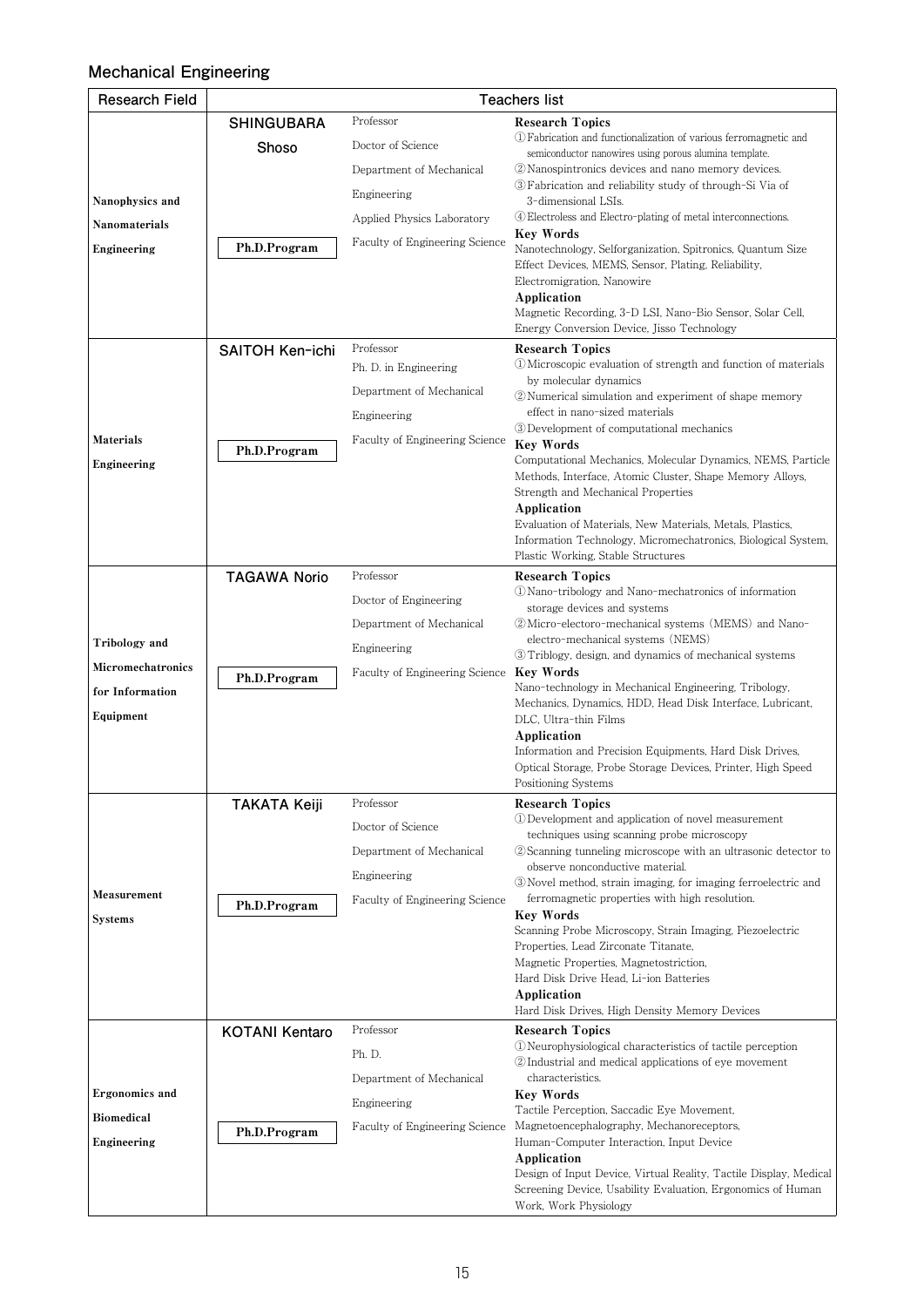## **Electrical, Electronic and Information Engineering**

| Research field |                         |                                | <b>Academic Advisors list</b>                                                                                                     |
|----------------|-------------------------|--------------------------------|-----------------------------------------------------------------------------------------------------------------------------------|
|                | <b>OHASHI Shunsuke</b>  | Professor                      | <b>Research Topics</b>                                                                                                            |
|                |                         | Doctor of Engineering          | 1) Motor drive<br>2) Linear drive system and magnetic levitation system for                                                       |
|                | Master's Program        | Department of Electrical,      | transportation and conveyance system                                                                                              |
|                | Ph.D.Program            | Electronic and Information     | 3 Application for superconductor                                                                                                  |
|                |                         | Engineering                    | 4) New generation system using clean energy<br><b>Key Words</b>                                                                   |
|                |                         | Faculty of Engineering Science | Magnetic Levitation, Electrical Machine, Electric Car, Linear<br>Motor, High Temperature Superconductor, Renewable Energy         |
|                |                         |                                | Applications                                                                                                                      |
|                |                         |                                | Magnetically Levitated Transportation and Conveyance System,<br>Magnetic Bearing, Electric Car, Generator without CO <sub>2</sub> |
|                |                         |                                | E-mail: ohashi@kansai-u.ac.jp                                                                                                     |
|                | <b>HAMADA Shoji</b>     | Professor                      | <b>Research Topics</b><br>(1) Safety investigation related to human exposure to electric                                          |
|                |                         | Doctor of Engineering          | and magnetic fields around electric power equipment                                                                               |
|                | <b>Master's Program</b> | Department of Electrical,      | 2 Lightning shielding of electric power transmission and                                                                          |
|                | Ph.D.Program            | Electronic and Information     | distribution systems                                                                                                              |
|                |                         | Engineering                    | (3) Control of eddy-current distribution using arrayed coils for<br>magnetic stimulation                                          |
|                |                         | Faculty of Engineering Science | <b>Key Words</b>                                                                                                                  |
|                |                         |                                | Electric power equipment, Nondestructive inspection,                                                                              |
|                |                         |                                | Bioelectromagnetics, Numerical electromagnetic field analysis,                                                                    |
|                |                         |                                | High performance computing, Voxel modeling<br>Applications                                                                        |
|                |                         |                                | Improvement of dielectric strength, Lightning shielding,                                                                          |
| Electrical     |                         |                                | Protection form electric shock, Electric/magnetic stimulation                                                                     |
| Engineering    |                         |                                | <b>E-mail:</b> shamada@kansai-u.ac.jp                                                                                             |
|                | YAMAMOTO                | Professor                      | <b>Research Topics</b>                                                                                                            |
|                | Yasushi                 | Doctor of Engineering          | (1) Liquid blanket and diverter for nuclear fusion reactors<br>(2) Electrical grids                                               |
|                |                         | Department of Electrical,      | 3) Hydrogen permeation through ceramics                                                                                           |
|                | Master's Program        | Electronic and Information     | <b>Key Words</b>                                                                                                                  |
|                | Ph.D.Program            | Engineering                    | Liquid blanket, lead lithium, silicon carbide, plasma discharge,<br>neutron source, particle simulation, hydrogen permeation      |
|                |                         | Faculty of Engineering Science | Applications                                                                                                                      |
|                |                         |                                | Potable neutron source, Neutron diffraction, Fusion power                                                                         |
|                |                         |                                | generation                                                                                                                        |
|                |                         |                                | E-mail: yama3707@kansai-u.ac.jp                                                                                                   |
|                | YONETSU Daigo           | Associate Professor            | <b>Research Topics</b><br>1) Evaluation and optimizing technique about electromagnetic                                            |
|                |                         | Doctor of Engineering          | induction phenomena for IH cooker and inductive power                                                                             |
|                |                         | Department of Electrical,      | transfer apparatus                                                                                                                |
|                | Master's Program        | Electronic and Information     | 2 Evaluation and optimizing technique about electromagnetic<br>environment                                                        |
|                |                         | Engineering                    | <b>Key Words</b>                                                                                                                  |
|                |                         | Faculty of Engineering Science | Inverse Problem, Multi-objective Optimum Design, Finite<br>Element Method, Method of Moment, FDTD Method,                         |
|                |                         |                                | Evolutionary Computation, Electromagnetic Measurement                                                                             |
|                |                         |                                | Applications                                                                                                                      |
|                |                         |                                | IT, Electric Power Engineering, Nondestructive Test, ITS,                                                                         |
|                |                         |                                | Electric Equipment Design                                                                                                         |
|                |                         |                                | E-mail: yonetsu@kansai-u.ac.jp                                                                                                    |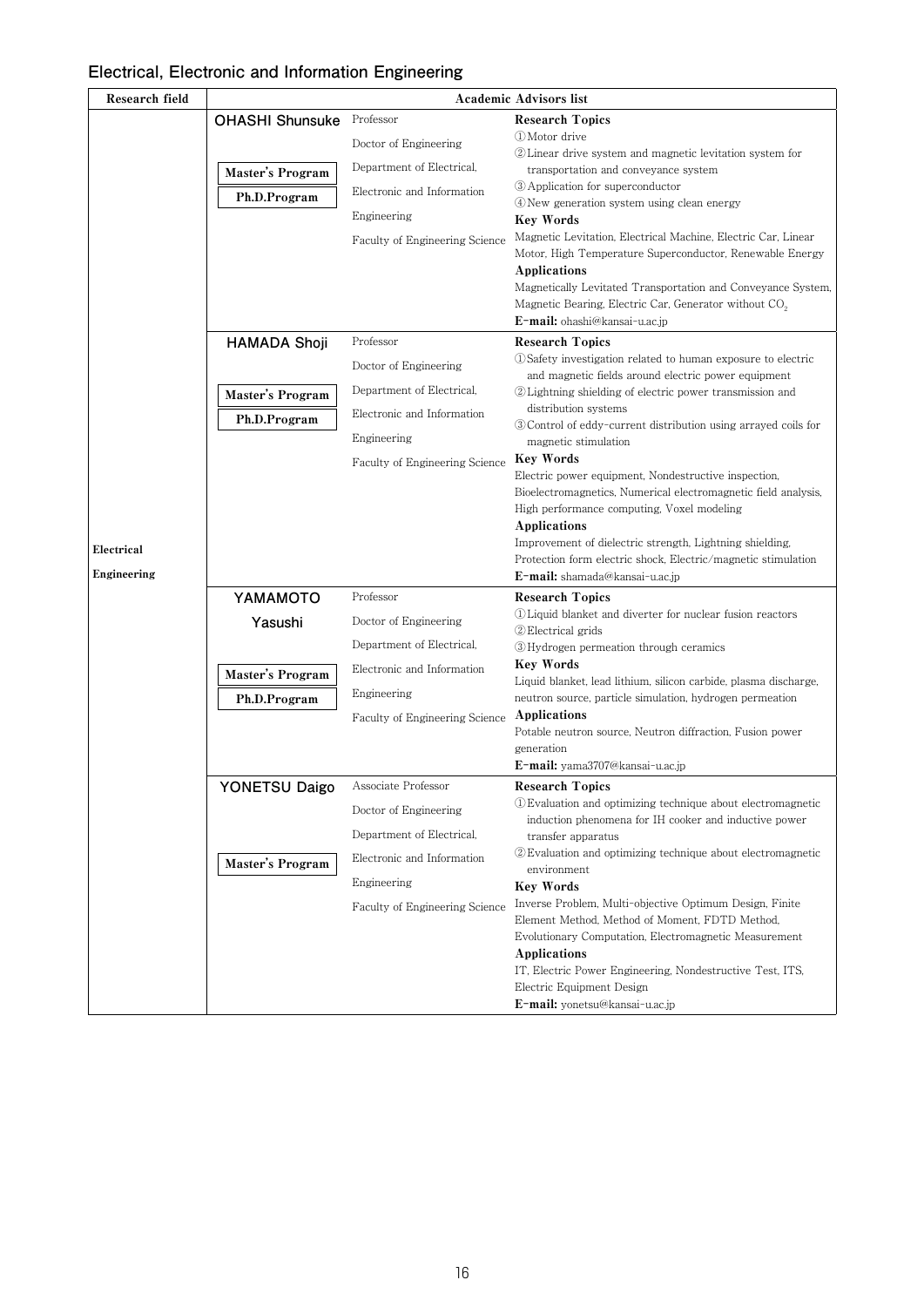|                        | <b>KITAMURA</b>        | Professor                      | <b>Research Topics</b>                                                                                                                   |
|------------------------|------------------------|--------------------------------|------------------------------------------------------------------------------------------------------------------------------------------|
|                        | Toshiaki               | Doctor of Engineering          | 1) Electromagnetic Field Simulation                                                                                                      |
|                        |                        | Department of Electrical,      | (2) Optical Devices<br>3 Near-Field Optics                                                                                               |
|                        |                        | Electronic and Information     | 4) Microwave Devices                                                                                                                     |
|                        | Master's Program       | Engineering                    | <b>Key Words</b>                                                                                                                         |
|                        | Ph.D.Program           |                                | Finite-Difference Time-Domain Method, Nonlinear Optics,<br>Magneto-Optical Effect, Optical Scattering, Microwave Filter,                 |
|                        |                        | Faculty of Engineering Science | Antenna                                                                                                                                  |
|                        |                        |                                | Applications                                                                                                                             |
| Materials and          |                        |                                | Optical Communication, Optical Disk, Mobile                                                                                              |
| Devices for            |                        |                                | Telephone, Wireless LAN<br>E-mail: kita@kansai-u.ac.jp                                                                                   |
| <b>Electronics and</b> | <b>TAJITSU Yoshiro</b> | Professor                      | <b>Research Topics</b>                                                                                                                   |
| Optics                 |                        | Ph. D                          | (1) Electroactive Polymer                                                                                                                |
|                        |                        |                                | 2) Sensor & Actuator                                                                                                                     |
|                        | Master's Program       | Department of Electrical,      | <b>Key Words</b><br>Piezoelectricity, Photoelasticity, Dielectrics, Ferroelectricty,                                                     |
|                        | Ph.D.Program           | Electronic and Information     | Polymer, Sensing, Actuating, AFM Optical Activity,                                                                                       |
|                        |                        | Engineering                    | Biodegradab1ity, Electrets, Chirality                                                                                                    |
|                        |                        | Faculty of Engineering Science | <b>Applications</b>                                                                                                                      |
|                        |                        |                                | Eco-cable, Optical Film for LCD, Touch Panel Transparency<br>Speaker, Optical Modulator, Soft Sensor Galvanic Tweezers,                  |
|                        |                        |                                | Ultrasonic Motor                                                                                                                         |
|                        |                        |                                | URL: http://www2.ipcku.kansai-u.ac.jp/~tajitsu/                                                                                          |
|                        | <b>SAIKI Taku</b>      | Associate Professor            | <b>Research Topics</b>                                                                                                                   |
|                        |                        | Doctor of Engineering          | 1) Development of high-power and high-efficient solar-pumped<br>solid-state lasers                                                       |
|                        |                        | Department of Electrical,      | 2 Development of new laser materials                                                                                                     |
|                        | Master's Program       | Electronic and Information     | 3) Production of renewable energy using metalic nanoparticles                                                                            |
|                        |                        | Engineering                    | based on laser ablation<br><b>Key Words</b>                                                                                              |
|                        |                        | Faculty of Engineering Science | Solar Light, Ceramics, Laser, Metal Nanoparticle, Renewable                                                                              |
|                        |                        |                                | Energy                                                                                                                                   |
|                        |                        |                                | Applications<br>Electric Power Generation, Hydrogen Production and Storing,                                                              |
|                        |                        |                                | New Material Production, Laser Energy Transmission                                                                                       |
|                        |                        |                                | E-mail: tsaiki@kansai-u.ac.jp                                                                                                            |
|                        | <b>SATO Shingo</b>     | Associate Professor            | <b>Research Topics</b>                                                                                                                   |
| Materials and          |                        | Doctor of Engineering          | (1) Device and process simulation<br>(2) TEG development for device analysis                                                             |
| Devices for            |                        | Department of Electrical and   | 3) Theory and modeling on semiconductor physics                                                                                          |
| <b>Electronics and</b> | Master's Program       | Electronic Engineering         | <b>Key Words</b>                                                                                                                         |
|                        |                        | Faculty of Engineering Science | Scaling, MOSFET, SOI structure, LSI design, TEG<br>development, quantum effect, device simulation                                        |
| Optics                 |                        |                                | <b>Applications</b>                                                                                                                      |
|                        |                        |                                | Electronic devices, VLSI, electronic measurement                                                                                         |
|                        |                        |                                | E-mail: satos@kansai-u.ac.jp                                                                                                             |
|                        | <b>NAKAMURA</b>        | Associate Professor            | <b>Research Topics</b><br>1) Low-cost fabrication processes for silicon solar cells                                                      |
|                        | Kazuhiro               | Doctor of Engineering          | 2) Deposition and characterization of ZnO thin films                                                                                     |
|                        |                        | Department of Electrical,      | 3 Si/FeSiz heterojunction solar cells                                                                                                    |
|                        |                        | Electronic and Information     | <b>Key Words</b>                                                                                                                         |
|                        | Master's Program       | Engineering                    | Solar Cell, Silicon, Low Cost, Thin-film Deposition, TiO <sub>2</sub> , FeSiz,<br>Indium Tin Oxide (ITO), Anti-Reflection Coating (ARC), |
|                        |                        | Faculty of Engineering Science | Semiconductor Material Characterization, Heterojunction                                                                                  |
|                        |                        |                                | Applications                                                                                                                             |
|                        |                        |                                | Solar Cells, Semiconductor Devices, Nanotechnology, Surface<br>Science, Environmental Engineering                                        |
|                        |                        |                                | E-mail: knaka@kansai-u.ac.jp                                                                                                             |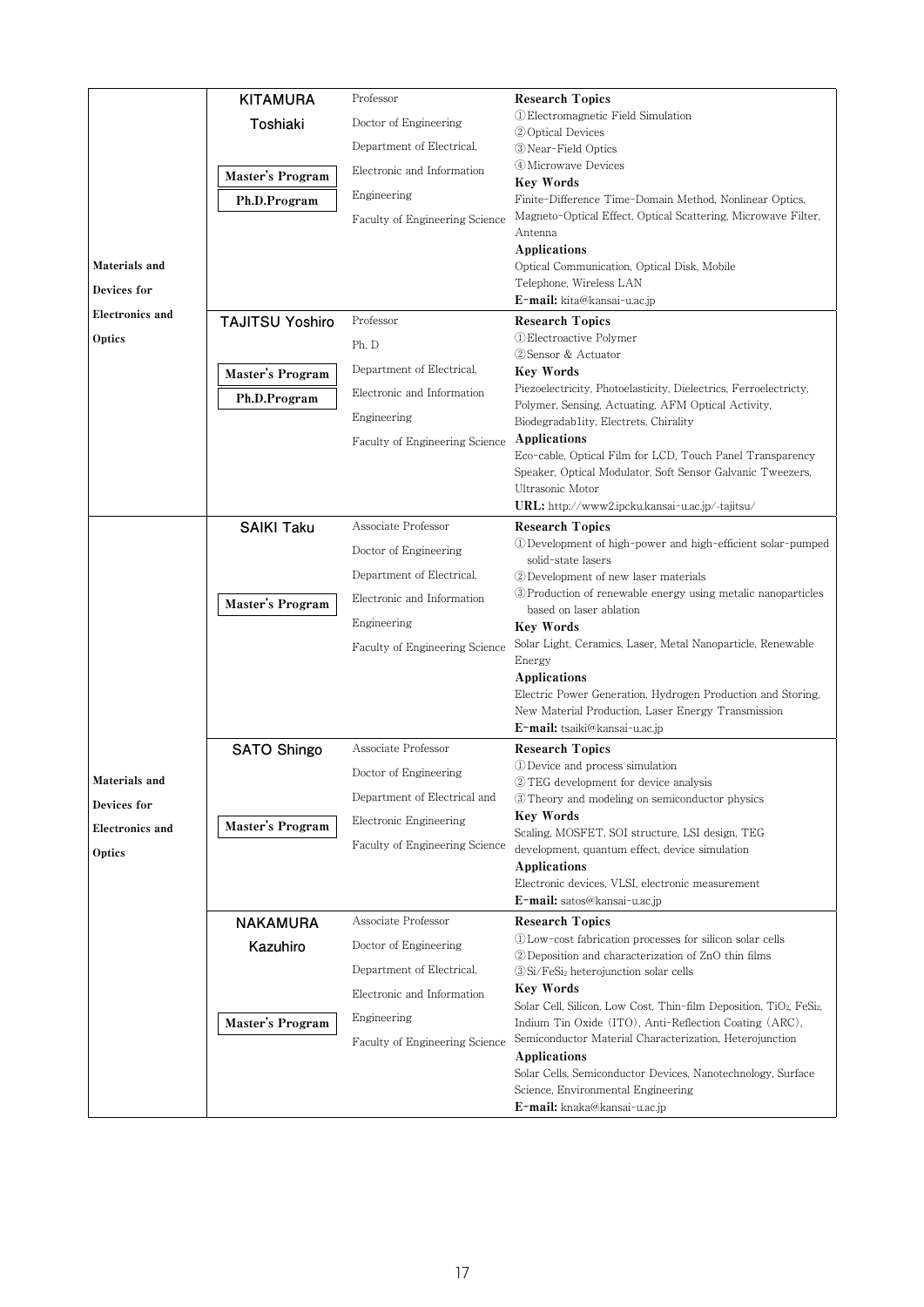|                           | YAMAMOTO Miki         | Professor                       | <b>Research Topics</b>                                                                                                   |
|---------------------------|-----------------------|---------------------------------|--------------------------------------------------------------------------------------------------------------------------|
|                           |                       | Doctor of Engineering           | (1) New Generation Networks (Future Internet)                                                                            |
|                           |                       |                                 | 2) Content Delivery                                                                                                      |
|                           | Master's Program      | Department of Electrical,       | <b>Key Words</b>                                                                                                         |
|                           | Ph.D.Program          | Electronic and Information      | New Generation Internet, Content Delivery, Traffic Control,<br>Congestion Control, Wired and Wireless Internet Design    |
|                           |                       | Engineering                     | <b>Applications</b>                                                                                                      |
|                           |                       | Faculty of Engineering Science  | Future Internet, Content Delivery, Traffic Control, Network                                                              |
|                           |                       |                                 | Performance Evaluation                                                                                                   |
| <b>Information</b> and    |                       |                                 | E-mail: yama-m@kansai-u.ac.jp                                                                                            |
| Communication             | YOMO Hiroyuki         | Professor                       | <b>Research Topics</b>                                                                                                   |
| Engineering               |                       | Ph. D. (Osaka University, 2002) | 1) Wireless network control for mobile communications network<br>(2) Advanced radio resource management with intelligent |
|                           | Master's Program      | Department of Electrical,       | wireless access                                                                                                          |
|                           | Ph.D.Program          | Electronic and Information      | 3) Cross-layer protocol design for wireless network                                                                      |
|                           |                       | Engineering                     | <b>Key Words</b>                                                                                                         |
|                           |                       |                                 | Wireless Network, Mobile Communications, Mesh Network,<br>Cognitive Radio, Protocol Design, Radio Resource Management,   |
|                           |                       | Faculty of Engineering Science  | Energy-Efficient Protocol Design                                                                                         |
|                           |                       |                                 | <b>Applications</b>                                                                                                      |
|                           |                       |                                 | Wireless System Design                                                                                                   |
|                           |                       |                                 | E-mail: yomo@kansai-u.ac.jp                                                                                              |
|                           | <b>HIRATA Kouji</b>   | Associate Professor             | <b>Research Topics</b><br><b><i>OFuture networking</i></b>                                                               |
|                           |                       | Doctor of Engineering           | (2) All-optical networking                                                                                               |
|                           |                       | Department of Electrical,       | 3) Network optimization                                                                                                  |
|                           | Master's Program      | Electronic and Information      | Key Words                                                                                                                |
|                           |                       | Engineering                     | Information network, All-optical network, Future Internet,<br>Green ICT                                                  |
|                           |                       | Faculty of Engineering Science  | Applications                                                                                                             |
|                           |                       |                                 | Network design, the Internet                                                                                             |
|                           |                       |                                 | E-mail: hirata@kansai-u.ac.jp                                                                                            |
| <b>Information</b> and    | <b>WADA Tomotaka</b>  | Associate Professor             | <b>Research Topics</b>                                                                                                   |
| Communication             |                       | Doctor of Engineering           | 1) Inter-vehicle communications for next generation Intelligent                                                          |
| Engineering               |                       | Department of Electrical,       | <b>Transport Systems</b><br>2 Fast localization of passive RFID tags                                                     |
|                           |                       | Electronic and Information      | 3) Emergency Rescue Evacuation Support System                                                                            |
|                           | Master's Program      |                                 | <b>Key Words</b>                                                                                                         |
|                           |                       | Engineering                     | Wireless Communications, Mobile Communications, Intelligent                                                              |
|                           |                       | Faculty of Engineering Science  | Transport Systems, Road-to-Vehicle Communications,<br>Ubiquitous Computing                                               |
|                           |                       |                                 | <b>Applications</b>                                                                                                      |
|                           |                       |                                 | Wireless Communication System, Traffic Information System,                                                               |
|                           |                       |                                 | Vehicular Collision Avoidance Support System, Sensor Network,                                                            |
|                           |                       |                                 | Mobile Ad-hoc Network<br>E-mail: wadat@kansai-u.ac.jp                                                                    |
|                           | <b>HIKAWA Hiroomi</b> | Professor                       | <b>Research Topics</b>                                                                                                   |
|                           |                       |                                 | 1) Hardware neural network                                                                                               |
|                           |                       | Doctor of Engineering           | 2 Pattern classifier                                                                                                     |
|                           | Master's Program      | Department of Electrical,       | 3 Frequency synthesizer                                                                                                  |
|                           | Ph.D.Program          | Electronic and Information      | <b>Key Words</b><br>Neural Network, Self-organizing Map, Direct Digital Frequency                                        |
| <b>System Informatics</b> |                       | Engineering                     | Synthesizer, Hand Sign Recognition System, Image                                                                         |
|                           |                       | Faculty of Engineering Science  | Compression, Digital Signal Processing, Field Programmable                                                               |
|                           |                       |                                 | Gate Array, Digital Circuit Design                                                                                       |
|                           |                       |                                 | <b>Applications</b>                                                                                                      |
|                           |                       |                                 | Information System, Signal Processing System, Communication<br>System                                                    |
|                           |                       |                                 | E-mail: hikawa@kansai-u.ac.jp                                                                                            |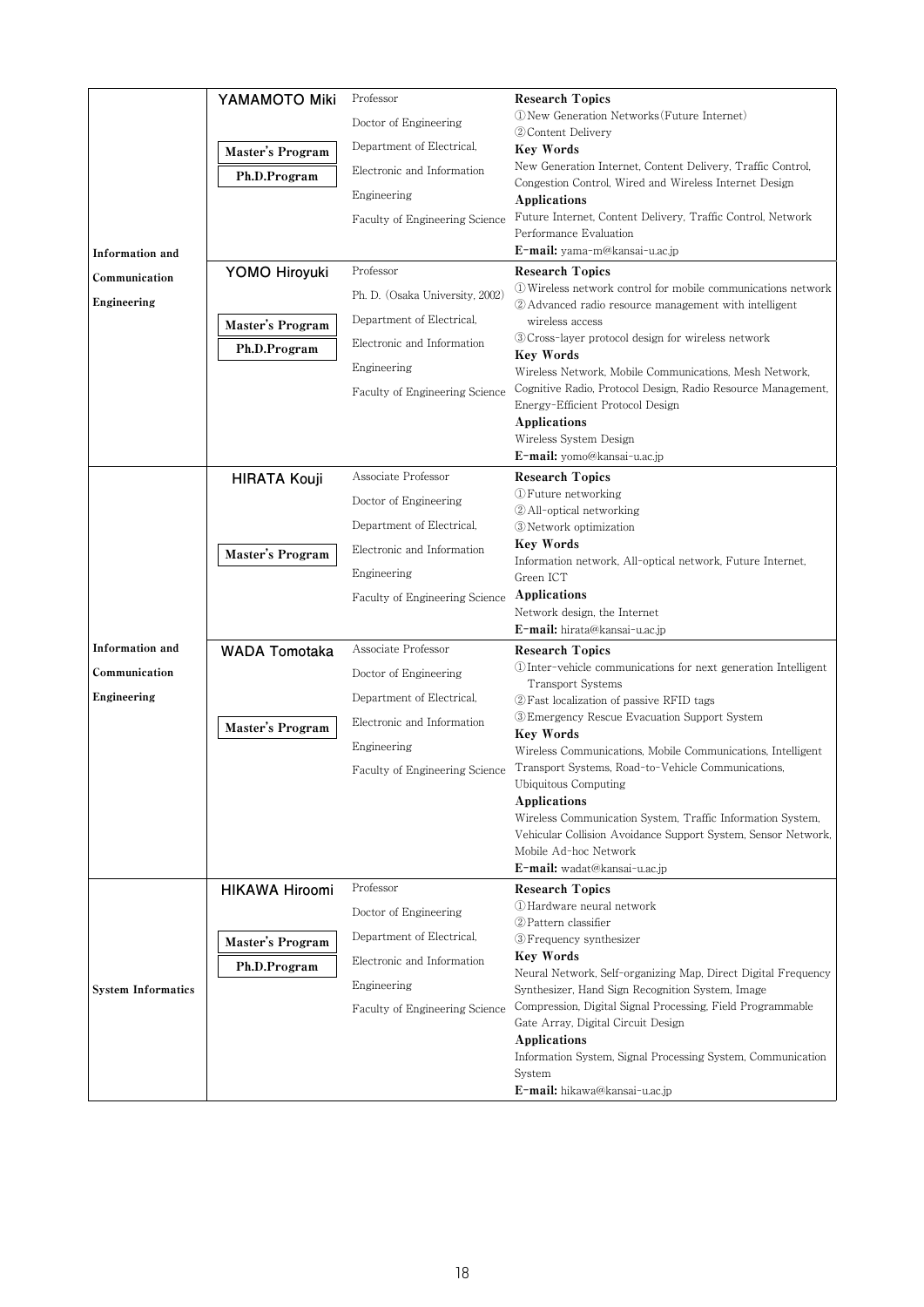|                           | <b>MAEDA Yutaka</b> | Professor                      | <b>Research Topics</b>                                                                                                          |
|---------------------------|---------------------|--------------------------------|---------------------------------------------------------------------------------------------------------------------------------|
|                           |                     | Doctor of Engineering          | (1) FPGA or analog implementations of artificial neural networks                                                                |
|                           |                     | Department of Electrical,      | (2) Applications of simultaneous perturbation optimization                                                                      |
|                           | Master's Program    |                                | method<br>3 Robot control via visual information                                                                                |
|                           | Ph.D.Program        | Electronic and Information     | 4 Digital watermarking                                                                                                          |
|                           |                     | Engineering                    | <b>Key Words</b>                                                                                                                |
| <b>System Informatics</b> |                     | Faculty of Engineering Science | Simultaneous Perturbation Method, Neural Networks, FPGA,<br>FPAA, Robot, Control                                                |
|                           |                     |                                | <b>Applications</b>                                                                                                             |
|                           |                     |                                | Visual Feedback Robot Control System, Simultaneous                                                                              |
|                           |                     |                                | Perturbation Particle Swarm Optimization and Its Hardware<br>Implementation, Adaptive Control Using Simultaneous                |
|                           |                     |                                | Perturbation Method                                                                                                             |
|                           |                     |                                | E-mail: maedayut@kansai-u.ac.jp                                                                                                 |
|                           | MIYOSHI Seiji       | Professor                      | <b>Research Topics</b>                                                                                                          |
|                           |                     | Doctor of Engineering          | (1) Analysis of online learning and associative memory model<br>2) Statistical image processing                                 |
|                           | Master's Program    | Department of Electrical,      | <b>Key Words</b>                                                                                                                |
|                           | Ph.D.Program        | Electronic and Information     | Statistical Mechanical Analysis of Information Processing,                                                                      |
|                           |                     | Engineering                    | Statistical Learning Theory, Associative Memory Model,                                                                          |
|                           |                     | Faculty of Engineering Science | Replica Method, Signal Processing, Image Processing<br><b>Applications</b>                                                      |
|                           |                     |                                | Pattern Recognition, Signal Processing, Image Processing                                                                        |
|                           |                     |                                | E-mail: miyoshi@kansai-u.ac.jp                                                                                                  |
| <b>System Informatics</b> | <b>ITO Hidetaka</b> | Associate Professor            | <b>Research Topics</b><br>1) Numerical analysis/design of pattern formation, bifurcation,                                       |
| <b>System Informatics</b> |                     | Doctor of Engineering          | and chaos in nonlinear dynamical systems                                                                                        |
|                           | Master's Program    | Department of Electrical,      | 2) Knowledge and image information processing for various                                                                       |
|                           |                     | Electronic and Information     | applications<br><b>Key Words</b>                                                                                                |
|                           |                     | Engineering                    | Ordinary/Delay/Partial Differential Equations, Coupled                                                                          |
|                           |                     | Faculty of Engineering Science | Dynamical Systems, Numerical Schemes, Optimization,                                                                             |
|                           |                     |                                | Intelligent Computing, Image Processing<br>Applications                                                                         |
|                           |                     |                                | Numerical Analysis Software, Pattern Generators,                                                                                |
|                           |                     |                                | Multimedia and Interactive Computer Software,                                                                                   |
|                           |                     |                                | <b>Functional Devices</b>                                                                                                       |
|                           | <b>KAJIKAWA</b>     | Professor                      | <b>Research Topics</b><br>1) Audio and Electroacoustics (Analysis and Design for Micro                                          |
|                           | Yoshinobu           | Doctor of Engineering          | Speakers and Microphones)                                                                                                       |
|                           |                     | Department of Electrical,      | 2 Signal Processing for Audio and Acoustic Systems (Active                                                                      |
|                           | Master's Program    | Electronic and Information     | Noise Control, Parametric Loudspeakers, 3D Audio,<br>Linearization of Loudspeakers, Biometrics Authentication                   |
|                           | Ph.D.Program        | Engineering                    | Using Acoustic Information)                                                                                                     |
|                           |                     | Faculty of Engineering Science | <b>Key Words</b>                                                                                                                |
|                           |                     |                                | Signal Processing, Active Noise Control, Active Sound Control,<br>Digital Audio, Parametric Loudspeakers, Micro Speakers, Micro |
|                           |                     |                                | Microphones, 3D Audio, Biometrics Authentication                                                                                |
|                           |                     |                                | Applications                                                                                                                    |
| <b>Media Processing</b>   |                     |                                | Transportations, Factory and Plants, Smartphones, Medical<br>Equipment, Audio and Acoustic Systems, Security                    |
|                           |                     |                                | <b>E-mail:</b> kaji@kansai-u.ac.jp                                                                                              |
|                           | <b>MATSUSHIMA</b>   | Professor                      | <b>Research Topics</b>                                                                                                          |
|                           | Kyoji               | Doctor of Engineering          | (1) Creation of 3D images by computer holography<br>2 Capture of high-definition wave-field                                     |
|                           |                     | Department of Electrical,      | 3) Simulation in wave-optics                                                                                                    |
|                           |                     | Electronic and Information     | <b>Key Words</b>                                                                                                                |
|                           | Master's Program    | Engineering                    | 3D Imaging, Computer Holography, Digital Holography,                                                                            |
|                           | Ph.D.Program        | Faculty of Engineering Science | Diffractive Optical Element, Wave Field, Wave Optics<br>Applications                                                            |
|                           |                     |                                | 3D Imaging, Display Device, Optical Device, Optical                                                                             |
|                           |                     |                                | Measurement, Optical Simulation                                                                                                 |
|                           |                     |                                | E-mail: matsu@kansai-u.ac.jp                                                                                                    |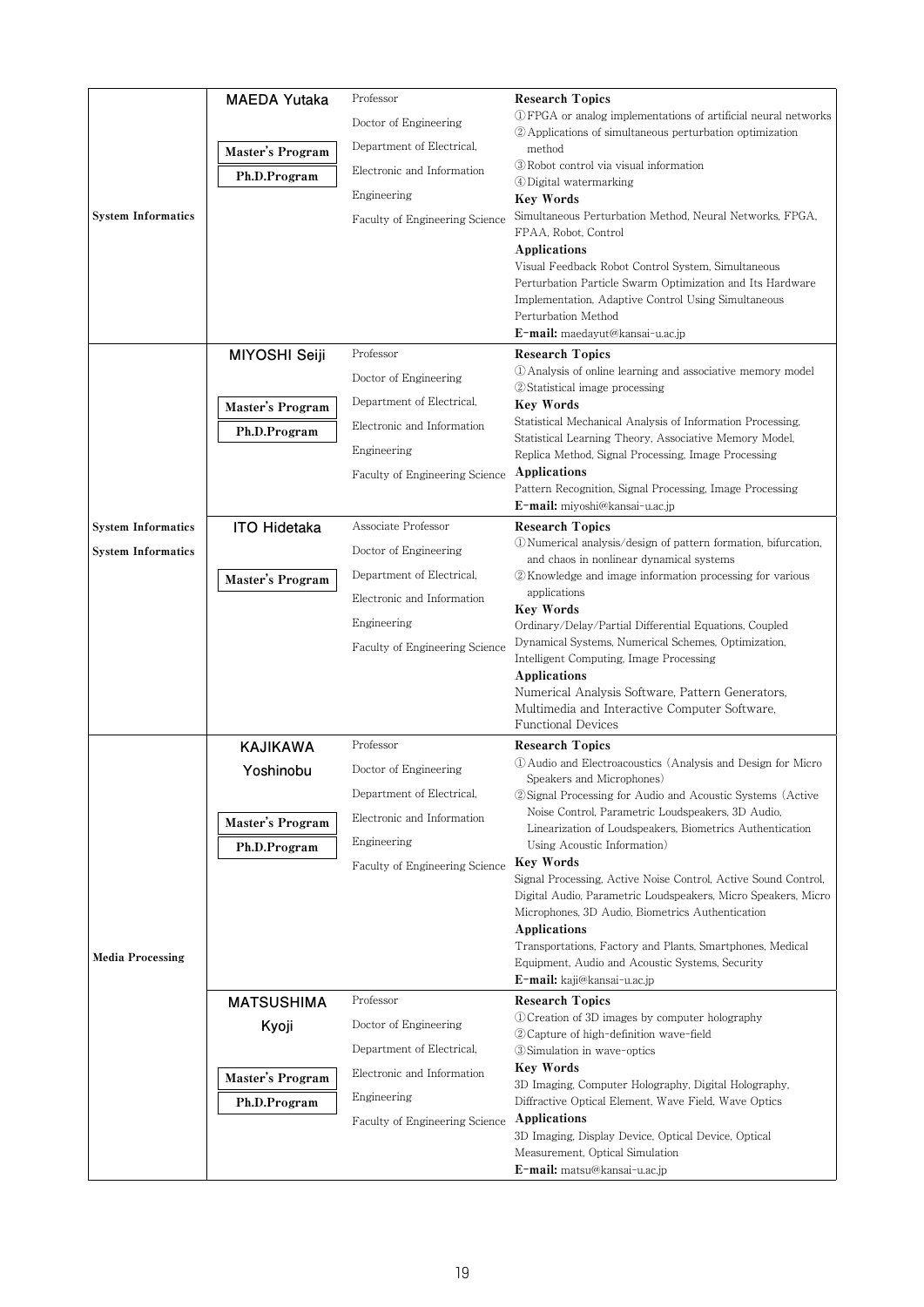|                             | MUNEYASU Mitsuji Professor |                                | <b>Research Topics</b>                                                           |
|-----------------------------|----------------------------|--------------------------------|----------------------------------------------------------------------------------|
|                             |                            | Doctor of Engineering          | 1) Moving image processing and its applications                                  |
|                             |                            |                                | 2 Data embedding and extraction for printed images and their                     |
|                             | <b>Master's Program</b>    | Department of Electrical,      | applications                                                                     |
|                             | Ph.D.Program               | Electronic and Information     | <b>3</b> Medical image processing<br>4) Noise reduction for images               |
|                             |                            | Engineering                    | <b>Key Words</b>                                                                 |
| <b>Media Processing</b>     |                            | Faculty of Engineering Science | Digital Image Processing, Intelligent Image Processing, Object                   |
|                             |                            |                                | Finding, Object Tracking, Nonlinear Image Filtering, Digital                     |
|                             |                            |                                | Watermarking, Image Retrieval                                                    |
|                             |                            |                                | Applications<br>Surveillance System, Security System, ITS, Image Restoration,    |
|                             |                            |                                | Advertisement, Augmented Reality, Automatic Diagnosis for                        |
|                             |                            |                                | Medical Image                                                                    |
|                             |                            |                                | E-mail: muneyasu@kansai-u.ac.jp                                                  |
|                             | <b>EBARA Hiroyuki</b>      | Professor                      | <b>Research Topics</b>                                                           |
|                             |                            | Doctor of Engineering          | 1 Parallel Algorithm for Combinatorial                                           |
|                             |                            | Department of Electrical,      | Optimization Problem<br>(2) Cloud Computing System                               |
|                             | Master's Program           |                                | 3 Web Application for Laboratory                                                 |
|                             | Ph.D.Program               | Electronic and Information     | <b>Key Words</b>                                                                 |
|                             |                            | Engineering                    | Combinatorial Optimization, Parallel Algorithm,                                  |
|                             |                            | Faculty of Engineering Science | Cloud Computing, PC Cluster, Web Application                                     |
|                             |                            |                                | <b>Applications</b><br>Computer, Software, Internet, Web, Algorithm              |
|                             |                            |                                | E-mail: ebara@kansai-u.ac.jp                                                     |
| <b>Intelligent Software</b> | <b>TOKUMARU</b>            | Professor                      | <b>Research Topics</b>                                                           |
| Engineering                 |                            | Doctor (Engineering)           | 1) Human interface for an interactive evolutionary computing                     |
|                             | Masataka                   |                                | 2) Intelligent model for Kansei robot action generation                          |
|                             |                            | Department of Electrical,      | 3) Kansei analysis using fuzzy decision tree                                     |
|                             | Master's Program           | Electronic and Information     | <b>Key Words</b><br>Kansei Information Processing, Partner Robot, Emotion Model, |
|                             | Ph.D.Program               | Engineering                    | Human Computer Interaction, Evolutionary Computation, Data                       |
|                             |                            | Faculty of Engineering Science | Mining                                                                           |
|                             |                            |                                | <b>Applications</b>                                                              |
|                             |                            |                                | Soft Computing, Multimedia, Humanoid Robot, Color Coordinate                     |
|                             |                            |                                | System, Product Design Support<br>E-mail: toku@kansai-u.ac.jp                    |
|                             | <b>KOJIRI Tomoko</b>       | Associate Professor            | <b>Research Topics</b>                                                           |
|                             |                            | Doctor of Engineering          | (1) Verbalization Support System for Tacit Knowledge                             |
|                             |                            |                                | 2 Logical Thinking Support System                                                |
|                             |                            | Department of Electrical,      | 3 Environment Design for Intelligent Activity                                    |
|                             | Master's Program           | Electronic and Information     | Key Words<br>Education/Learning Support, Intelligent Tutoring System, Skill      |
|                             |                            | Engineering                    | Learning Support, Idea Creation Support, Navigation, Meta-                       |
|                             |                            | Faculty of Engineering Science | learning Support, Visualization, Communication Interface, CSCL,                  |
|                             |                            |                                | CSCW                                                                             |
|                             |                            |                                | <b>Applications</b><br>Education/Learning Support System, Intelligent Activity   |
| <b>Intelligent Software</b> |                            |                                | Support System, e-Learning, Groupware, User Interface Design                     |
| Engineering                 |                            |                                | E-mail: kojiri@kansai-u.ac.jp                                                    |
|                             | <b>HANADA Yoshiko</b>      | Associate Professor            | <b>Research Topics</b>                                                           |
|                             |                            | Ph. D. in Engineering          | (1) Heuristics, optimization and its applications                                |
|                             |                            | Department of Electrical,      | 2 Parallel processing                                                            |
|                             |                            |                                | Key Words<br>Optimization, Evolutionary Computation, Genetic Algorithm,          |
|                             | Master's Program           | Electronic and Information     | Combinatorial Problem, Multiobjective Optimization, Intelligent                  |
|                             |                            | Engineering                    | Processing, Learning                                                             |
|                             |                            | Faculty of Engineering Science | <b>Applications</b>                                                              |
|                             |                            |                                | Design Optimization, Intelligent Processing                                      |
|                             |                            |                                | E-mail: hanada@kansai-u.ac.jp                                                    |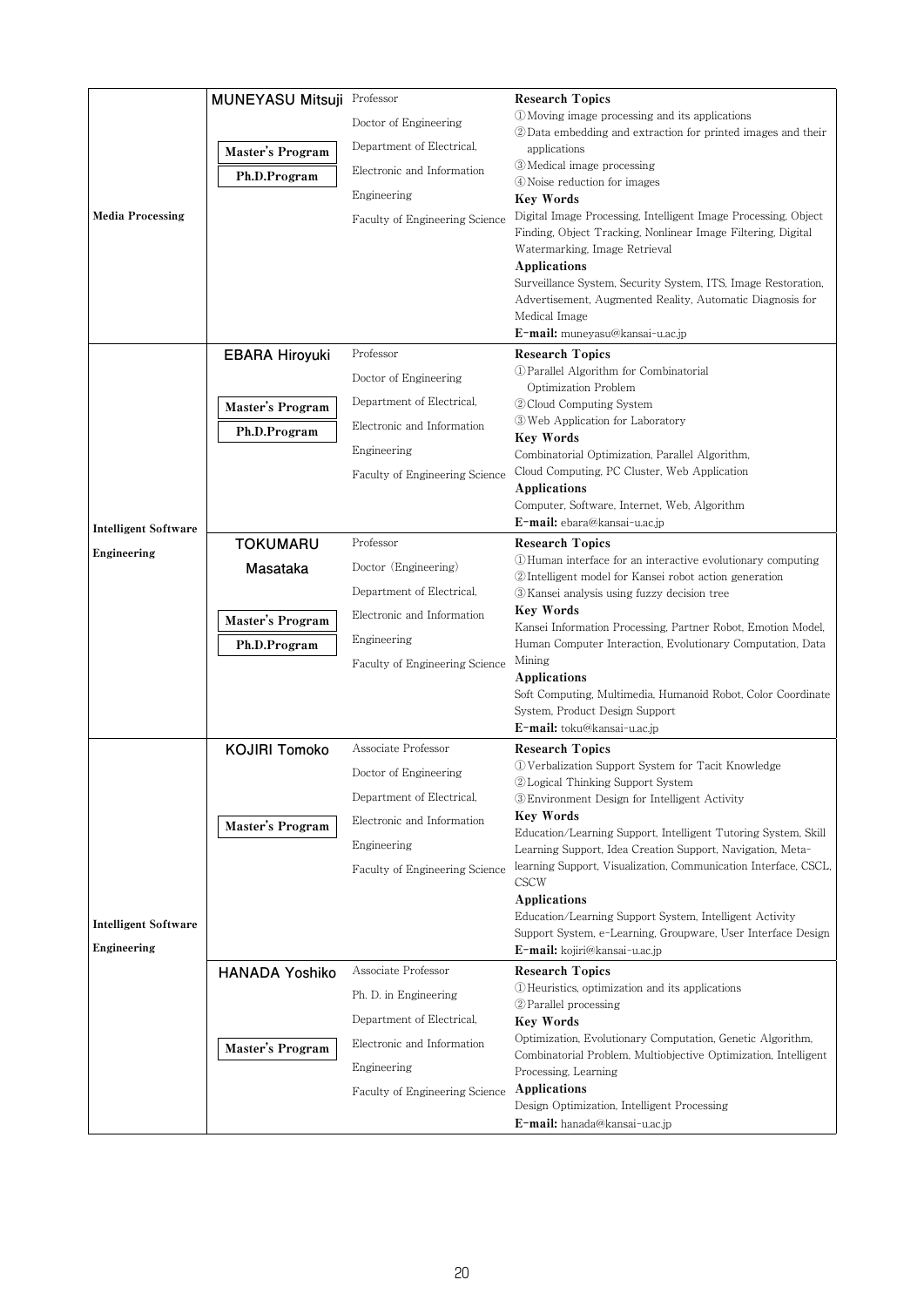## **Civil, Environmental and Applied Systems Engineering**

| <b>Research Field</b> | <b>Teachers list</b>    |                              |                                                                                                                            |
|-----------------------|-------------------------|------------------------------|----------------------------------------------------------------------------------------------------------------------------|
|                       | <b>ISHIGAKI Taisuke</b> | Professor                    | <b>Research Topics</b>                                                                                                     |
|                       |                         | Doctor of Engineering        | 1) Urban environment, Flood disaster and its recent and                                                                    |
|                       |                         | Department of Civil,         | traditional counter measures<br>2 Urban flood and evacuation - its mechanism and disaster                                  |
|                       |                         | Environmental and Applied    | prevention, disaster mitigation-                                                                                           |
|                       |                         | Systems Engineering          | <b>Key Words</b>                                                                                                           |
|                       | Ph.D.Program            | Faculty of Environmental and | Flood Disaster, River Hydraulics, Turbulence Structure of Open<br>Channel Flow, Hydraulic Modeling, Flow Visualization and |
|                       |                         | Urban Engineering            | Flow Measurement                                                                                                           |
|                       |                         |                              | Application                                                                                                                |
|                       |                         |                              | Hydraulics for Disaster Prevention, Natural Disaster Science,<br>Hydraulics, River Engineering, Applied Fluid Dynamics,    |
|                       |                         |                              | Historical Studies in Civil Engineering                                                                                    |
| Environmental         | <b>KUSUMI Harushige</b> | Professor                    | <b>Research Topics</b>                                                                                                     |
| Engineering           |                         | Doctor of Engineering        | (1) Safety analysis of ground slope and tunnelling by numerical<br>method                                                  |
|                       |                         | Department of Civil,         | 2 Monitoring method of aging slope using geophysical                                                                       |
|                       | Ph.D.Program            | Environmental and Applied    | prospecting by self organizing map                                                                                         |
|                       |                         | Systems Engineering          | 3) Establishing ground water management system using<br>seepage analysis                                                   |
|                       |                         | Faculty of Environmental and | <b>Key Words</b>                                                                                                           |
|                       |                         | Urban Engineering            | Slope, Tunnelling, Distinct Element Method, Ground Water,<br>Numerical Method, Geophysical Prospecting, Monitoring, Aging  |
|                       |                         |                              | Slope                                                                                                                      |
|                       |                         |                              | Application                                                                                                                |
|                       |                         |                              | Monitoring Method of Ground Movement, Management of<br>Ground Water, Slope Engineering, Development of Slope               |
|                       |                         |                              | Stability Method, Prevention of Ground Water Pollution                                                                     |
|                       | <b>SAKANO Masahiro</b>  | Professor                    | <b>Research Topics</b>                                                                                                     |
|                       |                         | Doctor of Engineering        | (1) Fatigue and corrosion problems in steel bridges                                                                        |
|                       |                         | Department of Civil,         | 2) Retrofit and rehabilitation of existing bridges.<br><b>Key Words</b>                                                    |
|                       | Ph.D.Program            | Environmental and Applied    | Steel Structures, Bridge, Fatigue, Corrosion, Crack, Design,                                                               |
|                       |                         | Systems Engineering          | Retrofit, Rehabilitation, Health Monitoring, Inspection, Diagnosis<br>Application                                          |
|                       |                         | Faculty of Environmental and | Design, Inspection, Diagnosis, Retrofit, Rehabilitation, and                                                               |
|                       |                         | Urban Engineering            | Monitoring of Steel, Composite, and Hybrid Structures                                                                      |
| Design and            | <b>TSURUTA Hiroaki</b>  | Professor                    | <b>Research Topics</b>                                                                                                     |
| Construction          |                         | Doctor of Engineering        | 1) Effective utilization of industrial wastes for concrete                                                                 |
|                       |                         | Department of Civil,         | 2) Durability in concrete structures<br>3) Effects of surface protection methods on concrete structure                     |
|                       |                         | Environmental and Applied    | 4) Estimation of semi-self compacting concrete                                                                             |
|                       |                         | Systems Engineering          | <b>Key Words</b><br>Aggregate Quality, Concrete, Strength, Young's Modulus,                                                |
|                       | Ph.D.Program            | Faculty of Environmental and | Shrinkage, Effective Use of Waste, Durability, Surface                                                                     |
|                       |                         | Urban Engineering            | Protection, Maintenance                                                                                                    |
|                       |                         |                              | Application<br>Estimation of Performance in Concrete, Effective Use of Natural                                             |
|                       |                         |                              | Resources, Keeping a Long Service Life in Concrete Structures,                                                             |
|                       |                         |                              | Building a Sustainable Society                                                                                             |
|                       | <b>AKIYAMA</b>          | Professor                    | <b>Research Topics</b><br>(1) Urban Transport Planning and Traffic Engineering with Soft                                   |
|                       | Takamasa                | Doctor of Engineering        | Computing Techniques                                                                                                       |
|                       |                         | Department of Civil,         | 2 Urban and Regional Planning in terms of Environ-mental                                                                   |
|                       |                         | Environmental and Applied    | Aspects.<br><b>Key Words</b>                                                                                               |
| Planning and          | Ph.D.Program            | Systems Engineering          | Traffic Engineering, Urban Planning, Traffic Simulation, Fuzzy                                                             |
| Management            |                         | Faculty of Environmental and | Logic, Soundscape Design, Traffic Safety Analysis, Travel                                                                  |
|                       |                         | Urban Engineering            | Behaviour Analysis, Low Carbon Society<br>Application                                                                      |
|                       |                         |                              | Travel Behaviour Modelling, Fuzzy Traffic Control, Pricing Policy for                                                      |
|                       |                         |                              | Urban Expressway, Local City Development, Soundscape Design in City                                                        |
|                       |                         |                              | Planning, The Mental Climate Analysis for Regional Planning, Complex<br>Modelling, Smart Mobility                          |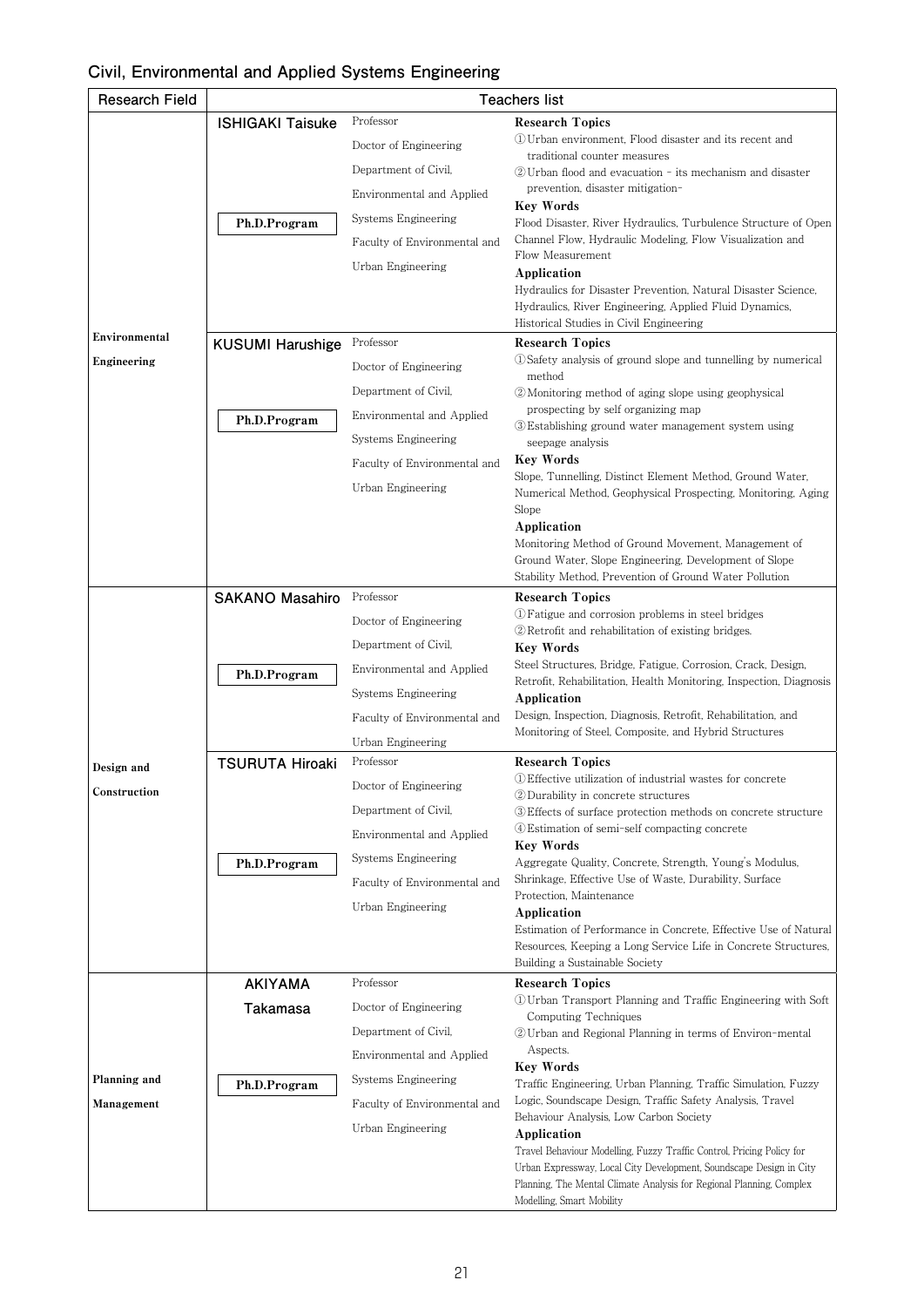| Planning and<br>Management | <b>KITAZUME Keiichi</b><br>Ph.D.Program<br><b>YUN Yeboon</b> | Professor<br>Doctor of Engineering<br>Department of Civil,<br>Environmental and Applied<br>Systems Engineering<br>Faculty of Environmental and<br>Urban Engineering<br>Professor | <b>Research Topics</b><br>1) Meso- and microscopic land-use model using Geographic<br>Information System (GIS)<br>2 Assessment and management of Infrastructure Projects and<br>PPP<br>3 Urban Revitalization and community regeneration<br><b>Key Words</b><br>Cost Benefit Analysis, Land-use Model, Micro Simulation,<br>Hedonic Approach, GIS, Generational Accounting, Management<br>Accounting<br>Application<br>Urban Planning, City Planning, Urban Revitalization, Public<br>Private Partnership, Asset Management, Risk Analysis<br><b>Research Topics</b> |
|----------------------------|--------------------------------------------------------------|----------------------------------------------------------------------------------------------------------------------------------------------------------------------------------|----------------------------------------------------------------------------------------------------------------------------------------------------------------------------------------------------------------------------------------------------------------------------------------------------------------------------------------------------------------------------------------------------------------------------------------------------------------------------------------------------------------------------------------------------------------------|
|                            |                                                              | Doctor of Engineering                                                                                                                                                            | 1) Multi-objective optimization and sequential approximate                                                                                                                                                                                                                                                                                                                                                                                                                                                                                                           |
|                            |                                                              | Department of Civil,                                                                                                                                                             | optimization<br>2) Data envelopment analysis and its applications                                                                                                                                                                                                                                                                                                                                                                                                                                                                                                    |
|                            |                                                              |                                                                                                                                                                                  | <b>3</b> Computational intelligent methods                                                                                                                                                                                                                                                                                                                                                                                                                                                                                                                           |
|                            | Ph.D.Program                                                 | Environmental and Applied                                                                                                                                                        | Key Words                                                                                                                                                                                                                                                                                                                                                                                                                                                                                                                                                            |
|                            |                                                              | Systems Engineering                                                                                                                                                              | Optimization, Computational Intelligence, Data Mining<br>Application                                                                                                                                                                                                                                                                                                                                                                                                                                                                                                 |
|                            |                                                              | Faculty of Environmental and                                                                                                                                                     | Optimal Design, Optimal Control, Predictive Control,                                                                                                                                                                                                                                                                                                                                                                                                                                                                                                                 |
|                            | <b>KANEKIYO Hiroaki</b>                                      | Urban Engineering<br>Professor                                                                                                                                                   | Development of Systems on Disaster Prevention and Measures<br><b>Research Topics</b>                                                                                                                                                                                                                                                                                                                                                                                                                                                                                 |
|                            |                                                              | Doctor of Engineering                                                                                                                                                            | 1 Application of Probability Theory to Risk analysis                                                                                                                                                                                                                                                                                                                                                                                                                                                                                                                 |
|                            |                                                              | Department of Civil,                                                                                                                                                             | 2) Reliability analysis for Structural Systems<br>3) Application of Probability Theory to Simulation Technologies                                                                                                                                                                                                                                                                                                                                                                                                                                                    |
|                            |                                                              | Environmental and Applied                                                                                                                                                        | Key Words                                                                                                                                                                                                                                                                                                                                                                                                                                                                                                                                                            |
|                            | Ph.D.Program                                                 | Systems Engineering                                                                                                                                                              | Risk analysis, Reliability Engineering, Structural Reliability,<br>Probabilistic Model, Simulation                                                                                                                                                                                                                                                                                                                                                                                                                                                                   |
|                            |                                                              | Faculty of Environmental and                                                                                                                                                     | Application                                                                                                                                                                                                                                                                                                                                                                                                                                                                                                                                                          |
|                            |                                                              | Urban Engineering                                                                                                                                                                | Optimal maintenance strategy for tunnel concrete linings<br>Fast Monte Carlo scheme based upon probability measure                                                                                                                                                                                                                                                                                                                                                                                                                                                   |
|                            |                                                              |                                                                                                                                                                                  | transformation                                                                                                                                                                                                                                                                                                                                                                                                                                                                                                                                                       |
|                            |                                                              |                                                                                                                                                                                  | Probabilistic analysis of random fatigue crack growth                                                                                                                                                                                                                                                                                                                                                                                                                                                                                                                |
|                            | <b>KUBOTA Satoshi</b>                                        | Professor                                                                                                                                                                        | <b>Research Topics</b>                                                                                                                                                                                                                                                                                                                                                                                                                                                                                                                                               |
|                            |                                                              |                                                                                                                                                                                  | Information management system for civil infrastructures,                                                                                                                                                                                                                                                                                                                                                                                                                                                                                                             |
|                            |                                                              | Doctor of Engineering                                                                                                                                                            | Advanced research of GIS and geospatial information,                                                                                                                                                                                                                                                                                                                                                                                                                                                                                                                 |
|                            |                                                              | Department of Civil,                                                                                                                                                             | Application system of threedimensional CAD, GIS, and CG<br>Key Words                                                                                                                                                                                                                                                                                                                                                                                                                                                                                                 |
|                            | Ph.D.Program                                                 | Environmental and Applied                                                                                                                                                        | Civil Infrastructure, Geospatial Information, GIS, Product Data                                                                                                                                                                                                                                                                                                                                                                                                                                                                                                      |
|                            |                                                              | Systems Engineering                                                                                                                                                              | Model, 3D-CAD, 3D Spatial and Temporal Information<br>Application                                                                                                                                                                                                                                                                                                                                                                                                                                                                                                    |
|                            |                                                              | Faculty of Environmental and                                                                                                                                                     | Civil Infrastructure, Maintenance of Civil Infrastructure, Survey                                                                                                                                                                                                                                                                                                                                                                                                                                                                                                    |
|                            |                                                              | Urban Engineering<br>Professor                                                                                                                                                   | Fields, Smart City, Smart Infrastructure<br><b>Research Topics</b>                                                                                                                                                                                                                                                                                                                                                                                                                                                                                                   |
| <b>Applied Systems</b>     | <b>TAKIZAWA</b>                                              | Doctor of Engineering                                                                                                                                                            | (1) Wireless Networks                                                                                                                                                                                                                                                                                                                                                                                                                                                                                                                                                |
| Engineering                | Yasuhisa                                                     | Department of Civil,                                                                                                                                                             | (2) Ubiquitous Computing<br>3 Mobile Computing                                                                                                                                                                                                                                                                                                                                                                                                                                                                                                                       |
|                            |                                                              | Environmental and Applied                                                                                                                                                        | 4) Network Dynamics                                                                                                                                                                                                                                                                                                                                                                                                                                                                                                                                                  |
|                            |                                                              | Systems Engineering                                                                                                                                                              | <b>Key Words</b><br>Wireless Ad-hoc Networks, Wireless Sensor Actuator                                                                                                                                                                                                                                                                                                                                                                                                                                                                                               |
|                            | Ph.D.Program                                                 | Faculty of Environmental and                                                                                                                                                     | Networks, Self Organizing Networks, Distributed                                                                                                                                                                                                                                                                                                                                                                                                                                                                                                                      |
|                            |                                                              | Urban Engineering                                                                                                                                                                | System, Internet of Things, Swarm Intelligence<br><b>Applications</b>                                                                                                                                                                                                                                                                                                                                                                                                                                                                                                |
|                            |                                                              |                                                                                                                                                                                  | Smart City, Environment Monitoring Systems,                                                                                                                                                                                                                                                                                                                                                                                                                                                                                                                          |
|                            |                                                              |                                                                                                                                                                                  | Emergency Systems, Energy on Demand, Smart Grid<br>Systems                                                                                                                                                                                                                                                                                                                                                                                                                                                                                                           |
|                            | <b>YASUMURO</b>                                              | Professor                                                                                                                                                                        | <b>Research Topics</b>                                                                                                                                                                                                                                                                                                                                                                                                                                                                                                                                               |
|                            | Yoshihiro                                                    | Doctor of Engineering                                                                                                                                                            | (1) 3 dimensional measurement and modeling - scanning scheme<br>and adaptive data processing for scalable 3D modeling -                                                                                                                                                                                                                                                                                                                                                                                                                                              |
|                            |                                                              | Department of Civil,                                                                                                                                                             | (2) Human-friendly system - easy-to-understand and interactive                                                                                                                                                                                                                                                                                                                                                                                                                                                                                                       |
|                            |                                                              | Environmental and Applied                                                                                                                                                        | human-machine interface -<br>Key Words                                                                                                                                                                                                                                                                                                                                                                                                                                                                                                                               |
|                            | Ph.D.Program                                                 | Systems Engineering                                                                                                                                                              | Computer Vision, Computer Graphics, 3D visualization, 3D                                                                                                                                                                                                                                                                                                                                                                                                                                                                                                             |
|                            |                                                              | Faculty of Environmental and                                                                                                                                                     | Modeling, Augmented and/or Mixed Reality, physic-based<br>simulation, Human Interface                                                                                                                                                                                                                                                                                                                                                                                                                                                                                |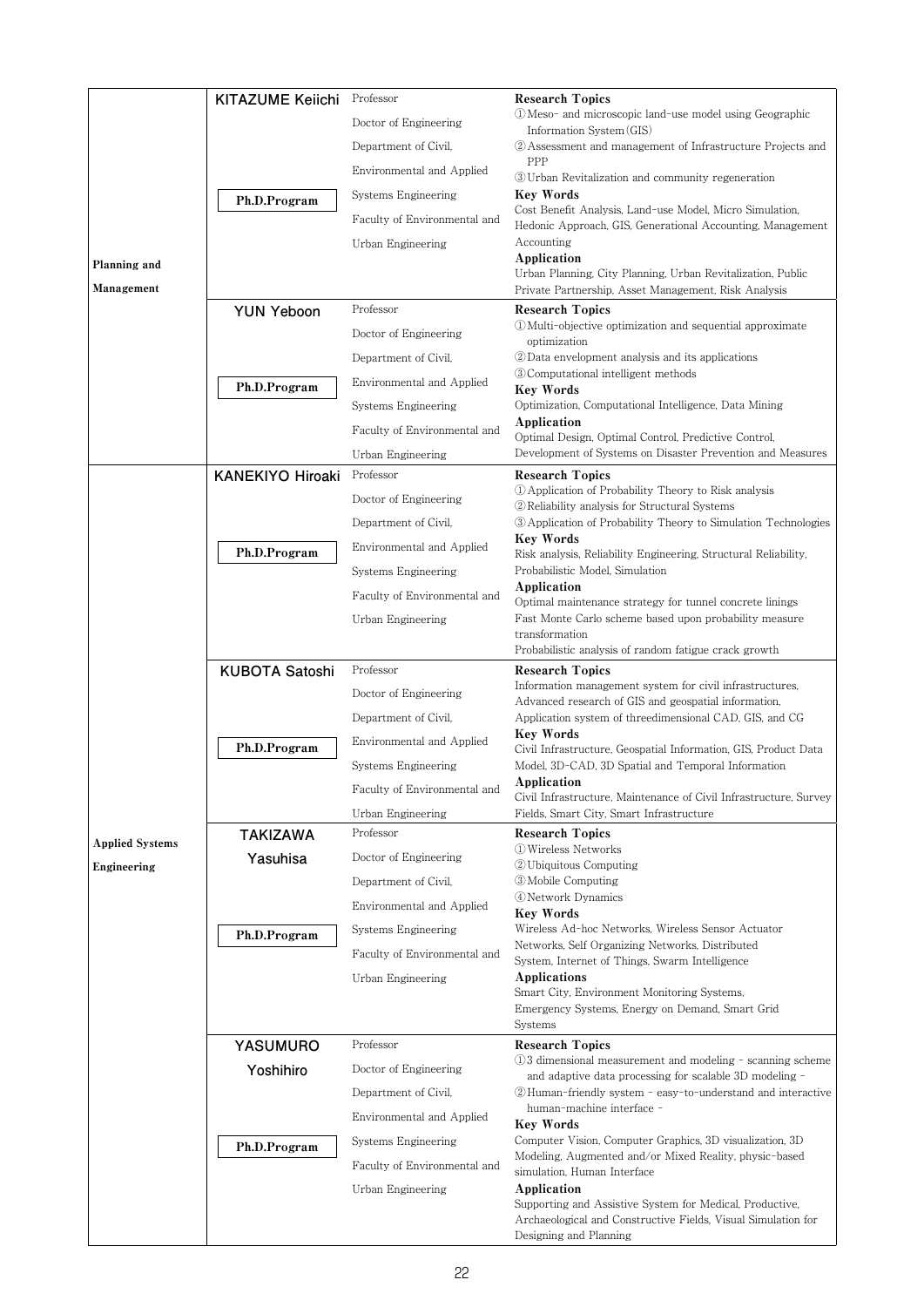## **Chemical, Energy and Environmental Engineering**

| <b>Research Field</b>     |                        | <b>Teachers list</b>         |                                                                                                                              |  |
|---------------------------|------------------------|------------------------------|------------------------------------------------------------------------------------------------------------------------------|--|
|                           | <b>IKENAGA Naoki</b>   | Professor                    | <b>Research Topics</b>                                                                                                       |  |
|                           |                        | Doctor of Engineering        | (1) Hydrogen production from some kinds of hydrocarbons and                                                                  |  |
|                           |                        | Department of Chemical,      | bio fuels<br>2) Light olefins production through F-T synthesis and oxidative                                                 |  |
|                           |                        | Energy and Environmental     | dehydrogenation of paraffins                                                                                                 |  |
|                           |                        | Engineering                  | 3) Production of meso-porous materials                                                                                       |  |
|                           | Ph.D.Program           |                              | <b>Key Words</b><br>Partial Oxidation, Steam Reforming, F-T Synthesis, Oxidative                                             |  |
|                           |                        | Faculty of Environmental and | Dehydrogenation, Meso-porous Material, Bio Diesel Fuel,                                                                      |  |
|                           |                        | Urban Engineering            | Carbon Nanotube, Chlorofluorocarbon                                                                                          |  |
|                           |                        |                              | Application<br>Hydrogen Production, Bio Diesel Fuel Production, Carbon                                                       |  |
|                           |                        |                              | Nanotube Production, Chlorofluorocarbon                                                                                      |  |
|                           | <b>NAKAGAWA</b>        | Professor                    | <b>Research Topics</b>                                                                                                       |  |
|                           | Kiyoharu               | Doctor of Engineering        | (1) Diamond surface chemistry.                                                                                               |  |
|                           |                        | Department of Chemical,      | (2) Nanocarbon synthesis.<br><b>Key Words</b>                                                                                |  |
|                           |                        | Energy and Environmental     | Diamond, Carbon Nanotube, Hydrogen Synthesis                                                                                 |  |
|                           |                        |                              | Application                                                                                                                  |  |
|                           | Master's Program       | Engineering                  | Fuel Cell, Electric Double-layer Capacitor, Catalyst Material                                                                |  |
|                           | Ph.D.Program           | Faculty of Environmental and |                                                                                                                              |  |
|                           |                        | Urban Engineering            |                                                                                                                              |  |
|                           | <b>MIYAKE Takanori</b> | Professor                    | <b>Research Topics</b><br>(1) Hydrothermal synthesis of micro- and meso-porous                                               |  |
| <b>Energy Engineering</b> |                        | Doctor of Engineering        | manganese-containing composite oxides                                                                                        |  |
|                           |                        | Department of Chemical,      | (2) Partial oxidation to produce petro-chemicals, total oxidation                                                            |  |
|                           | Master's Program       | Energy and Environmental     | of organic compounds and hydrogenation of esters to produce<br>alcohols with catalysts                                       |  |
|                           | Ph.D.Program           | Engineering                  | <b>Key Words</b>                                                                                                             |  |
|                           |                        | Faculty of Environmental and | Hydrothermal Synthesis, Manganese Oxide, Catalyst, Oxidation,                                                                |  |
|                           |                        | Urban Engineering            | Hydrogenation, Bio-ethanol, Micro-porous, Meso-porous,<br>Volatile Organic Compound, Ion Exchange, Adsorption                |  |
|                           |                        |                              | Application                                                                                                                  |  |
|                           |                        |                              | Petrochemical, Environmental Remediation, Fuel Cell, Biomass                                                                 |  |
|                           | <b>MURAYAMA</b>        | Professor                    | Conversion, Catalysis<br><b>Research Topics</b>                                                                              |  |
|                           |                        | Doctor of Engineering        | <sup>1</sup> DPreparation of functional inorganic materials using industrial                                                 |  |
|                           | Norihiro               |                              | wastes such as coal fly ash, incineration ash, aluminum dross,                                                               |  |
|                           |                        | Department of Chemical,      | steel slag<br>2 Removal of toxic materials with ion exchangers and                                                           |  |
|                           |                        | Energy and Environmental     | adsorbents synthesized from wastes and by-product                                                                            |  |
|                           | Master's Program       | Engineering                  | <b>Key Words</b>                                                                                                             |  |
|                           | Ph.D.Program           | Faculty of Environmental and | Zeolite, Layered Double Hydroxide, Hydrotalcite-like<br>Compounds, AlPO <sub>4</sub> -n, Functional Inorganic Materials, Ion |  |
|                           |                        | Urban Engineering            | Exchanger, Adsorbent, Porous Materials                                                                                       |  |
|                           |                        |                              | Application                                                                                                                  |  |
|                           |                        |                              | Recycling and Effective Use of Industrial Wastes and By-<br>product, Waste Water Treatment, Gas Adsorption, Removal          |  |
|                           |                        |                              | and Fixation of Toxic Materials, Recovery of Valuables                                                                       |  |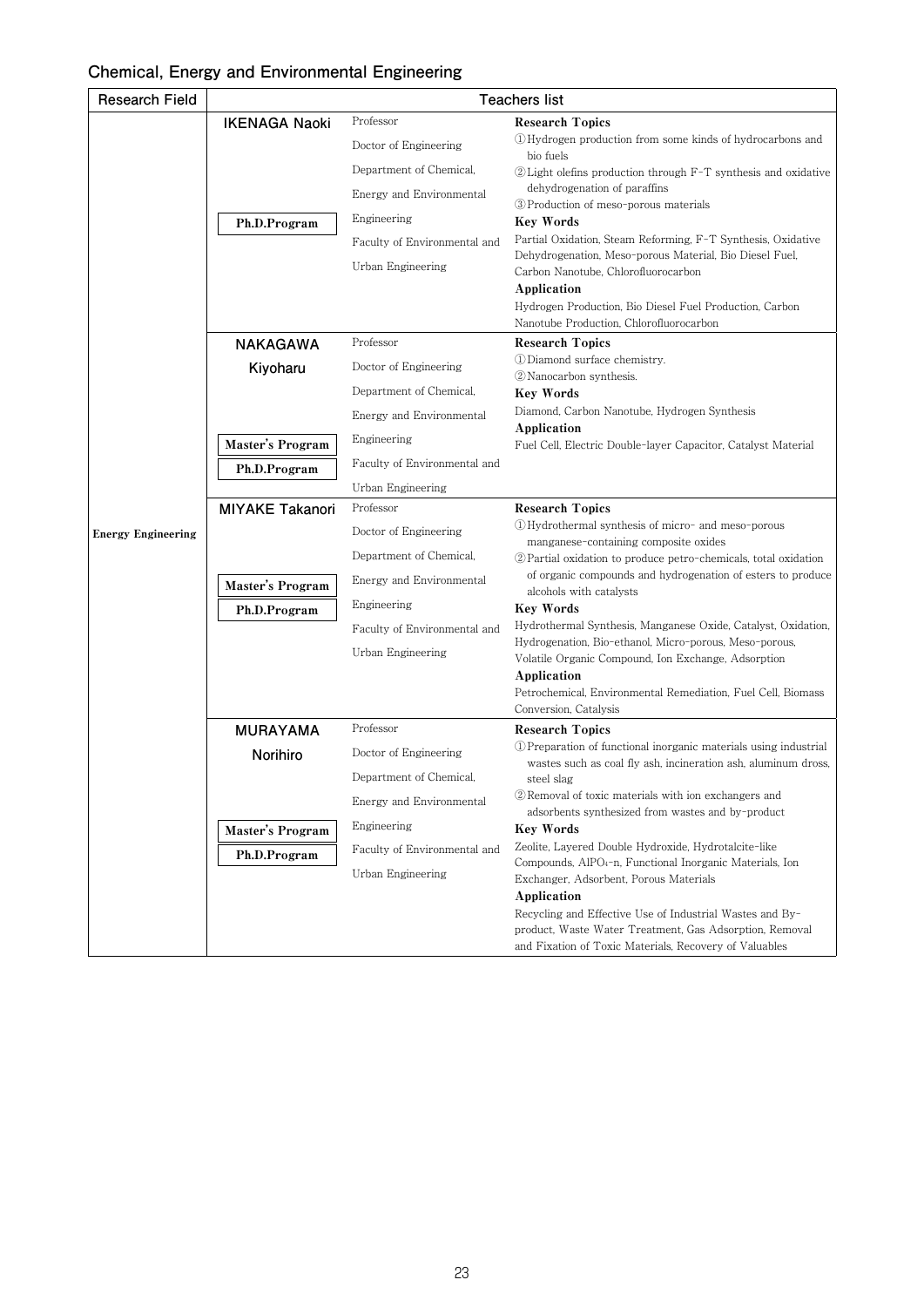|               | <b>OKADA Yoshiki</b>    | Professor                    | <b>Research Topics</b>                                                                                                        |
|---------------|-------------------------|------------------------------|-------------------------------------------------------------------------------------------------------------------------------|
|               |                         |                              | 1) Measurement and synthesis of gas-born nanoparticles                                                                        |
|               |                         | Doctor of Engineering        | 2 Reaction control in microreactors                                                                                           |
|               |                         | Department of Chemical,      | (3) Water purification using microbubbles                                                                                     |
|               | Master's Program        | Energy and Environmental     | <b>Key Words</b>                                                                                                              |
|               |                         | Engineering                  | Nanoparticles in Gas Phase, Size Classification, Measurement of<br>Chemical Compositions of Nanoparticles, Production of Non- |
|               | Ph.D.Program            | Faculty of Environmental and | aggregated Nanoparticles, Microreactors, Water Purification,                                                                  |
|               |                         |                              | Microbubbles                                                                                                                  |
|               |                         | Urban Engineering            | Application                                                                                                                   |
|               |                         |                              | Environmental Engineering, Particle Production, Chemical                                                                      |
|               |                         |                              | Reactor Engineering                                                                                                           |
|               | <b>TANAKA Shunsuke</b>  | Professor                    | <b>Research Topics</b>                                                                                                        |
|               |                         | Doctor of Engineering        | 1 Synthesis of ordered nanoporous materials<br>(2) Application of nanoporous materials to separation, catalysis,              |
|               |                         | Department of Chemical,      | and devices                                                                                                                   |
|               |                         | Energy and Environmental     | <b>Key Words</b>                                                                                                              |
|               | <b>Master's Program</b> |                              | Self-Assembly of Nanoporous Materials, Morphology Control,                                                                    |
|               | Ph.D.Program            | Engineering                  | Structural Analysis, Nanoporous Thin Films, Monodisperse                                                                      |
|               |                         | Faculty of Environmental and | Spherical Particles, Zeolite, Metal-Organic Frameworks,<br>Molecular Sieving                                                  |
| Environmental |                         | Urban Engineering            | Application                                                                                                                   |
| Chemistry     |                         |                              | Membrane Separation, Pervaporation, Devices for Energy                                                                        |
|               |                         |                              | Applications, Low-k, Fuel Cell, Electric Double Layer Capacitor,                                                              |
|               |                         |                              | Photocatalyst                                                                                                                 |
|               | YAMAMOTO                | Professor                    | <b>Research Topics</b>                                                                                                        |
|               | Hideki                  | Doctor of Engineering        | $\Omega$ Regeneration of high-purity CaF <sub>2</sub> from global warming<br>gases (HFC, PFC) using chemical reaction         |
|               |                         | Department of Chemical,      | 2 Distillation separation of acid (HF, HNO <sub>3</sub> and HCl) from                                                         |
|               |                         | Energy and Environmental     | etching waste in semiconductor manufacturing process<br>3 Development of compact sized falling needle rheometer (FNR)         |
|               | Master's Program        | Engineering                  | for measurement of human blood viscosity                                                                                      |
|               | Ph.D.Program            | Faculty of Environmental and | 4) Estimation of solubility parameter (SP value) for materials<br>and their application for evaluation                        |
|               |                         | Urban Engineering            | <b>Key Words</b>                                                                                                              |
|               |                         |                              | Regeneration, Recycle, Distillation, Global Warming Gas, Acid                                                                 |
|               |                         |                              | Waste, Phase Equilibrium, Flow Properties, Rheometer, Blood                                                                   |
|               |                         |                              | Viscosity, Solubility Parameter<br>Application                                                                                |
|               |                         |                              | Proposition of Novel and Regenerative Chemical Production                                                                     |
|               |                         |                              | System for Environmental Protection                                                                                           |
|               |                         |                              | Development of Recycling and Recovery System for Valuable                                                                     |
|               |                         |                              | Materials from Industrial Wastes                                                                                              |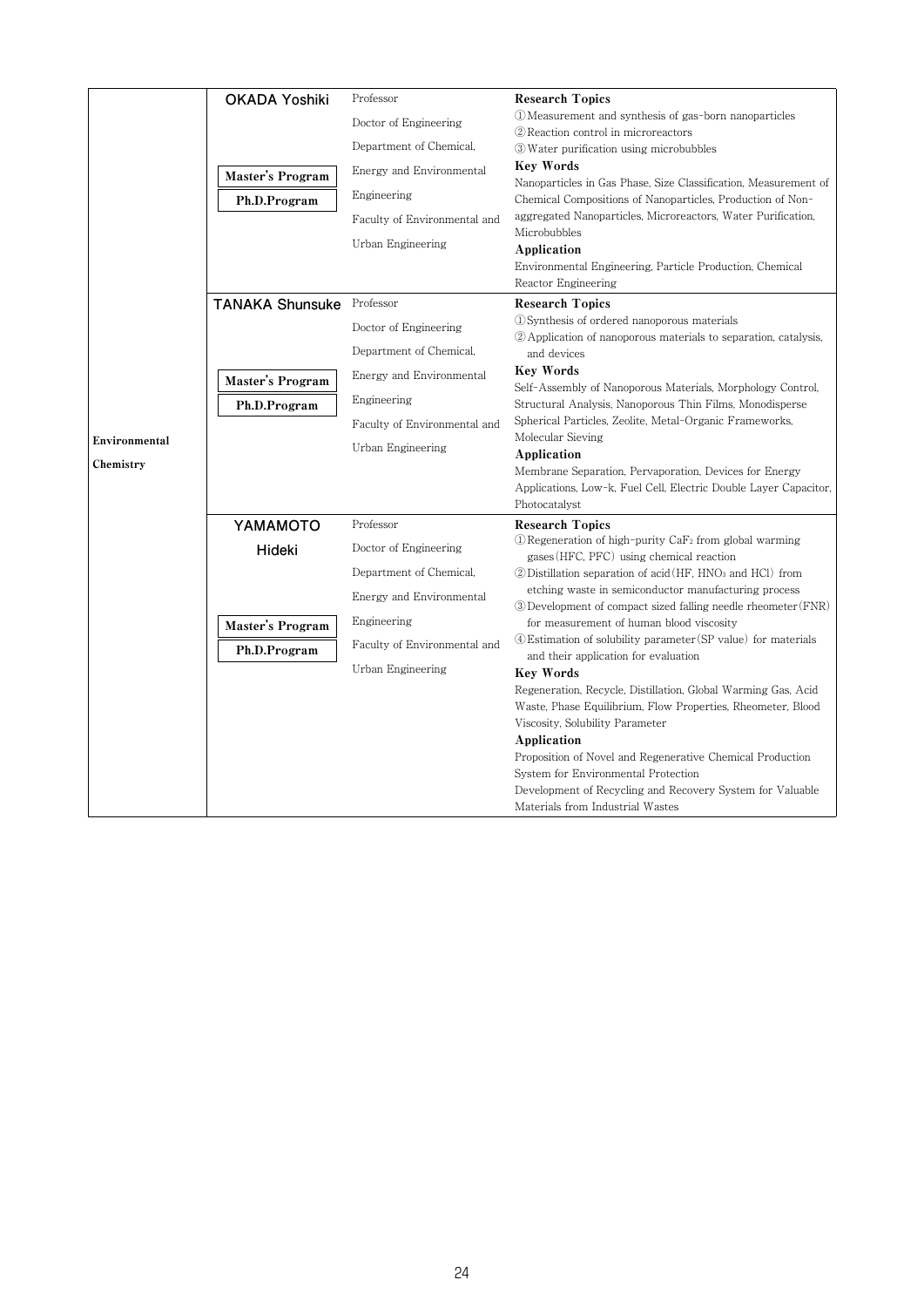## **Chemistry and Materials Engineering**

| <b>Research Field</b>     | <b>Teachers list</b>  |                              |                                                                                                                              |  |
|---------------------------|-----------------------|------------------------------|------------------------------------------------------------------------------------------------------------------------------|--|
|                           | <b>IKEDA Masahiko</b> | Professor                    | <b>Research Topics</b>                                                                                                       |  |
|                           |                       | Doctor of Engineering        | (1) Development of cost affordable titanium alloys for health-                                                               |  |
|                           |                       | Department of Chemistry and  | care and medical applications<br>(2) Development of Tin, Sn alloys for Lead, Pb free solder                                  |  |
|                           |                       |                              | <b>Key Words</b>                                                                                                             |  |
|                           | Master's Program      | Materials Engineering        | Titanium Alloys, Tin Alloys, Ubiquitous Metallic Elements, Low                                                               |  |
|                           | Ph.D.Program          | Faculty of Chemistry,        | Cost and Price, Aging Behavior, Phase Transformation,                                                                        |  |
|                           |                       | Materials and Bioengineering | Mechanical Properties                                                                                                        |  |
|                           |                       |                              | Application<br>Health-care Applications (e.g. Wheel-chair), Medical                                                          |  |
| <b>Metallic Materials</b> |                       |                              | Applications, Sport Goods, Automobile                                                                                        |  |
|                           | <b>UEDA Masato</b>    | Professor                    | <b>Research Topics</b>                                                                                                       |  |
| Design                    |                       | Doctor of Engineering        | (1) Low temperature synthesis of inorganic films.                                                                            |  |
|                           |                       | Department of Chemistry and  | 2) Control of bioactivity in metallic and inorganic materials.                                                               |  |
|                           |                       |                              | 3) Photochemical reaction in nano-ordered structure and<br>improvement of light energy conversion efficiency.                |  |
|                           | Master's Program      | Materials Engineering        | <b>Key Words</b>                                                                                                             |  |
|                           | Ph.D.Program          | Faculty of Chemistry,        | Ceramics, Composites, Surface Modification, Morphological                                                                    |  |
|                           |                       | Materials and Bioengineering | Control, Hydrothermal Synthesis, Phase Transformation,                                                                       |  |
|                           |                       |                              | Electron Microscope, EBSP<br>Application                                                                                     |  |
|                           |                       |                              | Biomaterials, Biomedical Applications, Solar Cells,                                                                          |  |
|                           |                       |                              | Photocatalysts, Photoelectrode, Sensors                                                                                      |  |
|                           | <b>TAKENAKA</b>       | Professor                    | <b>Research Topics</b>                                                                                                       |  |
|                           | Toshihide             | Doctor of Engineering        | 10 innovative production process of rare-metals                                                                              |  |
|                           |                       | Department of Chemistry and  | 2) progressive recycling process of rare-metals<br>3) chemical phenomena in high temperature medium                          |  |
|                           |                       | Materials Engineering        | 4) improvement of lifetime of rare-metals                                                                                    |  |
|                           |                       |                              | <b>Key Words</b>                                                                                                             |  |
|                           | Master's Program      | Faculty of Chemistry,        | Rare-metal, Titanium, Magnesium, Lithium, Calcium, Nuclear                                                                   |  |
|                           | Ph.D.Program          | Materials and Bioengineering | Waste, Refining, Recycle, Energy Reduction, Molten Salt,<br>High-temperature Chemistry                                       |  |
|                           |                       |                              | Application                                                                                                                  |  |
|                           |                       |                              | Metal Production, Metal Recycling                                                                                            |  |
|                           | <b>NISHIMOTO Akio</b> | Professor                    | <b>Research Topics</b>                                                                                                       |  |
|                           |                       | Ph. D.                       | (1) Surface modification of metallic materials                                                                               |  |
|                           |                       | Department of Chemistry and  | 2 Preparation of functional materials by pulsed electric current<br>sintering                                                |  |
|                           |                       |                              | 3) Metallographic investigation on bonding of dissimilar                                                                     |  |
| <b>Metallic Materials</b> | Master's Program      | Materials Engineering        | materials                                                                                                                    |  |
| Proccessing               | Ph.D.Program          | Faculty of Chemistry,        | <b>Key Words</b>                                                                                                             |  |
|                           |                       | Materials and Bioengineering | Plasma-nitriding, Active Screen Plasma Nitriding (ASPN),<br>Diffusion-coating, CVD, Stainless Steel, Pulsed Electric Current |  |
|                           |                       |                              | Sitering (PECS), Spark Plasma Sintering (SPS), Ceramics,                                                                     |  |
|                           |                       |                              | Metal, Bonding, DLC                                                                                                          |  |
|                           |                       |                              | Application                                                                                                                  |  |
|                           |                       |                              | Materials Science and Engineering, Automotive Parts, Nuclear<br>Industry, Hard Coating Parts, Industrial Parts               |  |
|                           | <b>HOSHIYAMA</b>      | Professor                    | <b>Research Topics</b>                                                                                                       |  |
|                           |                       |                              | 1) Development of rapidly solidified composite deposits                                                                      |  |
|                           | Yasuhiro              | Doctor of Engineering        | 2) Development of low environmental load type casting                                                                        |  |
|                           |                       | Department of Chemistry and  | 3) Surface modification of metallic materials                                                                                |  |
|                           |                       | Materials Engineering        | <b>Key Words</b><br>Plasma Spraying, Casting, Plasma Nitriding, Rapid Solidification,                                        |  |
|                           | Master's Program      | Faculty of Chemistry,        | Composite Deposit, Frozen Mold, Full Mold, Precipitate,                                                                      |  |
|                           | Ph.D.Program          | Materials and Bioengineering | Stainless Steel, Cast Iron                                                                                                   |  |
|                           |                       |                              | Application                                                                                                                  |  |
|                           |                       |                              | Automobile Parts, Industrial Machine Parts, Machine Tools                                                                    |  |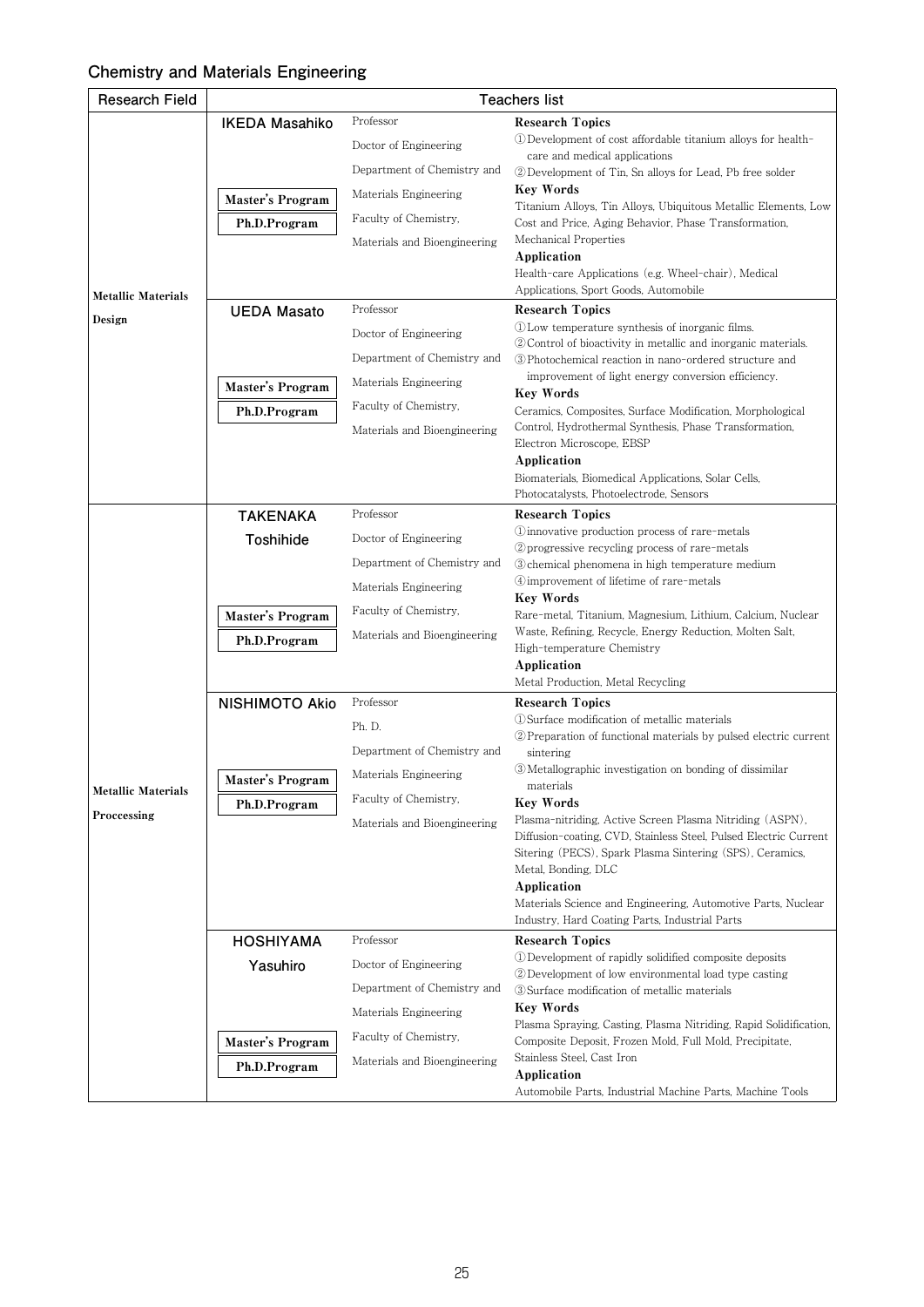|                                          | MARUYAMA Toru           | Professor                    | <b>Research Topics</b>                                                                                                    |
|------------------------------------------|-------------------------|------------------------------|---------------------------------------------------------------------------------------------------------------------------|
|                                          |                         | Doctor of Philosophy         | (1) Castings (Full mold process, Investment casting)<br>2 Alloy design of cast iron, steel, aluminum alloy, copper alloy, |
|                                          |                         | Department of Chemistry and  | and zinc alloy.                                                                                                           |
|                                          | Master's Program        | Materials Engineering        | 3) Design for fire refining                                                                                               |
|                                          | Ph.D.Program            | Faculty of Chemistry,        | 4) Thermal spray (Adhesion mechanism, Blasting)<br><b>Key Words</b>                                                       |
|                                          |                         | Materials and Bioengineering | Castings, Full Mold Process, Investment Casting, Cast Iron,                                                               |
|                                          |                         |                              | Steel, Bronze, Alloy Design, Fire Refining, Thermal Spray,                                                                |
|                                          |                         |                              | Wetting at High Temperature Melt<br>Application                                                                           |
| <b>Metallic Materials</b>                |                         |                              | Castings, Thermal Spraying, Vehicle, Plumbing Products, Rail,                                                             |
| Proccessing                              |                         |                              | Ship, Aircraft, Industrial Machine, Production of Metallic<br>Material                                                    |
|                                          | <b>MORISHIGE Taiki</b>  | Associate Professor          | <b>Research Topics</b>                                                                                                    |
|                                          |                         | Ph.D.                        | (1) Strengthening of aluminum alloys for structural applications.                                                         |
|                                          |                         | Department of Chemistry and  | 2 Corrosion control and protection of magnesium alloys<br><b>3</b> Microstructural optimization of light metal alloys     |
|                                          |                         | Materials Engineering        | <b>Key Words</b>                                                                                                          |
|                                          | Master's Program        |                              | Aluminum alloys, Magnesium alloys, Light metals,                                                                          |
|                                          |                         | Faculty of Chemistry.        | Microstructure, Strengthening, Alloying element, Corrosion,<br>Severe Plastic Deformation, Grain refinement               |
|                                          |                         | Materials and Bioengineering | Application                                                                                                               |
|                                          |                         |                              | Structural materials, Automotive and aerospace industries                                                                 |
|                                          | <b>ARACHI Yoshinori</b> | Professor                    | <b>Research Topics</b><br>(1) Crystal structure and physical properties of inorganic                                      |
|                                          |                         | Doctor of Engineering        | materials for rechargeable batteries.                                                                                     |
|                                          |                         | Department of Chemistry and  | (2) Electronic structure of transition metal oxides.                                                                      |
|                                          | Master's Program        | Materials Engineering        | <b>Key Words</b><br>Ionic Conductor, Li-ion Secondary Battery, Solid Oxide Fuel                                           |
|                                          | Ph.D.Program            | Faculty of Chemistry,        | Cells, Layered Compounds, Stabilized Zirconia, Crystal                                                                    |
|                                          |                         | Materials and Bioengineering | Structure Analysis, X-ray Absorption Spectroscopy, Ab-initio<br>Electronic Structure Calculation                          |
|                                          |                         |                              | Application                                                                                                               |
|                                          |                         |                              | Processing of Ceramics, Battery, Sensor                                                                                   |
|                                          | <b>KOZUKA Hiromitsu</b> | Professor                    | <b>Research Topics</b>                                                                                                    |
|                                          |                         | Doctor of Engineering        | (1) Science on the sol-gel coating technique for fabricating ceramic,<br>glass and organic-inorganic hybrid thin films    |
|                                          |                         | Department of Chemistry and  | 2) Modification of the sol-gel coating technique for improving                                                            |
| Metallic and                             | Master's Program        | Materials Engineering        | the properties of thin film products and enhancing the reality<br>in processing                                           |
|                                          | Ph.D.Program            | Faculty of Chemistry,        | <b>Key Words</b>                                                                                                          |
| <b>Inorganic Materials</b><br>Properties |                         | Materials and Bioengineering | Ceramics, Glasses, Organic-Inorganic Hybrid Materials, Coating,                                                           |
|                                          |                         |                              | Thin Films, Sol-Gel Method<br>Application                                                                                 |
|                                          |                         |                              | Reflective and Anti-Reflective Coatings, Photonic Devices,                                                                |
|                                          |                         |                              | Electoronic Devices, Dielectric Devices, Photocatalysts                                                                   |
|                                          | <b>TAKESHITA</b>        | Professor                    | <b>Research Topics</b><br>1) Development of new hydrogen storage materials                                                |
|                                          | Hiroyuki T.             | Doctor of Engineering        | 2 Analysis of phase transition and crystal structure                                                                      |
|                                          |                         | Department of Chemistry and  | 3) Evaluation of electronic structure of materials<br>4 Thermodynamic and kinetic analyses of gas-solid reaction          |
|                                          | Master's Program        | Materials Engineering        | <b>Key Words</b>                                                                                                          |
|                                          | Ph.D.Program            | Faculty of Chemistry,        | Hydrogen, Hydrogen Storage Materials, Intermetallic                                                                       |
|                                          |                         | Materials and Bioengineering | Compound, Phase Diagram, X-ray Diffraction, Rietveld<br>Analysis, Density Functional Theory                               |
|                                          |                         |                              | Application                                                                                                               |
|                                          |                         |                              | Automobiles, Energy and Environment, Battery, Heat Pump,                                                                  |
|                                          |                         |                              | Refrigeration, Sensor, Purification and Separation of Gas,<br>Catalyst, Nuclear Power                                     |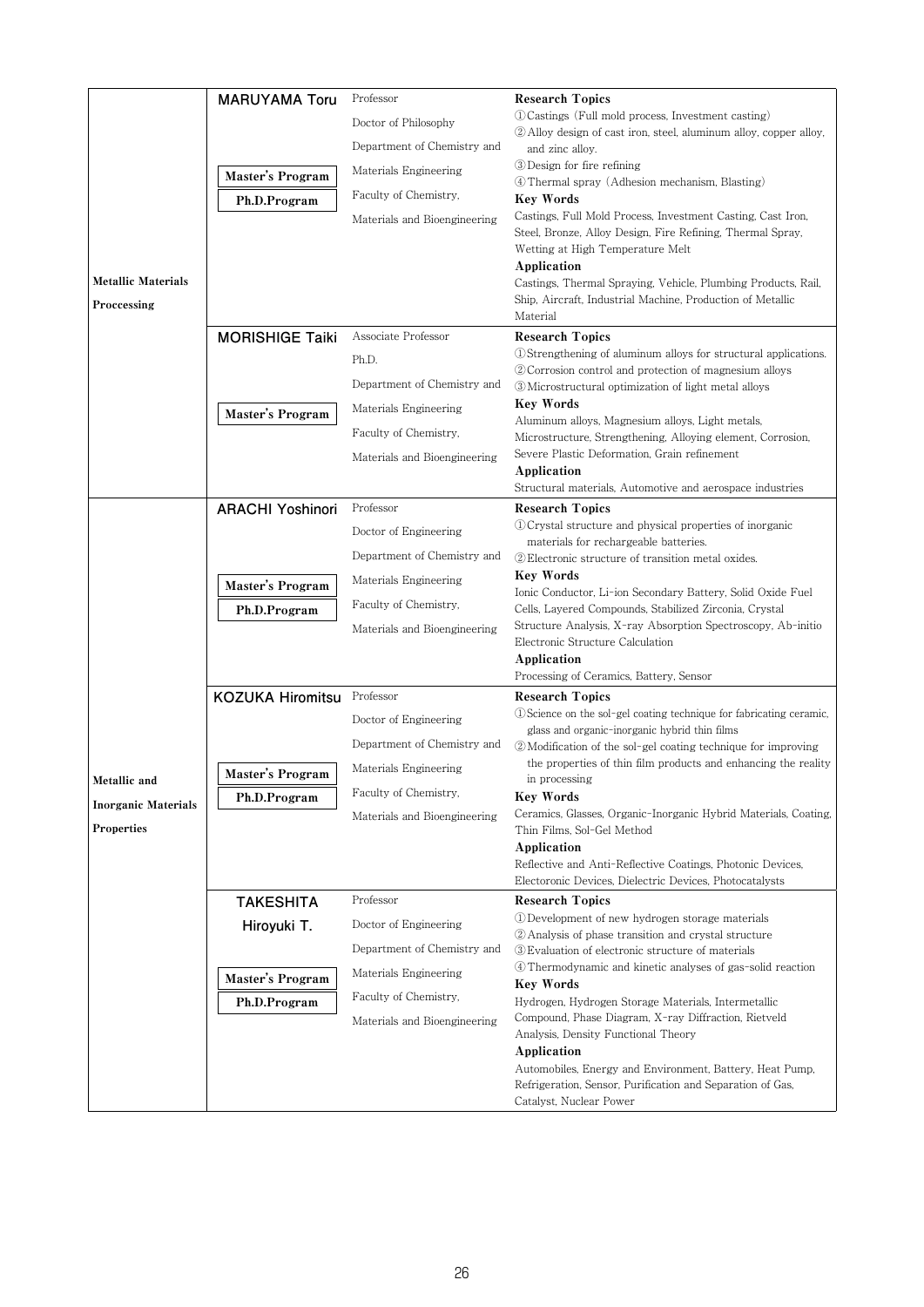|                            |                         | Professor                    | <b>Research Topics</b>                                                                                                       |
|----------------------------|-------------------------|------------------------------|------------------------------------------------------------------------------------------------------------------------------|
|                            | <b>HARUNA Takumi</b>    |                              | (1) Development of the metallic materials exhibiting high                                                                    |
|                            |                         | Ph. D.                       | corrosion resistance                                                                                                         |
|                            | Master's Program        | Department of Chemistry and  | 2) Development of evaluation techniques for susceptibility to                                                                |
|                            |                         | Materials Engineering        | corrosion of metals                                                                                                          |
|                            | Ph.D.Program            |                              | 3 Development of intelligent metal surfaces                                                                                  |
|                            |                         | Faculty of Chemistry.        | <b>Key Words</b>                                                                                                             |
|                            |                         | Materials and                | Stainless Steels, Carbon Steels, Ti Alloys, Al Alloys, Corrosion,                                                            |
|                            |                         | Bioengineering               | Environment-assisted Cracking, Hydrogen Embrittlement,                                                                       |
|                            |                         |                              | Electrochemistry, Surface Modification<br>Application                                                                        |
| Metallic and               |                         |                              | Chemical and Petroleum Industry, Automobile Industry,                                                                        |
| <b>Inorganic Materials</b> |                         |                              | Medical Industry, Nuclear and the Other Power Industry,                                                                      |
|                            |                         |                              | Electric and IT Industry                                                                                                     |
| <b>Properties</b>          | <b>KONDO Ryota</b>      | Associate Professor          | <b>Research Topics</b>                                                                                                       |
|                            |                         | Doctor of Philosophy         | <b>UHydrogen</b> storage materials                                                                                           |
|                            |                         |                              | (2) Catalyst for hydrogenation                                                                                               |
|                            | Master's Program        | Department of Chemistry and  | 3 Energy storage system                                                                                                      |
|                            |                         | Materials Engineering        | <b>Key Words</b>                                                                                                             |
|                            |                         | Faculty of Chemistry.        | Hydrogen storage materials, Phase control, Surface modification,<br>Microstructure analysis, X-ray diffraction, Transmission |
|                            |                         | Materials and Bioengineering | electron microscopy, Scanning electron microscopy                                                                            |
|                            |                         |                              | Application                                                                                                                  |
|                            |                         |                              | Renewable energy, Battery, Automobile, Sensor, Gas purification                                                              |
|                            |                         |                              | or separation                                                                                                                |
|                            | <b>AOTA Hiroyuki</b>    | Professor                    | <b>Research Topics</b>                                                                                                       |
|                            |                         | Doctor of Science            | 1 Artificial photosynthesis                                                                                                  |
|                            |                         | Department of Chemistry and  | (2) Molecular wire                                                                                                           |
|                            |                         |                              | <b>Key Words</b><br>Photosynthesis, Molecular Wire, Pi-conjugated Polymer                                                    |
|                            | Master's Program        | Materials Engineering        | Application                                                                                                                  |
|                            | Ph.D.Program            | Faculty of Chemistry,        | Solar Cell, Molecular Computer, Semiconductor                                                                                |
|                            |                         | Materials and Bioengineering |                                                                                                                              |
|                            | <b>ISHIKAWA Masashi</b> | Professor                    | <b>Research Topics</b>                                                                                                       |
|                            |                         | Doctor of Engineering        | 1) Advanced materials for electrochemical supercapacitors                                                                    |
|                            |                         | Department of Chemistry and  | 2 Advanced materials for rechargeable lithium batteries                                                                      |
|                            |                         |                              | 3) Physical chemistry and kinetics of electrode reactions<br><b>Key Words</b>                                                |
|                            |                         | Materials Engineering        | Supercapacitor, Electric Double Layer Capacitor, Rechargeable                                                                |
|                            | Ph.D.Program            | Faculty of Chemistry.        | Lithium Battery, Ionic Liquid, Nanomaterial, Carbon Nanotube,                                                                |
| Inorganic and              |                         | Materials and Bioengineering | Electrolyte, Anode, Cathode                                                                                                  |
| <b>Physical Chemistry</b>  |                         |                              | Application                                                                                                                  |
|                            |                         |                              | Electric Vehicle, Hybrid Electric Vehicle, Power Supply, Grid                                                                |
|                            |                         |                              | System, Battery, Renewable Energy, Nanoscience                                                                               |
|                            | KAWASAKI Hideya         | Professor                    | <b>Research Topics</b>                                                                                                       |
|                            |                         | Doctor of Science            | (1) Metal nanoparticles: synthesis, characterization, and                                                                    |
|                            |                         | Department of Chemistry and  | applications<br>2 Self-assembly of amphipathic substances                                                                    |
|                            |                         |                              | 3) Nanomaterials for mass spectrometry                                                                                       |
|                            | Master's Program        | Materials Engineering        | <b>Key Words</b>                                                                                                             |
|                            | Ph.D.Program            | Faculty of Chemistry.        | Colloid and Interface Science, Metal Nanoparticles,                                                                          |
|                            |                         | Materials and Bioengineering | Nanostrucutured Surfaces, Surfactant Self-assembly, Bioanalysis                                                              |
|                            |                         |                              | Chip, Mass Spectrometry                                                                                                      |
|                            |                         |                              | Application                                                                                                                  |
|                            |                         |                              | Catalysis, Emulsification, Coating Material, Cosmetic Product,                                                               |
|                            |                         |                              | Luminescence Material, Electrical Conducting Material, Battery                                                               |
|                            |                         |                              | Material, Simple Examination Kit                                                                                             |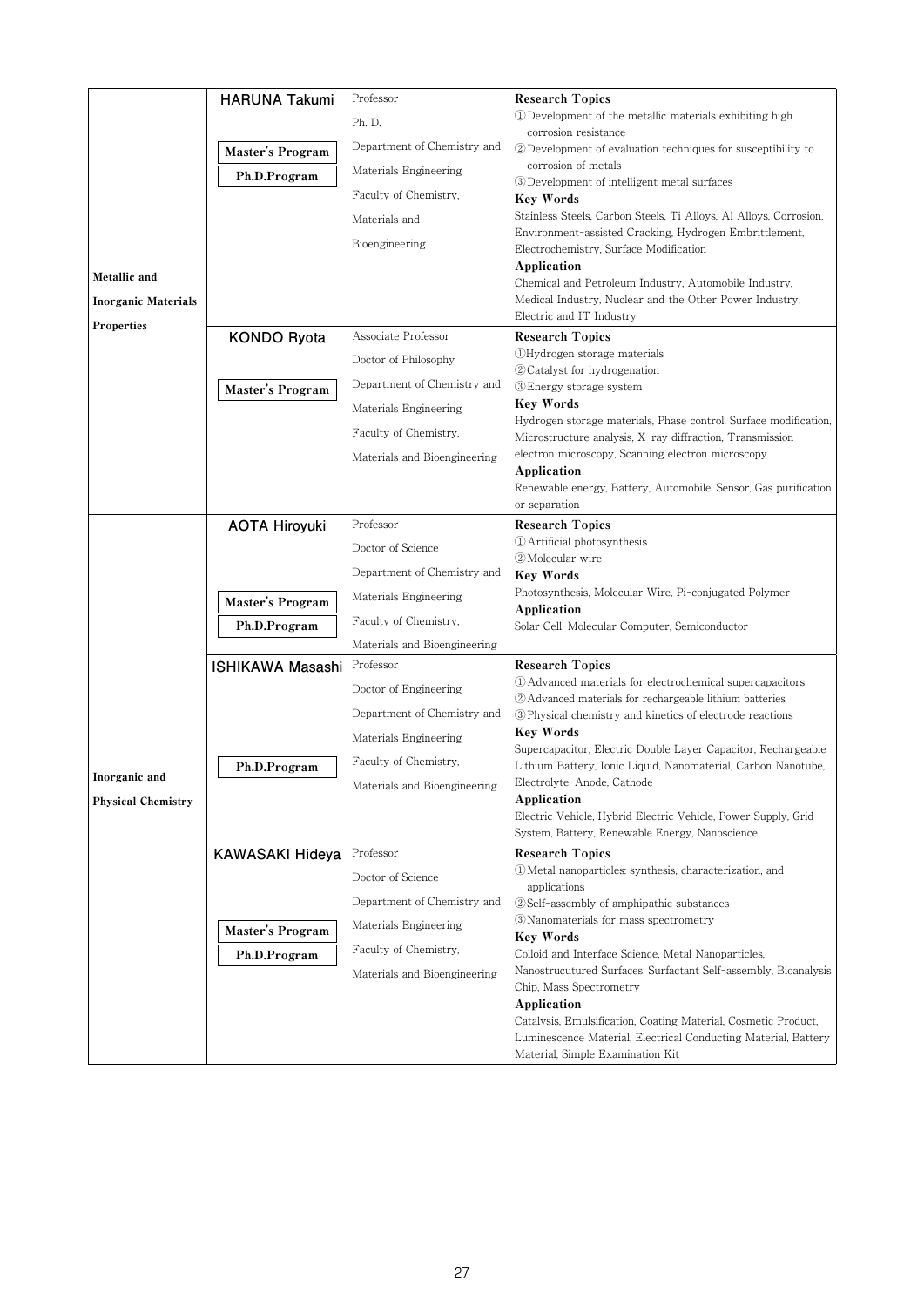|                          | <b>OBORA Yasushi</b>               | Professor                    | <b>Research Topics</b>                                                                                                   |
|--------------------------|------------------------------------|------------------------------|--------------------------------------------------------------------------------------------------------------------------|
|                          |                                    | Ph. D.                       | 1) Development of new homogeneous catalysis and                                                                          |
|                          |                                    | Department of Chemistry and  | organometallic chemistry<br>2 Development of new synthetic organic reactions using                                       |
|                          |                                    |                              | transition-metal catalysts.                                                                                              |
|                          | Master's Program                   | Materials Engineering        | <b>Key Words</b>                                                                                                         |
|                          | Ph.D.Program                       | Faculty of Chemistry,        | Homogeneous Catalyst, Synthetic Chemistry, Organic                                                                       |
|                          |                                    | Materials and Bioengineering | Transformation, Transition-metal, Ligand Modification,                                                                   |
|                          |                                    |                              | Organometallic Chemistry<br>Application                                                                                  |
|                          |                                    |                              | Industrial-scale Organic Synthesis from Mass Feedstock,                                                                  |
|                          |                                    |                              | Selective and Active Catalysis in Organic Synthesis                                                                      |
|                          | <b>SAKAGUCHI Satoshi Professor</b> |                              | <b>Research Topics</b>                                                                                                   |
|                          |                                    | Doctor of Engineering        | 1) Ligand design for asymmetric organic transformations<br>2) Development of a new transition metal-catalyzed organic    |
|                          |                                    | Department of Chemistry and  | reaction                                                                                                                 |
| <b>Organic Chemistry</b> |                                    | Materials Engineering        | <b>Key Words</b>                                                                                                         |
|                          |                                    | Faculty of Chemistry,        | Synthetic Organic Chemistry, Asymmetric Catalytic Reaction,<br>N-Heterocyclic Carbene, Ligand Design, Catalyst,          |
|                          | Ph.D.Program                       | Materials and                | Enantioselective Organic Transformation, Organometallics,                                                                |
|                          |                                    |                              | Transition Metals, Organocatalysis                                                                                       |
|                          |                                    | Bioengineering               | Application                                                                                                              |
|                          |                                    |                              | Chemical Industry, Pharmaceutical Chemistry, Material Science,<br>Organic Chemistry, Medical Chemistry                   |
|                          | NISHIYAMA Yutaka Professor         |                              | <b>Research Topics</b>                                                                                                   |
|                          |                                    | Doctor of Engineering        | 1) Development of new synthetic and catalytic reactions                                                                  |
|                          |                                    | Department of Chemistry and  | 2 Development of new organic functional materials including                                                              |
|                          |                                    |                              | heteroatom<br><b>Key Words</b>                                                                                           |
|                          |                                    | Materials Engineering        | Carbon Monoxide, Carbonylation, Reduction, Sulfur, Selenium,                                                             |
|                          | Ph.D.Program                       | Faculty of Chemistry,        | Heteroatom Compounds, Lanthanoid Compounds, Transition                                                                   |
|                          |                                    | Materials and Bioengineering | Metal Compounds, Organic Functional Materials<br>Application                                                             |
|                          |                                    |                              | Organosynthetic Reactions                                                                                                |
|                          | <b>KUDO Hiroto</b>                 | Professor                    | <b>Research Topics</b>                                                                                                   |
|                          |                                    | Doctor of Engineering        | (1) Synthesis of cage-molecule by dynamic covalent chemistry                                                             |
|                          |                                    | Department of Chemistry and  | mechanism<br>2) Synthesis of cyclic polymers by ring-expansion                                                           |
|                          |                                    | Materials Engineering        | polymerization                                                                                                           |
|                          | Master's Program                   |                              | 3 Development of next-generation resist materials                                                                        |
|                          | Ph.D.Program                       | Faculty of Chemistry,        | 4 Development of high or low-refractive index materials<br>5 Development of UV or thermal curing materials               |
|                          |                                    | Materials and Bioengineering | <b>Key Words</b>                                                                                                         |
|                          |                                    |                              | Dynamic covalent chemistry, polymer synthesis, cyclic polymer,                                                           |
|                          |                                    |                              | refractive-index, curing material, resist                                                                                |
|                          |                                    |                              | Application<br>Resist material, UV curing material, thermal curing material,                                             |
| <b>Polymer Chemistry</b> |                                    |                              | high or low refractive index material                                                                                    |
|                          | <b>SANDA Fumio</b>                 | Professor                    | <b>Research Topics</b>                                                                                                   |
|                          |                                    | Doctor of Engineering        | 1) Development of transition metal catalysts, and the                                                                    |
|                          |                                    | Department of Chemistry and  | application to conjugated polymer synthesis<br>2 Design and synthesis of optically active polymers                       |
|                          |                                    | Materials Engineering        | 3) Synthesis of stimuli-responsive polymers                                                                              |
|                          | Master's Program                   | Faculty of Chemistry,        | <b>Key Words</b>                                                                                                         |
|                          | Ph.D.Program                       |                              | Transition Metal Catalyzed Polymerization, Organometallic<br>Complex, Living Polymerization, Conjugated Polymer, Helical |
|                          |                                    | Materials and Bioengineering | Polymer, Optically Active Polymer, Stimuli-Responsive Polymer                                                            |
|                          |                                    |                              | Application                                                                                                              |
|                          |                                    |                              | Photoelectric Materials, Chiral Separation Materials,                                                                    |
|                          |                                    |                              | Asymmetric Induction Catalysts, Molecular Sensor                                                                         |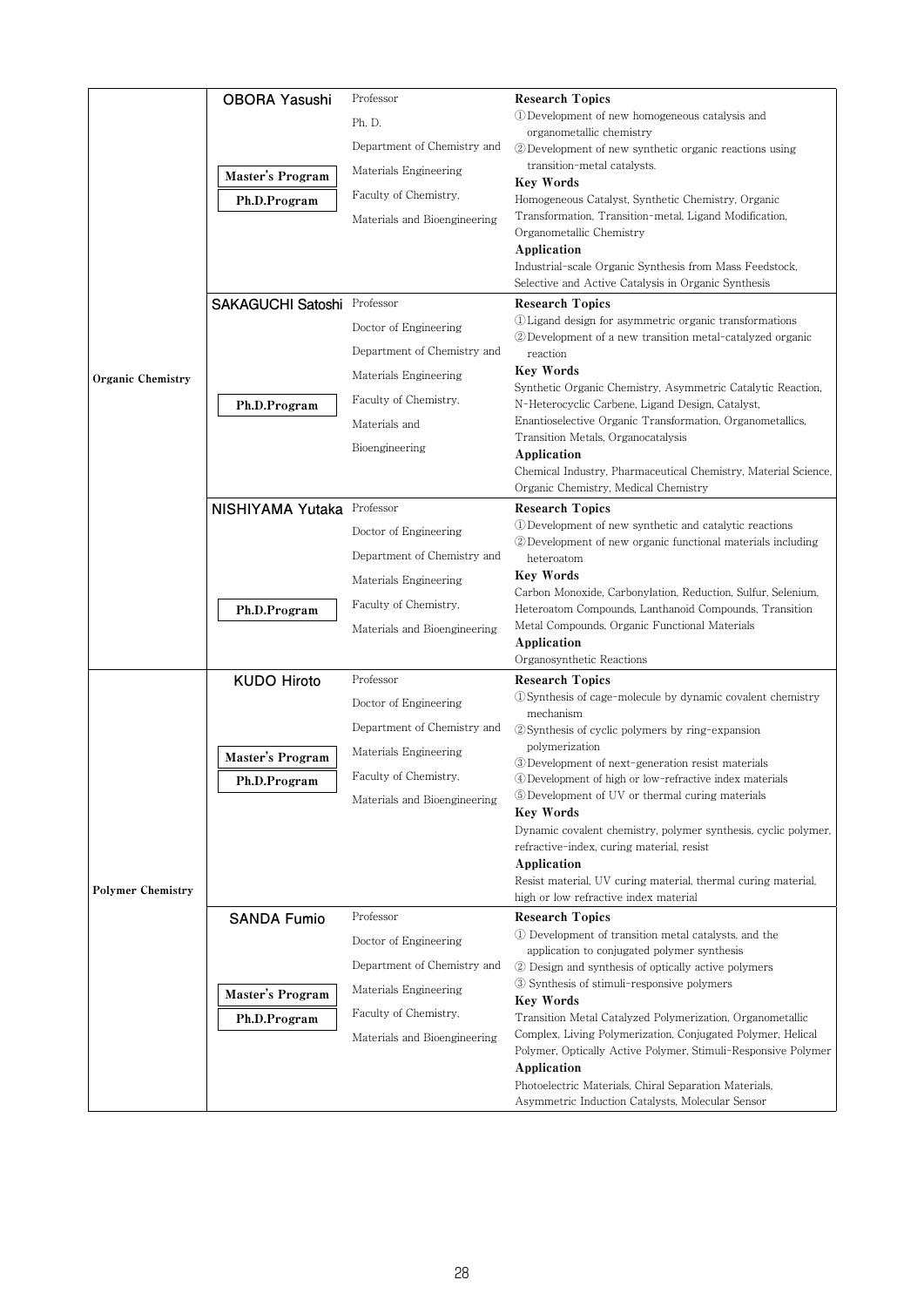|                     | <b>IWASAKI Yasuhiko</b> | Professor                     | <b>Research Topics</b>                                                                                                               |
|---------------------|-------------------------|-------------------------------|--------------------------------------------------------------------------------------------------------------------------------------|
|                     |                         | Doctor of Engineering         | 1) Synthesis and characterization of well defined bio-inspired                                                                       |
|                     |                         | Department of Chemistry and   | polymers<br>2) Surface modification of biomedical devices with biocompatible                                                         |
| <b>Biomaterials</b> | Master's Program        | Materials Engineering         | polymers                                                                                                                             |
| Chemistry           | Ph.D.Program            | Faculty of Chemistry.         | <b>Key Words</b><br>Polymer Synthesis, Surface Modification, Biocompatibility,                                                       |
|                     |                         | Materials and Bioengineering  | Bio-inspired Polymers, Biointerface, Non-fouling Surface,                                                                            |
|                     |                         |                               | Biomaterials                                                                                                                         |
|                     |                         |                               | Application<br>Medical Devices, Diagnostic Devices, Biosensor Applications,                                                          |
|                     |                         |                               | Cell Culture, Separation of Biosubstances Drug Delivery System                                                                       |
|                     | <b>OHYA Yuichi</b>      | Professor                     | <b>Research Topics</b>                                                                                                               |
|                     |                         | Doctor of Engineering         | (1) The synthesis of novel biodegradable polymers and their                                                                          |
|                     |                         | Department of Chemistry and   | application as biomedical materials<br>(2) Design of Biodegradabe Temperature-responsive Smart                                       |
|                     |                         | Materials Engineering         | Materials for Medical Application                                                                                                    |
|                     | Master's Program        | Faculty of Chemistry,         | <b>Key Words</b>                                                                                                                     |
|                     | Ph.D.Program            | Materials and Bioengineering  | Biomaterials, Biodegradabe Materials, Injectable Polymer,<br>Hydrogel Polylactide, Tissue Engineering, Drug Delivery System,         |
|                     |                         |                               | Nanoparticle                                                                                                                         |
|                     |                         |                               | Application                                                                                                                          |
|                     |                         |                               | Medical Polymers, Regenerative Medicine, Drug Delivery<br>System, Biodegradable Plastics, Nanotechnology                             |
|                     | <b>TAMURA Hiroshi</b>   | Professor                     | <b>Research Topics</b>                                                                                                               |
|                     |                         | Doctor of Engineering         | 1) Development of biomaterials using natural polymers,                                                                               |
|                     |                         | Department of Chemistry and   | especially chitin and chitosan<br>2 Fabrication of natural polymers for fiber, film to develop                                       |
|                     |                         | Materials Engineering         | several materials                                                                                                                    |
|                     | Master's Program        | Faculty of Chemistry,         | <b>Key Words</b>                                                                                                                     |
|                     | Ph.D.Program            |                               | Natural Polymer, Polysaccharides, Chitin, Chitosan,<br>Gelatin, Biodegradability, Anti-bacterial, Biomaterials, Fiber                |
|                     |                         | Materials and Bioengineering  | Spinning, Fabrication, Bacterial Cellulose, Alginate                                                                                 |
|                     |                         |                               | Application                                                                                                                          |
| <b>Biomaterials</b> |                         |                               | Biomaterials, Biodegradable Materials, Fiber, Cosmetics,<br>Anti-bacterial Materials, Functional Foods, Packaging Materials          |
| Chemistry           | <b>HIRANO Yoshiaki</b>  | Professor                     | <b>Research Topics</b>                                                                                                               |
|                     |                         | Doctor of Engineering         | 1) Peptide based biomaterials for tissue engineering                                                                                 |
|                     |                         | Department of Chemistry and   | 2) Structure-activity relationships of bioactive peptides.<br><b>3</b> Conformation analysis of proline containing periodic peptide. |
|                     |                         | Materials Engineering         | Key Words                                                                                                                            |
|                     | Master's Program        | Faculty of Chemistry.         | Biomaterial, Tissue Engineering, Cell Scaffold, Amino Acid,                                                                          |
|                     | Ph.D.Program            |                               | Peptide, Protein, Secondary Structure, $\beta$ -sheet Peptide,<br>Extracellular Matrix, Self-assembly, Biosensor                     |
|                     |                         | Materials and Bioengineering  | Application                                                                                                                          |
|                     |                         |                               | Biomaterials, Tissue Engineering & Regenerative Medicine,                                                                            |
|                     |                         |                               | Healthcare Chip                                                                                                                      |
|                     | <b>FURUIKE Tetsuya</b>  | Professor                     | <b>Research Topics</b><br>(1) Synthesis of glycocluster compounds from unused resource.                                              |
|                     |                         | Doctor of Environmental Earth | 2 Synthesis of carbohydrates based on sustainable chemistry.                                                                         |
|                     |                         | Science                       | <b>Key Words</b>                                                                                                                     |
|                     | Master's Program        | Department of Chemistry and   | Oligosaccharide, Bioactive Sugar, Glycodendrimer, Glycocluster<br>Compound, Nanomaterial, Ionic Liquid, Environmental Material,      |
|                     | Ph.D.Program            | Materials Engineering         | Sustainable Chemistry                                                                                                                |
|                     |                         | Faculty of Chemistry,         | Application                                                                                                                          |
|                     |                         | Materials and Bioengineering  | Glycodrug, Biodegradable Material, Environmental- Conscious<br>Synthetic Process, Biomedical Material, Environmental                 |
|                     |                         |                               | Depuration                                                                                                                           |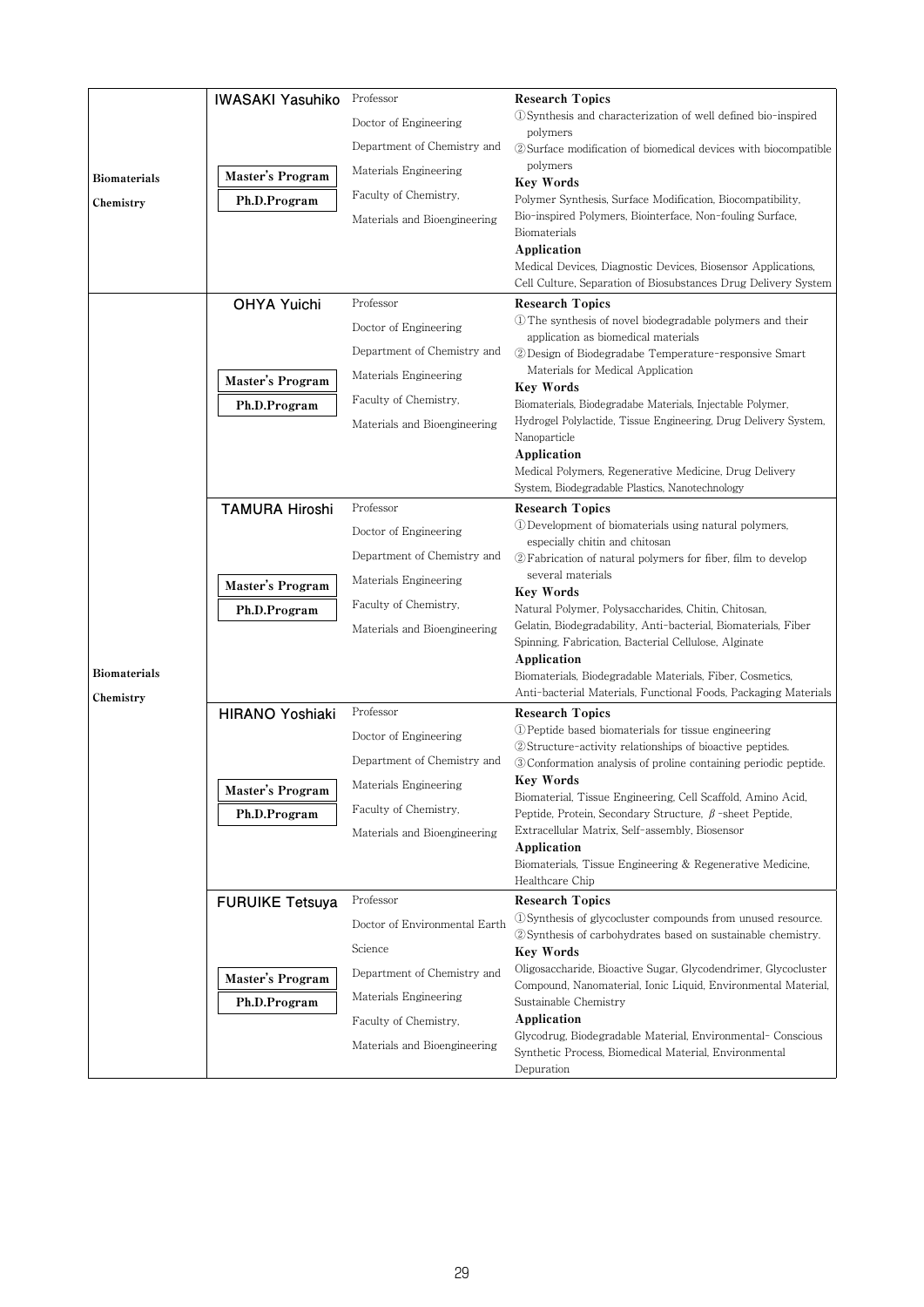|                            | MIYATA Takashi          | Professor                     | <b>Research Topics</b>                                                                                                   |
|----------------------------|-------------------------|-------------------------------|--------------------------------------------------------------------------------------------------------------------------|
|                            |                         | Doctor of Engineering         | (1) Smart polymer gels                                                                                                   |
|                            |                         |                               | 2 Functional polymer membranes                                                                                           |
|                            |                         | Department of Chemistry and   | 3 Bio-inspired materials<br>4) Surface science of polymers                                                               |
|                            | Master's Program        | Materials Engineering         | <b>Key Words</b>                                                                                                         |
|                            | Ph.D.Program            | Faculty of Chemistry,         | Functional Polymers, Gels, Stimuli-responsive Gels, Intelligent                                                          |
|                            |                         | Materials and Bioengineering  | Materials, Biomimetic Materials, Bio-inspired Materials, Surface                                                         |
|                            |                         |                               | Science<br>Application                                                                                                   |
|                            |                         |                               | Biomaterials, Sensors, Biotechnology, Nanotechnology,                                                                    |
|                            |                         |                               | Environment- and Energy-related Applications                                                                             |
|                            | <b>KAKINOKI Sachiro</b> | Associate Professor           | <b>Research Topics</b>                                                                                                   |
|                            |                         | Doctor of Engineering         | 1. Artificial extracellular matrix<br>2 Biofunctionalization of material surface                                         |
| <b>Biomaterials</b>        |                         | Department of Chemistry and   | 3) Structural analysis of artificial peptides and proteins                                                               |
| Chemistry                  | Master's Program        | Materials Engineering         | <b>Key Words</b>                                                                                                         |
|                            |                         | Faculty of Chemistry,         | Biomaterials, Peptide and Protein Science, Genetically-<br>engineered Protein, Tissue Engineering, Artificial Organ,     |
|                            |                         | Materials and Bioengineering  | Surface Modification, Bioinspired Materials                                                                              |
|                            |                         |                               | Application                                                                                                              |
|                            |                         |                               | Medical devices, Biomedical materials, Regenerative medicine,<br>Cell engineering                                        |
|                            | <b>KAWAMURA</b>         | Associate Professor           | <b>Research Topics</b>                                                                                                   |
|                            | Akifumi                 | Doctor of Engineering         | <sup>1</sup> DPolymer Nanomaterials for Biomedical Applications                                                          |
|                            |                         | Department of Chemistry and   | 2 Functional Soft Materials                                                                                              |
|                            |                         |                               | 3) Functional Materials Using Polymer Self-assembly<br><b>Key Words</b>                                                  |
|                            |                         | Materials Engineering         | Soft Matter, Polymer Synthesis, Functional Polymers,                                                                     |
|                            | Master's Program        | Faculty of Chemistry,         | Supramolecular Chemistry, Nanomaterials, Self-assembly,                                                                  |
|                            |                         | Materials and Bioengineering  | Biomaterials<br>Application                                                                                              |
|                            |                         |                               | Biomedical Materials, Sensors, Nanotechnology, Biotechnology                                                             |
|                            | <b>KUZUYA Akinori</b>   | Professor                     | <b>Research Topics</b>                                                                                                   |
|                            |                         | Doctor of Engineering         | 1) Construction of nanostructures made of DNA<br>2 Fusion of DNA and functional nanomaterial                             |
|                            |                         | Department of Chemistry and   | 3) Single molecule imaging of bio-oriented supramolecules                                                                |
|                            | Master's Program        | Materials Engineering         | <b>Key Words</b>                                                                                                         |
|                            |                         | Faculty of Chemistry,         | DNA, Nucleic Acids Chemistry, Nanoarrays, Nanotechnology,<br>Nanobiotechnology, Single Molecule Sensing                  |
|                            | Ph.D.Program            | Materials and Bioengineering  | Application                                                                                                              |
|                            |                         |                               | Sensing and Diagnostics, Electronics                                                                                     |
|                            | YAJIMA Tatsuo           | Professor                     | <b>Research Topics</b>                                                                                                   |
|                            |                         | Doctor of Science             | 1) Studies of noncovalent interactions between molecules<br>2) Clarification and applications of noncovalent interaction |
|                            |                         | Department of Chemistry and   | supported by metal ions                                                                                                  |
|                            | Master's Program        | Materials Engineering         | 3) Development of novel methods for optical resolutions using                                                            |
| <b>Biofunctional</b>       | Ph.D.Program            | Faculty of Chemistry.         | metal complexes<br><b>Key Words</b>                                                                                      |
| <b>Molecular Chemistry</b> |                         | Materials and Bioengineering  | Molecular Recognition, Intermolecular Interactions, Non-                                                                 |
|                            |                         |                               | covalent Interactions, Metal Complexes, pH Titrations, Amino                                                             |
|                            |                         |                               | Acids, Optical Resolutions<br>Application                                                                                |
|                            |                         |                               | Molecular Sensors, Separation and Optical-Resolution Agents                                                              |
|                            | <b>NAKAI Misaki</b>     | Associate Professor           | <b>Research Topics</b>                                                                                                   |
|                            |                         | Doctor of Science             | (1) The development of Physiologically active metal-complexes                                                            |
|                            |                         | Department of Chemistry and   | 2) drug design of anti-tumor or diagnostic metal complexes<br><b>Key Words</b>                                           |
|                            |                         | Materials Engineering Faculty | Metal complex, DNA, Anti-tumor drug, diagnostic drug,                                                                    |
|                            | Master's Program        | of Chemistry, Materials and   | Photodynamic therapy, hypoxia tumor                                                                                      |
|                            |                         |                               | Application<br>Chemotherapeutic and Photochemotherapeutic Agents,                                                        |
|                            |                         | Bioengineering                | Bioinorganic chemistry, Medical and Analytical Application,                                                              |
|                            |                         |                               | Physiological Activity of Metal Complexes                                                                                |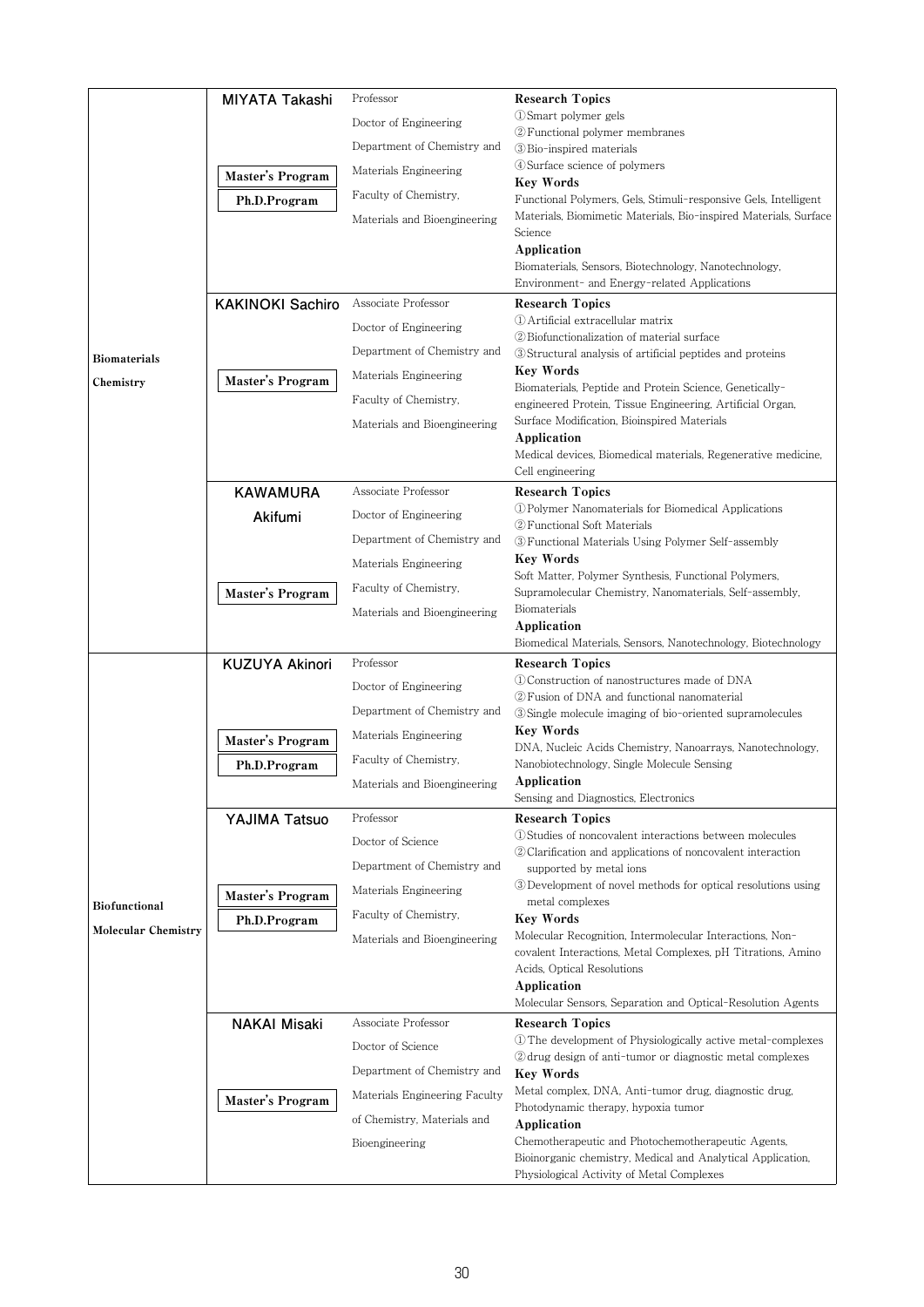## **Life Science and Biotechnology**

| Research field | Academic Advisors list |                              |                                                                                                                                                               |
|----------------|------------------------|------------------------------|---------------------------------------------------------------------------------------------------------------------------------------------------------------|
|                | OIKAWA Tadao           | Professor                    | <b>Research Topics</b>                                                                                                                                        |
|                |                        | Doctor of Agriculture, Kyoto | (1) Isolation and characterization of novel enzymes from<br>microorganisms                                                                                    |
|                | Master's Program       | University                   | 2 Enzymological and microbial production of industrially useful                                                                                               |
|                |                        | Department of Life Science   | compounds and D-amino acids                                                                                                                                   |
|                | Ph.D.Program           | and Biotechnology            | 3 Analysis and function of D-amino acids in foods                                                                                                             |
|                |                        | Faculty of Chemistry,        | <b>Key Words</b><br>D-Amino Acid, Novel Enzyme, Stereospecific Synthesis,                                                                                     |
|                |                        |                              | Biocatalyst, Screening of Novel Microorganisms, Fermentative                                                                                                  |
|                |                        | Materials and Bioengineering | Food, Cold-active Enzymes                                                                                                                                     |
|                |                        |                              | <b>Applications</b><br>Production of Food Additive, Functional Food, Medicine,<br>Agricultural Chemicals, and Biopolymer; Food Process; Biomass;<br>Biosensor |
|                |                        |                              | E-mail: oikawa@kansai-u.ac.jp                                                                                                                                 |
|                | <b>SHIMOKE Koji</b>    | Professor                    | <b>Research Topics</b>                                                                                                                                        |
|                |                        | Doctor of Science            | (1) Basic therapeutic research based on molecular and cellular                                                                                                |
|                |                        | Department of Life Science   | biology about neurodegenerative disorders<br>2) Epigenetic regulation during neuronal differentiation                                                         |
|                | Master's Program       | and Biotechnology            | 3) Molecular mechanism on building neuronal networks                                                                                                          |
|                | Ph.D.Program           |                              | <b>Key Words</b>                                                                                                                                              |
|                |                        | Faculty of Chemistry,        | Apoptosis, ER Stress, Alzheimer's Disease, Parkinson's<br>Disease, PC12 Cells, Cerebral Cortical Neuron, Neurotrophic                                         |
|                |                        | Materials and Bioengineering | Factors, Signal Transduction                                                                                                                                  |
|                |                        |                              | <b>Applications</b>                                                                                                                                           |
|                |                        |                              | Development of Medicine for Neurodegenerative Diseases,                                                                                                       |
|                |                        |                              | Discovery of Target Molecules for Cognitive or Personality<br>Disorder                                                                                        |
|                |                        |                              | E-mail: shimoke@kansai-u.ac.jp                                                                                                                                |
|                | <b>NAGAOKA Yasuo</b>   | Professor                    | <b>Research Topics</b>                                                                                                                                        |
| Life and       |                        | Ph. D.                       | 1) Explorative study of bioactive compounds                                                                                                                   |
| Pharmaceutical |                        | Department of Life Science   | 2 Synthesis of functional molecules<br>3) Pharmaceutical engineering                                                                                          |
| Science        | Master's Program       | and Biotechnology            | <b>Key Words</b>                                                                                                                                              |
|                | Ph.D.Program           | Faculty of Chemistry,        | Drug Discovery, Natural Products, Molecular Target Drugs,                                                                                                     |
|                |                        |                              | Gene Delivery, Polyphenol, Histone Deacetylase Inhibitor<br><b>Applications</b>                                                                               |
|                |                        | Materials and Bioengineering | Pharmaceuticals, Cosmetics, Dietary Supplements                                                                                                               |
|                |                        |                              | E-mail: ynagaoka@kansai-u.ac.jp                                                                                                                               |
|                | <b>SUMIYOSHI</b>       | Associate Professor          | <b>Research Topics</b>                                                                                                                                        |
|                | Takaaki                | Ph. D.                       | 1) Drug discovery of bioactive compounds<br>2 Discovery of natural products                                                                                   |
|                |                        | Department of Life Science   | 3) Construction of chemical library                                                                                                                           |
|                |                        | and Biotechnology            | 4) Identification of molecular mechanism of bioactive compounds                                                                                               |
|                |                        | Faculty of Chemistry,        | <b>Key Words</b><br>Medicinal Chemistry, Protein-Protein Interaction, Macrocycles,                                                                            |
|                | Master's Program       | Materials and Bioengineering | Epigenetics, Chemical Library, Natural Products,                                                                                                              |
|                |                        |                              | Neurodegenerative disease, Anticancer Drug, Drug Delivery to                                                                                                  |
|                |                        |                              | Brain                                                                                                                                                         |
|                |                        |                              | Applications<br>Pharmaceuticals, Drug Discovery                                                                                                               |
|                |                        |                              | $E$ -mail: t-sumiyo@kansai-u.ac.jp                                                                                                                            |
|                | YASUHARA Hiroki        | Associate Professor          | <b>Research Topics</b>                                                                                                                                        |
|                |                        | Ph. D. (Science)             | (1) Cell plate formation in higher plant cells                                                                                                                |
|                |                        | Department of Life Science   | - Mechanisms of the centrifugal development of the<br>phragmoplast-                                                                                           |
|                | Master's Program       | and Biotechnology            | (2) The role of microtubule associated proteins in cell division                                                                                              |
|                |                        | Faculty of Chemistry,        | and cell elongation                                                                                                                                           |
|                |                        | Materials and Bioengineering | <b>Key Words</b><br>Plant Cytokinesis, Phragmoplast, Cell Plate, Microtubules, Actin                                                                          |
|                |                        |                              | Filaments, Cytoskeleton, XMAP215, TMBP200, Kinesin Related                                                                                                    |
|                |                        |                              | Proteins                                                                                                                                                      |
|                |                        |                              | <b>Applications</b><br>Breeding of Plants                                                                                                                     |
|                |                        |                              | E-mail: yasuhara@kansai-u.ac.jp                                                                                                                               |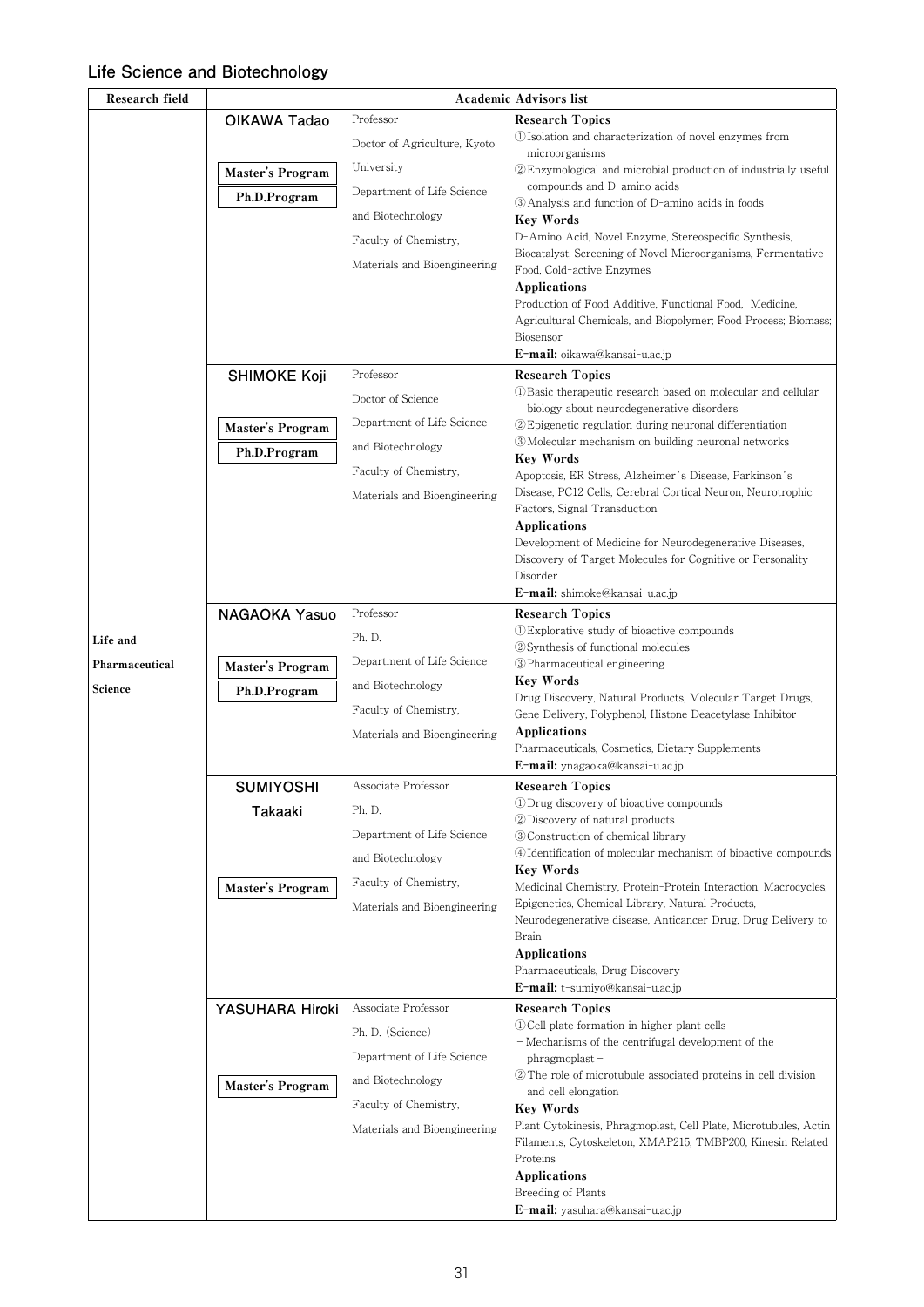|                  | YAMANAKA               | Associate Professor          | <b>Research Topics</b>                                                                                                        |
|------------------|------------------------|------------------------------|-------------------------------------------------------------------------------------------------------------------------------|
|                  | Kazuya                 | Ph. D.                       | <sup>1</sup> Genomics-guided Discovery of Biosynthetic Genes for Novel                                                        |
|                  |                        | Department of Life Science   | <b>Bioactive Molecules</b><br>2 Biosynthetic Studies for Structurally Unique Microbial                                        |
|                  |                        | and Biotechnology            | <b>Bioactive Molecules</b>                                                                                                    |
| Life and         |                        | Faculty of Chemistry,        | 3 Development of a Genetic Platform for Efficient Production<br>of Bioactive Molecules                                        |
| Pharmaceutical   | Master's Program       | Materials and Bioengineering | Key Words                                                                                                                     |
| Science          |                        |                              | Genome-mining, Natural product, Biosynthesis, Microbial                                                                       |
|                  |                        |                              | genetics, Actinobacteria, microbial production, fermentation                                                                  |
|                  |                        |                              | Applications                                                                                                                  |
|                  |                        |                              | Pharmaceutical and Agricultural drugs, Food preservatives,<br>Cosmetics, Biopolymers, Chemicals                               |
|                  |                        |                              | E-mail: kazuyay@kansai-u.ac.jp                                                                                                |
|                  | <b>IWAKI Hiroaki</b>   | Professor                    | <b>Research Topics</b>                                                                                                        |
|                  |                        | Doctor of Engineering        | (1) Analysis and development of bacterial metabolic activities for                                                            |
|                  |                        |                              | xenobiotics and its application for bioremediation of                                                                         |
|                  | Master's Program       | Department of Life Science   | environmental pollution                                                                                                       |
|                  | Ph.D.Program           | and Biotechnology            | 2) Ecological study of xenobiotics degrading bacteria in soil and<br>marine environments                                      |
|                  |                        | Faculty of Chemistry,        | <b>Key Words</b>                                                                                                              |
|                  |                        | Materials and Bioengineering | Biodegradation, Bioconversion, Nitroaromatics, Marine Bacteria,                                                               |
|                  |                        |                              | Baeyer-Villiger monooxygenase                                                                                                 |
|                  |                        |                              | Applications                                                                                                                  |
|                  |                        |                              | Bioremediation of Xenobiotics, Bioconversion of Xenobiotics-                                                                  |
|                  |                        |                              | related Compunds to Useful Chemicals, Wastewater Treatment<br><b>E-mail:</b> iwaki@kansai-u.ac.jp                             |
|                  | <b>KATAKURA Yoshio</b> | Professor                    | <b>Research Topics</b>                                                                                                        |
|                  |                        | Doctor of Agriculture        | (1) Ethanol production by consolidated continuous solid state<br>fermentation                                                 |
|                  | Master's Program       | Department of Life Science   | 2 Delignification of biomass by a bacterium                                                                                   |
| Microbiology and | Ph.D.Program           | and Bioengineering           | 3) Symbiosis of lactic acid bacterium and yeast<br>4) Adhesion of lactic acid bacteria to carbohydrate                        |
| Environmental    |                        | Faculty of Chemistry,        | Key Words                                                                                                                     |
| Science          |                        | Materials and Bioengineering | Bioethanol, Solid state Fermentation, Yeast, Lactic acid                                                                      |
|                  |                        |                              | Bacteria, Symbiosis, Probiotics, Engineering ethics                                                                           |
|                  |                        |                              | Applications                                                                                                                  |
|                  |                        |                              | Entire Design of Bioethanol Production, Adhesion of Lactic<br>Acid Bacteria to Carbohydrate                                   |
|                  |                        |                              | E-mail: katakura@kansai-u.ac.jp                                                                                               |
|                  | <b>HASEGAWA</b>        |                              |                                                                                                                               |
|                  |                        |                              |                                                                                                                               |
|                  |                        | Professor                    | <b>Research Topics</b>                                                                                                        |
|                  | Yoshie                 | Doctor of Engineering        | 1) Biodegradation of environmental pollutants<br>2 Application of Baeyer-Villiger monooxygenase to organic                    |
|                  |                        | Department of Life Science   | synthesis                                                                                                                     |
|                  | Master's Program       | and Biotechnology            | <b>Key Words</b>                                                                                                              |
|                  |                        | Faculty of Chemistry,        | Biodegradation, Biocatalysis, Biotransformation, Environmental<br>pollutants, Cycloparaffin, Nitroaromatic Compounds, Baeyer- |
|                  | Ph.D.Program           | Materials and Bioengineering | Villiger Monooxygenase                                                                                                        |
|                  |                        |                              | <b>Applications</b>                                                                                                           |
|                  |                        |                              | Treatment of Wastewater, Green Chemistry, Genetic                                                                             |
|                  |                        |                              | Improvement of Strains or Biocatalysts, Bioremediation<br>E-mail: yoshie@kansai-u.ac.jp                                       |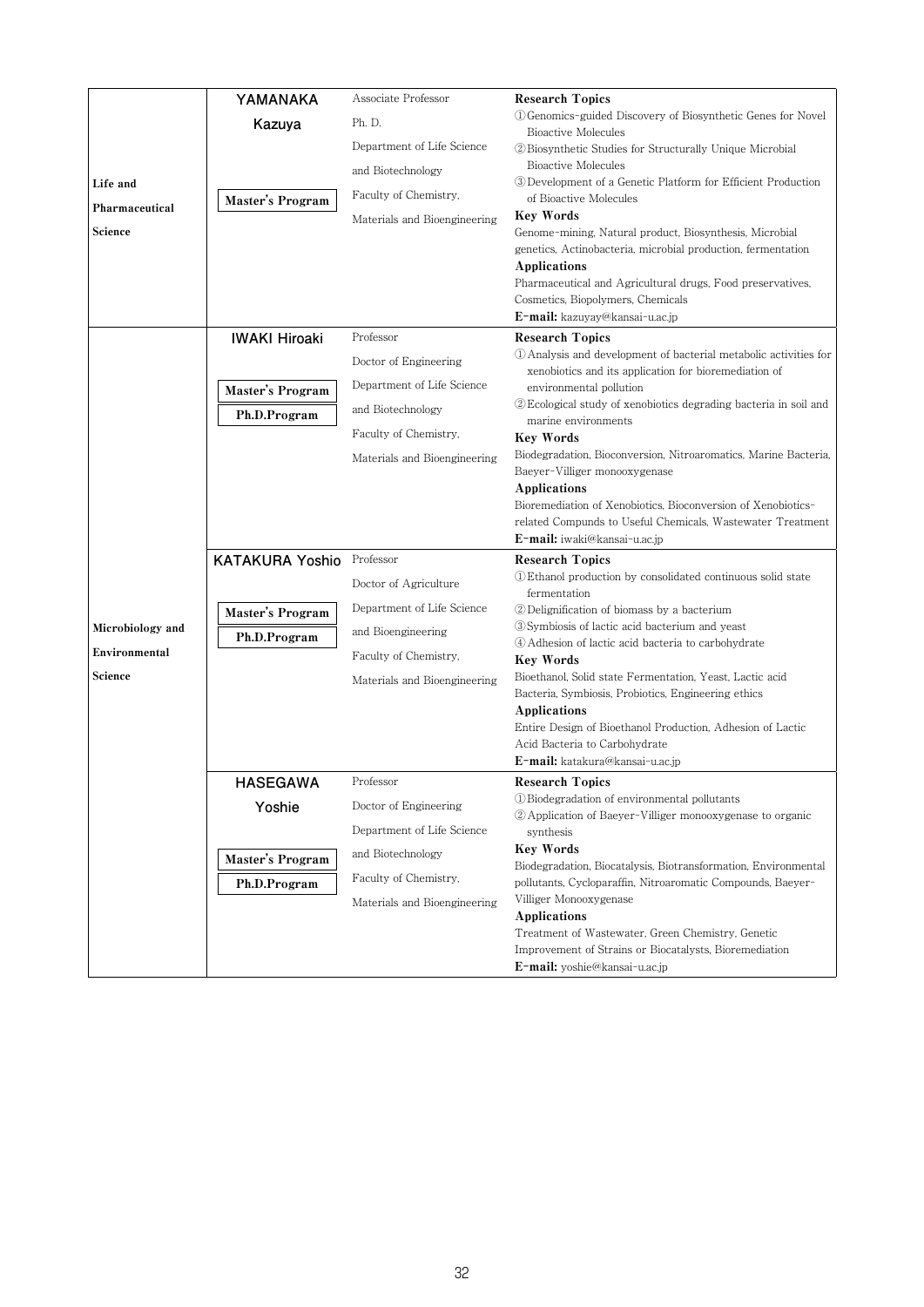|                           | <b>MATSUMURA</b>      | Professor                     | <b>Research Topics</b>                                                                                                      |
|---------------------------|-----------------------|-------------------------------|-----------------------------------------------------------------------------------------------------------------------------|
|                           | Yoshinobu             | Doctor of Engineering         | 1) Bioremediation of chemical pollutants by environmental                                                                   |
|                           |                       | Department of Life Science    | bacteria and their activities<br>2) Bacterial biofilm formation and development of biofilm                                  |
|                           |                       | and Biotechnology             | removal system                                                                                                              |
|                           | Master's Program      | Faculty of Chemistry,         | (3) Outbreak mechanism of stress resistant bacterial and their                                                              |
|                           | Ph.D.Program          | Materials and Bioengineering  | resistant mechanism<br><b>Key Words</b>                                                                                     |
|                           |                       |                               | Bioremediation, Chemical Pollutant, Cytochrome P450                                                                         |
|                           |                       |                               | Monooxygenase, Molecular Chaperone, Protein Stability, Biofilm,                                                             |
|                           |                       |                               | Surfactant, Reactive Oxygen Species, Disinfectant, Sterilization<br>System, Stress Response, Genetics, Endogenous Plasmid   |
|                           |                       |                               | Applications                                                                                                                |
| Microbiology and          |                       |                               | Sewage Disposal System, Improvement of Polluted Soil,                                                                       |
| Environmental             |                       |                               | Development of Disinfectant, Food Processing, Pharmaceutical<br>Manufacturing, Medicals, Enzymatic Industry                 |
| Science                   |                       |                               | E-mail: ymatsu@kansai-u.ac.jp                                                                                               |
|                           | YAMASAKI Shino        | Associate Professor           | <b>Research Topics</b>                                                                                                      |
|                           |                       | Ph. D. in Engineering         | (1) Evaluation and development of probiotics based on immune<br>response                                                    |
|                           | Master's Program      | Department of Life Science    | 2) Bioactivity screening from natural product extracts                                                                      |
|                           |                       | and Biotechnology             | 3 Development of novel microbial culture systems and the                                                                    |
|                           |                       | Faculty of Chemistry,         | evaluation tools<br><b>Key Words</b>                                                                                        |
|                           |                       | Materials and                 | Probiotics, Mucosal immunity, Natural product extract,                                                                      |
|                           |                       | Bioengineering                | Modeling, Three-dimensional culture                                                                                         |
|                           |                       |                               | Applications<br>Functional Food, Adjuvant for Mucosal Immunity,                                                             |
|                           |                       |                               | <b>Bioethanol Production</b>                                                                                                |
|                           |                       |                               | E-mail: shino.ya@kansai-u.ac.jp                                                                                             |
|                           | <b>FUKUNAGA Kenji</b> | Professor                     | <b>Research Topics</b><br>① We study on the absorption, metabolism, nutrigenomics, and                                      |
|                           |                       | Doctor of Fisheries Science   | chemistry of marine functional compounds such as n-3                                                                        |
|                           | Master's Program      | Department of Life Science    | polyunsaturated fatty acid or marine organic compounds.                                                                     |
|                           | Ph.D.Program          | and Biotechnology             | 20 Our research project also includes attempts to improve<br>protein functionality, food process characteristics and        |
|                           |                       | Faculty of Chemistry,         | biofunctions, using molecular modification.                                                                                 |
|                           |                       | Materials and Bioengineering  | <b>Key Words</b>                                                                                                            |
|                           |                       |                               | Fish Oil, n-3 Polyunsaturated Fatty Acid, Fish Protein, Fish<br>Peptide, Marine Products, Protamine                         |
|                           |                       |                               | Applications                                                                                                                |
|                           |                       |                               | Functional Foods, Utilization of Marine Bio-resources,<br>Materials of Pharmaceutical Compounds                             |
| <b>Food and Nutrition</b> |                       |                               | E-mail: fukunagk@kansai-u.ac.jp                                                                                             |
| Science                   | YOSHIDA Munehiro      | Professor                     | <b>Research Topics</b>                                                                                                      |
|                           |                       | Doctor of Philosophy in       | 10 Nutritional approach to minerals and trace elements in foods<br>2 Environmental assessment of urban and rural area using |
|                           | Master's Program      | Agriculture, Doctor of        | community of butterflies                                                                                                    |
|                           | Ph.D.Program          | Philosophy in Medical Science | <b>Key Words</b><br>Trace Elements, Nutrition, Food, Iron, Copper, Selenium, Zinc,                                          |
|                           |                       | Department of Life Science    | Iodine, Chromium, Molybdenum, Dietary Reference Intake,                                                                     |
|                           |                       | and Biotechnology             | Butterfly, Urban Environment                                                                                                |
|                           |                       | Faculty of Chemistry,         | Applications<br>Nutritional Enrichment, Nutritional Supplements, Analysis of                                                |
|                           |                       | Materials and Bioengineering  | Trace Elements, Nutritional Assessment, Environmental                                                                       |
|                           |                       |                               | Assessment                                                                                                                  |
|                           |                       |                               | E-mail: hanmyou4@kansai-u.ac.jp                                                                                             |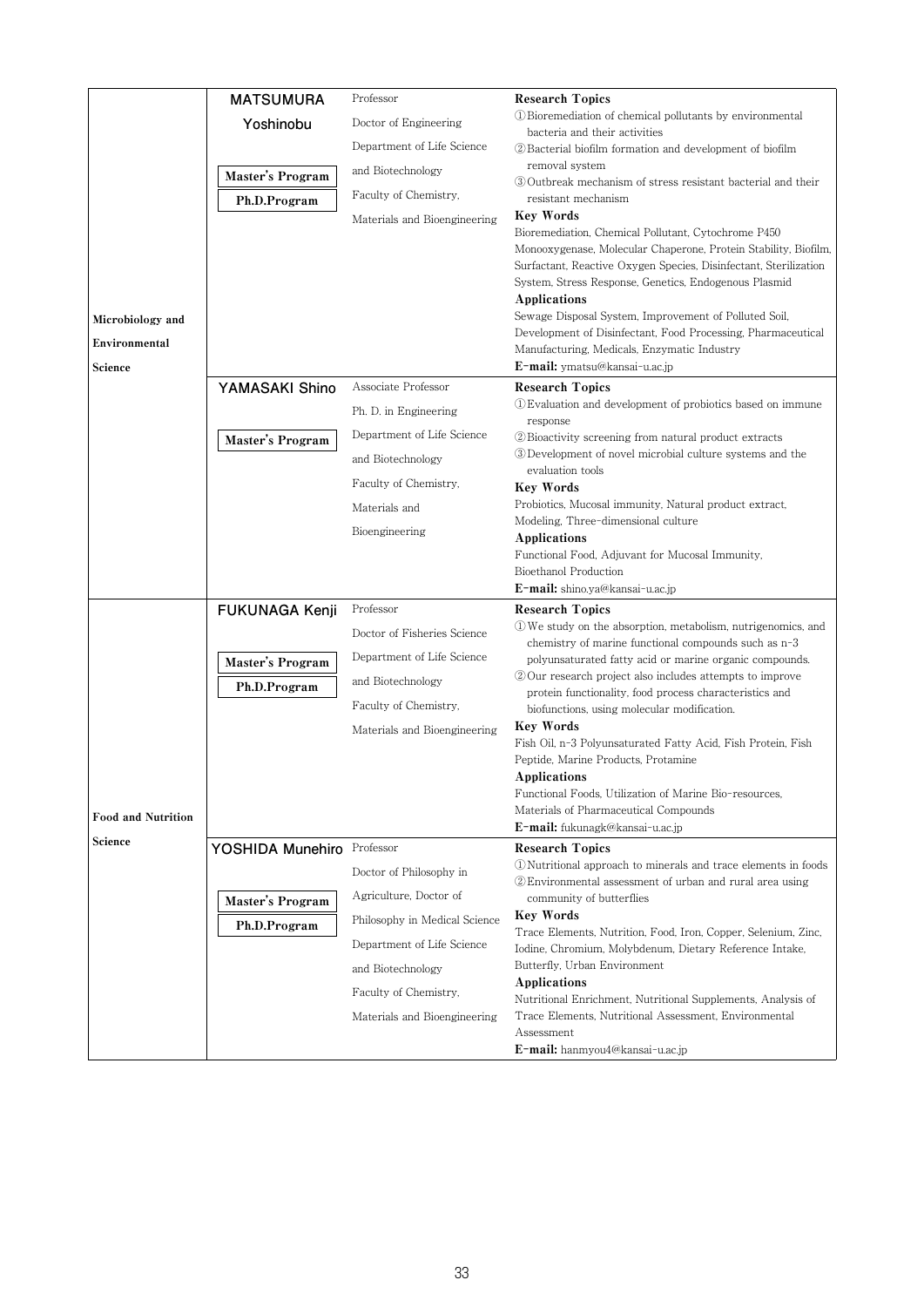| Food and Nutrition<br>Science | <b>HOSOMI Ryota</b><br>Master's Program | Assistant Professor<br>Doctor of Engineering<br>Department of Life Science<br>and Biotechnology<br>Faculty of Chemistry.<br>Materials and Bioengineering | <b>Research Topics</b><br>(1) Influence of Superchilling (Hyo-On) Treatment on Food<br>Components<br>2) Health Promoting Effect of Novel Component Derive from<br>Seafood<br><b>Key Words</b><br>Superchilling (Hyo-On), Food Preservation, Aging, Seafood,<br>Fish Protein, Marine Phospholipid<br>Applications<br>Food Preservation Technology, Novel Aging Technology,<br>Functional Food and Component |
|-------------------------------|-----------------------------------------|----------------------------------------------------------------------------------------------------------------------------------------------------------|------------------------------------------------------------------------------------------------------------------------------------------------------------------------------------------------------------------------------------------------------------------------------------------------------------------------------------------------------------------------------------------------------------|
|                               |                                         |                                                                                                                                                          | E-mail: hryotan@kansai-u.ac.jp                                                                                                                                                                                                                                                                                                                                                                             |